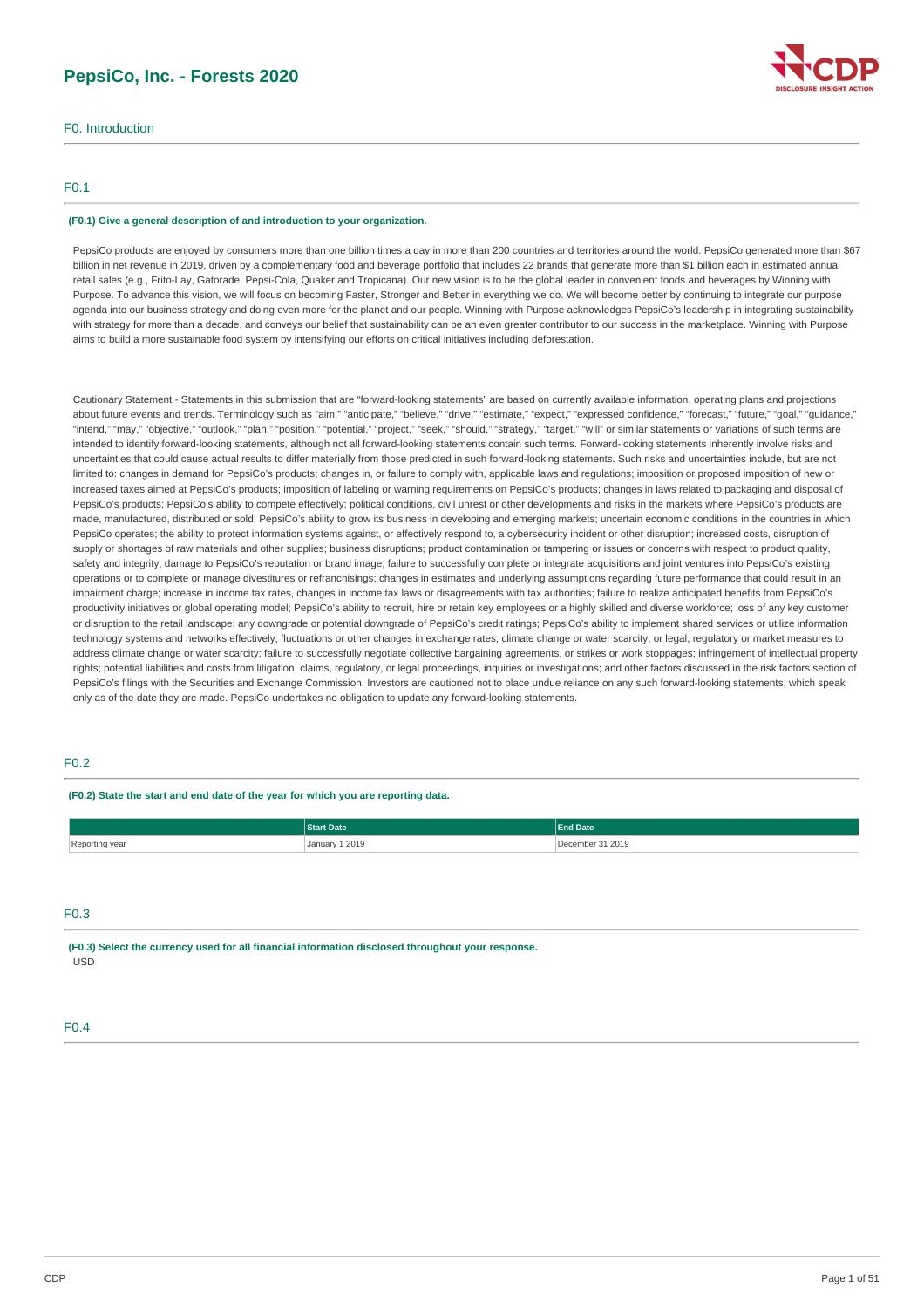(F0.4) Select the forest risk commodity(ies) that you are, or are not, disclosing on. For each forest risk commodity selected, identify the stages of the supply chain **which best represents your organization's area of operation.**

|                    | <b>Commodity</b><br>disclosure                                                  | Stage of the<br>value chain | <b>Explanation if not disclosing</b>                                                                                                                                                                                                                                                                                                                                                                                                                                                                                                                                                                                                                                                           |
|--------------------|---------------------------------------------------------------------------------|-----------------------------|------------------------------------------------------------------------------------------------------------------------------------------------------------------------------------------------------------------------------------------------------------------------------------------------------------------------------------------------------------------------------------------------------------------------------------------------------------------------------------------------------------------------------------------------------------------------------------------------------------------------------------------------------------------------------------------------|
| Timber<br>products | Disclosing                                                                      | Retailing                   | <not applicable=""></not>                                                                                                                                                                                                                                                                                                                                                                                                                                                                                                                                                                                                                                                                      |
|                    | Palm oil Disclosing                                                             |                             | Manufacturing <not applicable=""></not>                                                                                                                                                                                                                                                                                                                                                                                                                                                                                                                                                                                                                                                        |
| Cattle<br>products | Not disclosing                                                                  |                             | Manufacturing Cattle products are only used in a few PepsiCo products in a small number of countries. Our current focus is on timber and palm oil, as we source substantially more of<br>these commodities.                                                                                                                                                                                                                                                                                                                                                                                                                                                                                    |
| Soy                | Not disclosing                                                                  |                             | Manufacturing All soybean oil is procured from Brazil through two direct suppliers, Bunge and Cargill, primarily for use in our Latin American food business. PepsiCo procures<br>approximately 18,500 metric tons of soybean oil annually. In 2019, we purchased less than 0.1% of the global supply of soy. As CDP guidance evolves with regard to<br>disclosure on coffee, PepsiCo has current prioritized disclosure on the other two required commodities, timber and palm oil, for which we have implemented strong<br>programs due to the substantive nature of consumption.                                                                                                            |
| Other -<br>Rubber  | This commodity<br>is not produced,<br>sourced or used<br>by our<br>organization | $<$ Not<br>Applicable>      | <not applicable=""></not>                                                                                                                                                                                                                                                                                                                                                                                                                                                                                                                                                                                                                                                                      |
| Other -<br>Cocoa   | Not disclosing                                                                  |                             | Manufacturing PepsiCo procures approximately 34,000 metric tons of cocoa annually. Cocoa is primarily procured for use in our North America and Latin America food businesses.<br>The top 4 suppliers, which represent over 80% of our global cocoa procurement, are Barry Callebaut, Blommer, Cargill and Olam, with top sourcing locations being Ivory<br>Coast and Ghana. As CDP quidance evolves with regard to disclosure on cocoa and our current consumption is relatively small, PepsiCo has current prioritized<br>disclosure on the other two required commodities, timber and palm oil, for which we have implemented strong programs due to the substantive nature of consumption. |
| Other -<br>Coffee  | Not disclosing                                                                  |                             | Manufacturing As CDP quidance evolves with regard to disclosure on coffee, PepsiCo has current prioritized disclosure on the other two required commodities, timber and palm oil, for<br>which we have implemented strong programs due to the substantive nature of consumption.                                                                                                                                                                                                                                                                                                                                                                                                               |

## F0.5

(F0.5) Are there any parts of your direct operations or supply chain that are not included in your disclosure? No

## F1. Current state

## F1.1

**(F1.1) How does your organization produce, use or sell your disclosed commodity(ies)?**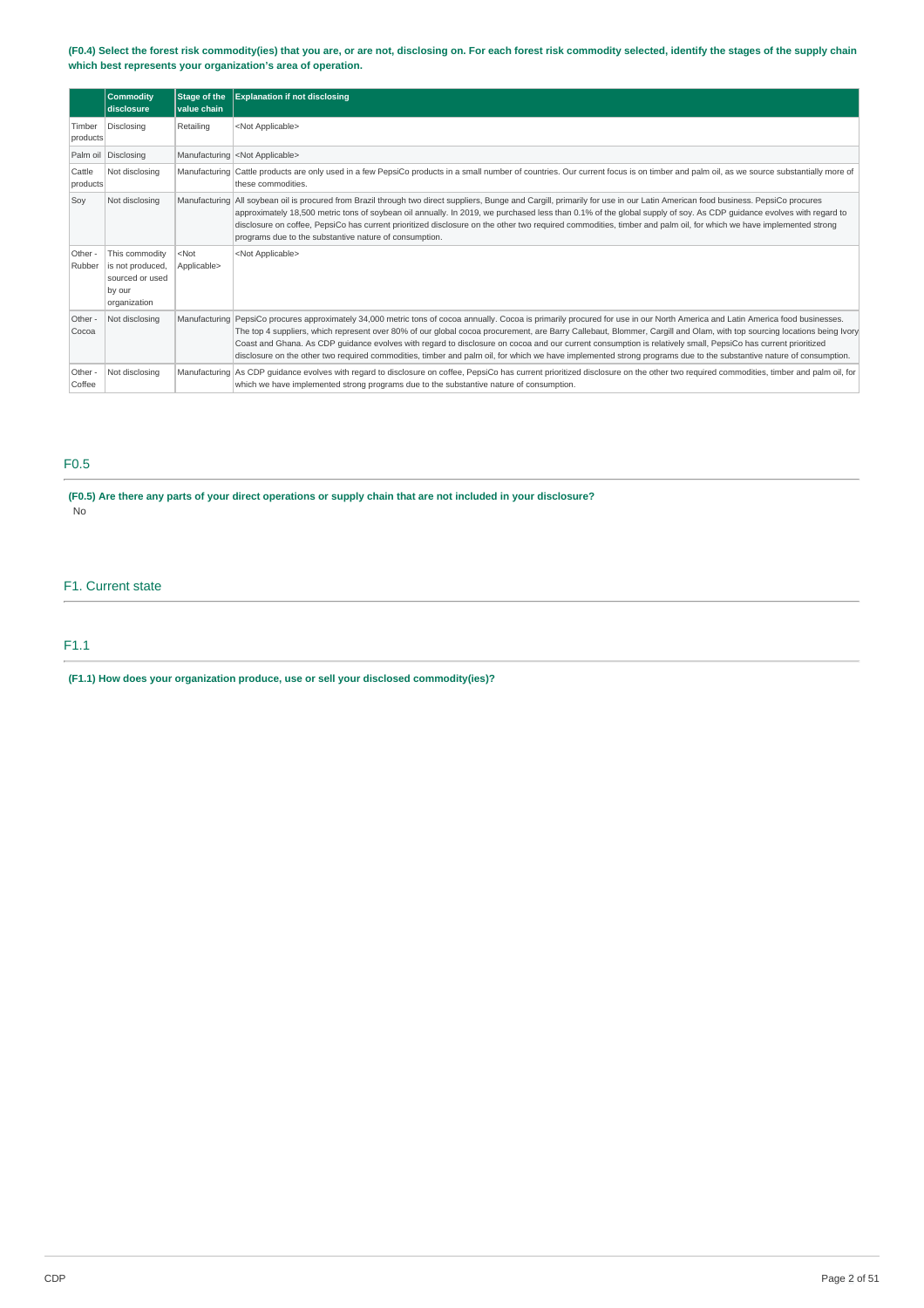### **Timber products**

### **Activity**

Retailing/onward sale of commodity or product containing commodity

### **Form of commodity**

Paper Primary packaging Secondary packaging Tertiary packaging

### **Source**

Contracted suppliers (manufacturers)

### **Country/Area of origin**

Argentina Australia Austria Brazil Canada Chile China Colombia Costa Rica Ecuador Egypt Finland France Germany India Latvia Mexico New Zealand Pakistan Republic of Korea Russian Federation Saudi Arabia Spain Sweden Turkey United States of America

### **% of procurement spend**

1-5%

### **Comment**

Wood fiber products are used in a wide range of PepsiCo's primary, secondary, and tertiary packing. Source locations are identified through our divisions, which are: Frito-Lay North America (FLNA), Quaker Foods North America (QFNA), PepsiCo Beverages North America (PBNA), Latin America (LATAM), Europe Sub-Saharan Africa (ESSA), and Asia, Middle East and North Africa (AMENA). Procurement dollar spend % is based on our last calculation from 2016. Countries of origin are based on 2019 updated data.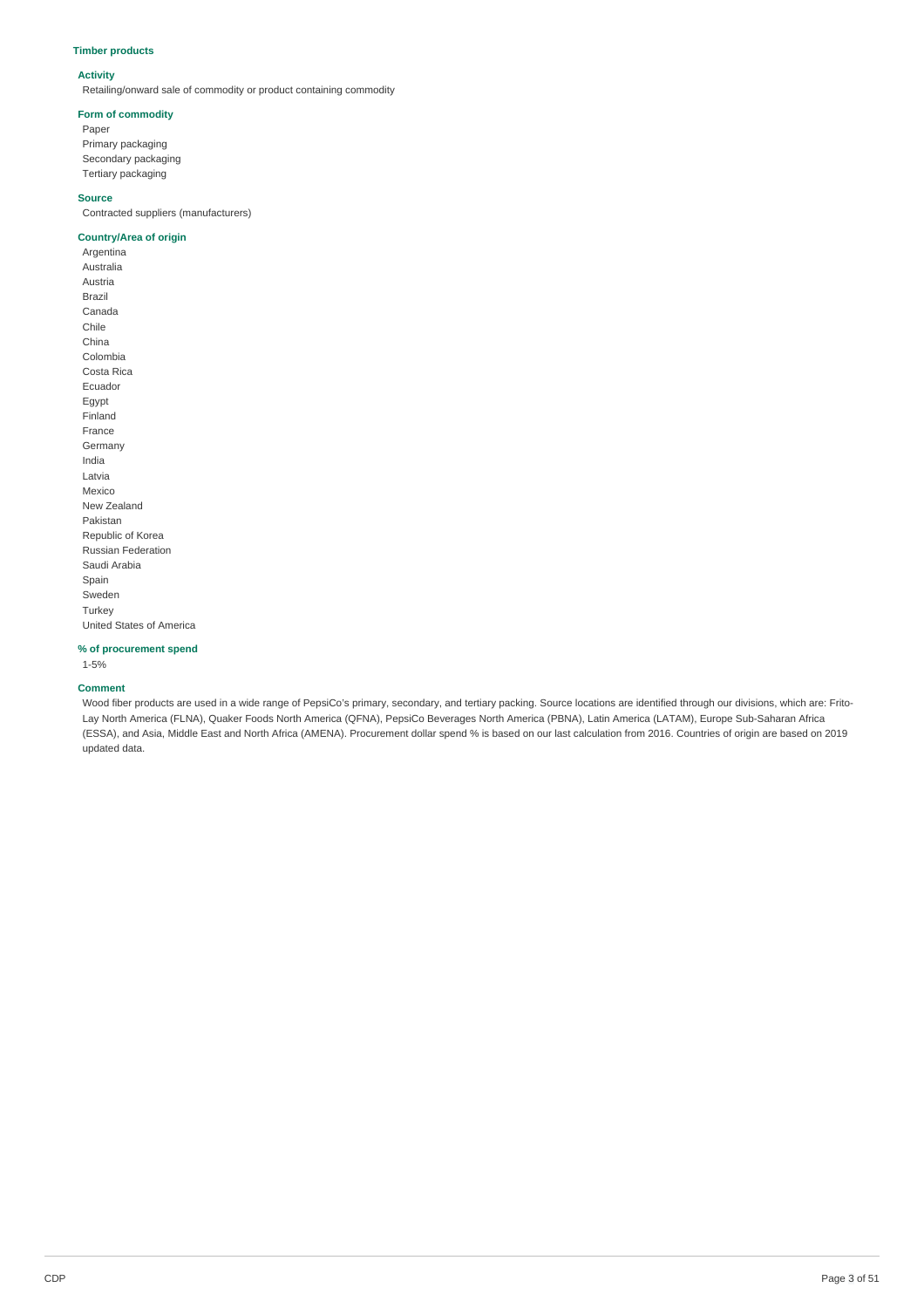#### **Palm oil**

### **Activity**

Using as input into product manufacturing

### **Form of commodity**

Refined palm oil Palm oil derivatives

#### **Source**

Contracted suppliers (processors)

### **Country/Area of origin**

Brazil Cambodia Cameroon Colombia Costa Rica Dominican Republic Ecuador Guatemala Honduras India Indonesia Malaysia Mexico Nicaragua Panama Papua New Guinea Peru Philippines Thailand

#### **% of procurement spend**

1-5%

### **Comment**

In 2019, our global purchase of palm oil was 485,756 metric tons, of which palm kernel oil comprised 2,040 MT. Our top suppliers were Cargill, Oleofinos, and Wilmar, and the top three countries from which PepsiCo sourced palm oil were Indonesia, Malaysia, and Mexico. PepsiCo uses refined palm oil and palm oil derivatives. Procurement dollar spend is based on our last calculation from 2016.

## F1.2

### (F1.2) Indicate the percentage of your organization's revenue that was dependent on your disclosed forest risk commodity(ies) in the reporting year.

|                 | % of revenue dependent on commodity | <b>Comment</b>                    |
|-----------------|-------------------------------------|-----------------------------------|
| Timber products | Please select                       | This information is confidential. |
| Palm oil        | Please select                       | This information is confidential. |
| Cattle products | <not applicable=""></not>           | <not applicable=""></not>         |
| Soy             | <not applicable=""></not>           | <not applicable=""></not>         |
| Other - Rubber  | <not applicable=""></not>           | <not applicable=""></not>         |
| Other - Cocoa   | <not applicable=""></not>           | <not applicable=""></not>         |
| Other - Coffee  | <not applicable=""></not>           | <not applicable=""></not>         |

## F1.5

**(F1.5) Does your organization collect production and/or consumption data for your disclosed commodity(ies)?**

|                 | Data availability/Disclosure           |
|-----------------|----------------------------------------|
| Timber products | Consumption data available, disclosing |
| Palm oil        | Consumption data available, disclosing |
| Cattle products | <not applicable=""></not>              |
| Soy             | <not applicable=""></not>              |
| Other - Rubber  | <not applicable=""></not>              |
| Other - Cocoa   | <not applicable=""></not>              |
| Other - Coffee  | <not applicable=""></not>              |

## F1.5a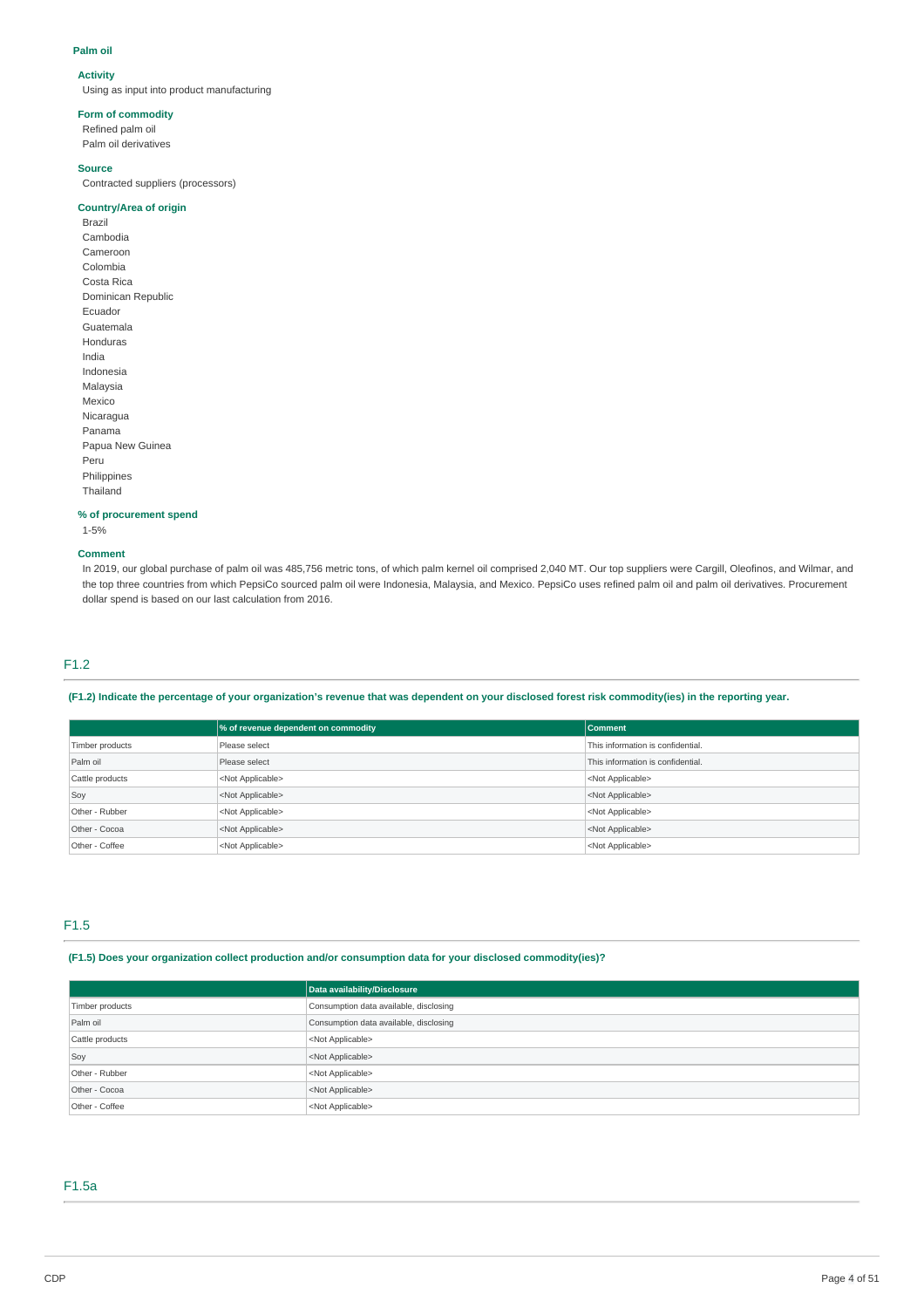#### **(F1.5a) Disclose your production and/or consumption data.**

**Forest risk commodity**

Timber products

**Data type** Consumption data

**Volume** 1281130484

**Metric** Other, please specify (Kilograms)

**Data coverage** Full commodity production/consumption

## **Please explain**

<Not Applicable>

**Forest risk commodity** Palm oil

**Data type**

Consumption data

**Volume** 485756

**Metric**

Metric tons

**Data coverage** Full commodity production/consumption

### **Please explain**

<Not Applicable>

## F1.5b

(F1.5b) For your disclosed commodity(ies), indicate the percentage of the production/consumption volume sourced by national and/or sub-national jurisdiction of **origin.**

**Forest risk commodity** Timber products

**Country/Area of origin** Argentina

**State or equivalent jurisdiction**

Don't know

**% of total production/consumption volume**

0.47

#### **Please explain**

Method: We perform an annual analysis of our contracted volumes through targeted outreach to global procurement contacts to understand the attributes of the fiber packaging products we purchase, including the source country, whether the volumes are certified to a specific sustainability standard, and if suppliers are considered high risk.

### **Forest risk commodity**

Timber products

### **Country/Area of origin**

Australia

**State or equivalent jurisdiction**

Don't know

### **% of total production/consumption volume**

1.05

### **Please explain**

Method: We perform an annual analysis of our contracted volumes through targeted outreach to global procurement contacts to understand the attributes of the fiber packaging products we purchase, including the source country, whether the volumes are certified to a specific sustainability standard, and if suppliers are considered high risk.

## **Forest risk commodity**

Timber products

**Country/Area of origin** Brazil

**State or equivalent jurisdiction** Don't know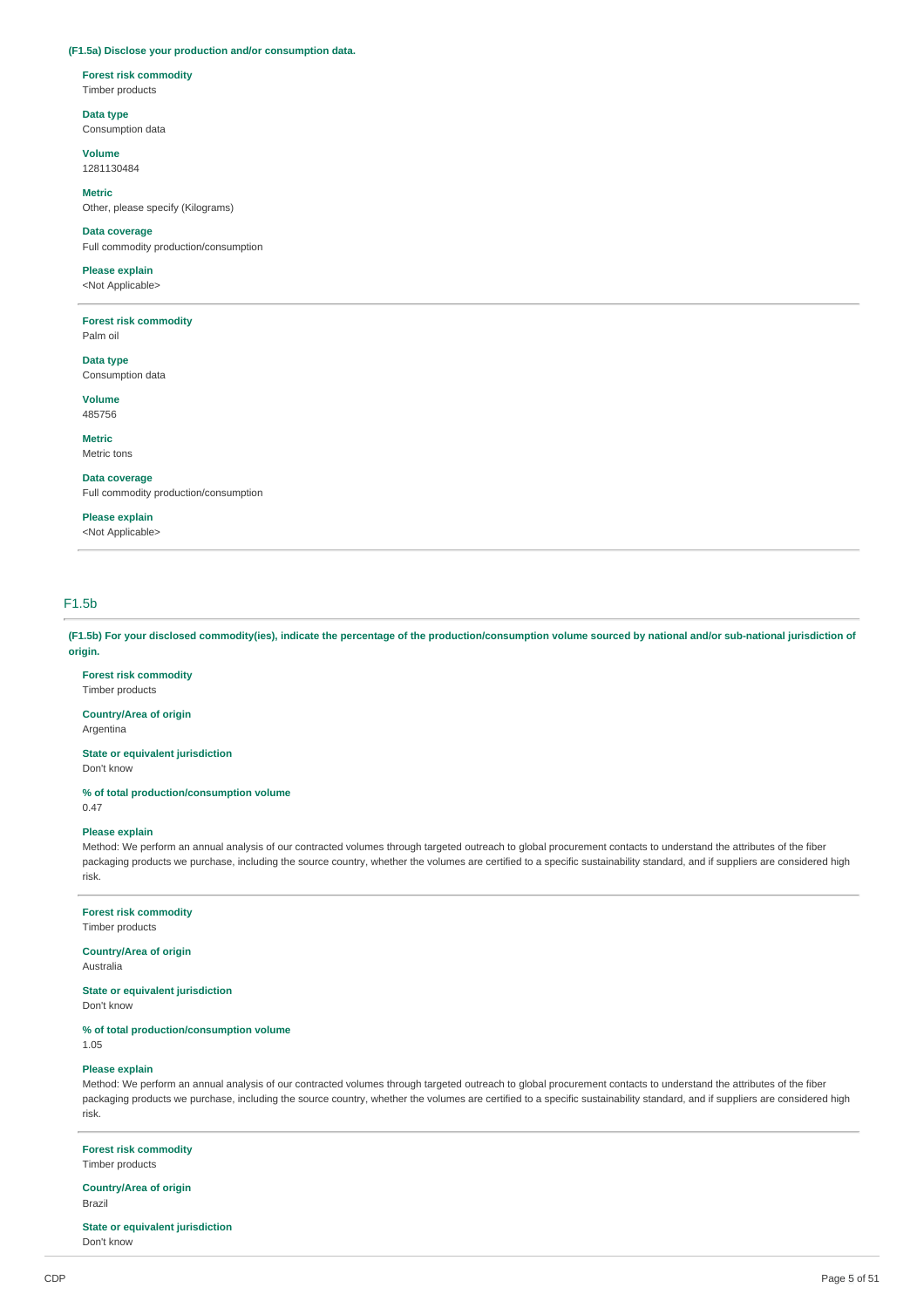#### **% of total production/consumption volume**

3.18

#### **Please explain**

Method: We perform an annual analysis of our contracted volumes through targeted outreach to global procurement contacts to understand the attributes of the fiber packaging products we purchase, including the source country, whether the volumes are certified to a specific sustainability standard, and if suppliers are considered high risk.

### **Forest risk commodity**

Timber products

#### **Country/Area of origin**

Colombia

### **State or equivalent jurisdiction**

Don't know

**% of total production/consumption volume**

2.62

### **Please explain**

Method: We perform an annual analysis of our contracted volumes through targeted outreach to global procurement contacts to understand the attributes of the fiber packaging products we purchase, including the source country, whether the volumes are certified to a specific sustainability standard, and if suppliers are considered high risk.

### **Forest risk commodity**

Timber products

#### **Country/Area of origin**

Ecuador

0.16

#### **State or equivalent jurisdiction**

Don't know

**% of total production/consumption volume**

#### **Please explain**

Method: We perform an annual analysis of our contracted volumes through targeted outreach to global procurement contacts to understand the attributes of the fiber packaging products we purchase, including the source country, whether the volumes are certified to a specific sustainability standard, and if suppliers are considered high risk.

#### **Forest risk commodity**

Timber products

### **Country/Area of origin**

India

## **State or equivalent jurisdiction**

Don't know

### **% of total production/consumption volume**

3.33

### **Please explain**

Method: We perform an annual analysis of our contracted volumes through targeted outreach to global procurement contacts to understand the attributes of the fiber packaging products we purchase, including the source country, whether the volumes are certified to a specific sustainability standard, and if suppliers are considered high risk.

### **Forest risk commodity**

Timber products

#### **Country/Area of origin**

Mexico

### **State or equivalent jurisdiction**

Don't know

## **% of total production/consumption volume**

6.14

### **Please explain**

Method: We perform an annual analysis of our contracted volumes through targeted outreach to global procurement contacts to understand the attributes of the fiber packaging products we purchase, including the source country, whether the volumes are certified to a specific sustainability standard, and if suppliers are considered high risk.

## **Forest risk commodity**

Timber products

## **Country/Area of origin**

Any other countries/areas

### **State or equivalent jurisdiction** <Not Applicable>

**% of total production/consumption volume**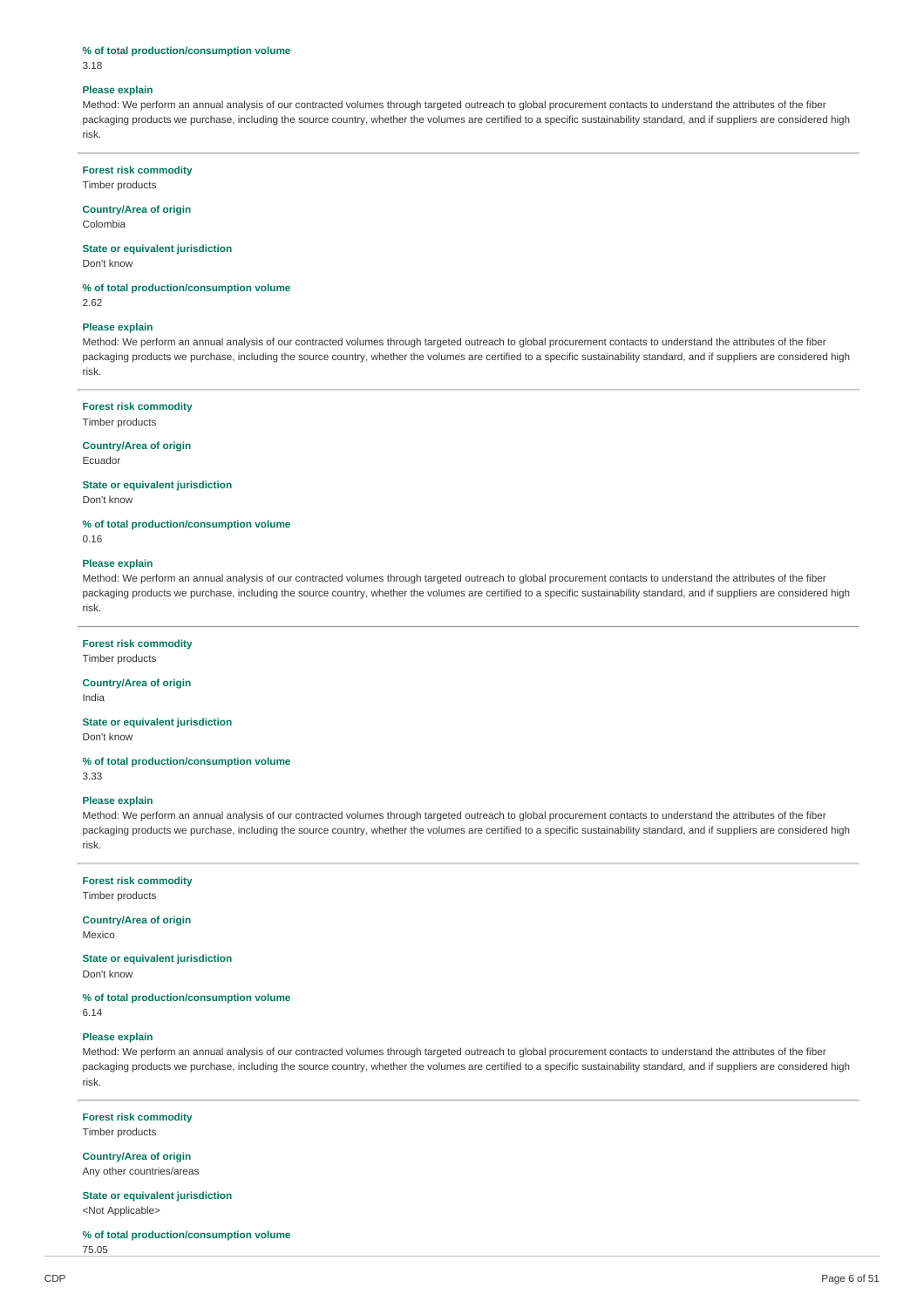### **Please explain**

Method: We perform an annual analysis of our contracted volumes through targeted outreach to global procurement contacts to understand the attributes of the fiber packaging products we purchase, including the source country, whether the volumes are certified to a specific sustainability standard, and if suppliers are considered high risk.

**Forest risk commodity** Timber products

### **Country/Area of origin**

Unknown origin

### **State or equivalent jurisdiction**

<Not Applicable>

**% of total production/consumption volume** 8

#### **Please explain**

Method: We perform an annual analysis of our contracted volumes through targeted outreach to global procurement contacts to understand the attributes of the fiber packaging products we purchase, including the source country, whether the volumes are certified to a specific sustainability standard, and if suppliers are considered high risk. At the time of submission, we are not able to report by country for this portion of supply; however we have confirmed with the appropriate contacts that the information is available.

#### **Forest risk commodity**

Palm oil

### **Country/Area of origin**

Brazil

#### **State or equivalent jurisdiction**

Specify state/equivalent jurisdiction (Pará)

#### **% of total production/consumption volume**

### **Please explain**

PepsiCo requests quarterly sourcing information from suppliers on traceability of supply to the mill level and publishes an annually updated mill list (see https://www.pepsico.com/docs/album/esg-topics-policies/pepsico-mill-list-2019.pdf) While, we do not have the % of total production/consumption volume by sourcing region, PepsiCo has developed and implemented a Traceability Protocol for all direct suppliers which requires the names of all palm oil and palm kernel oil mills, their location coordinates and the percentage of PepsiCo's volume that is traceable to the mills. The protocol is the basis for independent verification undertaken by suppliers to verify the quality of the management systems used to collect their supply chain data. 100% of our Tier 1 suppliers' mill traceability data has been independently verified.

#### **Forest risk commodity**

Palm oil

## **Country/Area of origin**

Cambodia

### **State or equivalent jurisdiction**

Specify state/equivalent jurisdiction (Kaôh Kong)

### **% of total production/consumption volume**

### **Please explain**

PepsiCo requests quarterly sourcing information from suppliers on traceability of supply to the mill level and publishes an annually updated mill list (see https://www.pepsico.com/docs/album/esg-topics-policies/pepsico-mill-list-2019.pdf) While, we do not have the % of total production/consumption volume by sourcing region, PepsiCo has developed and implemented a Traceability Protocol for all direct suppliers which requires the names of all palm oil and palm kernel oil mills, their location coordinates and the percentage of PepsiCo's volume that is traceable to the mills. The protocol is the basis for independent verification undertaken by suppliers to verify the quality of the management systems used to collect their supply chain data. 100% of our Tier 1 suppliers' mill traceability data has been independently verified

**Forest risk commodity**

Palm oil

## **Country/Area of origin**

Cameroon

**State or equivalent jurisdiction** Specify state/equivalent jurisdiction (Littoral)

### **% of total production/consumption volume**

#### **Please explain**

PepsiCo requests quarterly sourcing information from suppliers on traceability of supply to the mill level and publishes an annually updated mill list (see https://www.pepsico.com/docs/album/esg-topics-policies/pepsico-mill-list-2019.pdf) While, we do not have the % of total production/consumption volume by sourcing region, PepsiCo has developed and implemented a Traceability Protocol for all direct suppliers which requires the names of all palm oil and palm kernel oil mills, their location coordinates and the percentage of PepsiCo's volume that is traceable to the mills. The protocol is the basis for independent verification undertaken by suppliers to verify the quality of the management systems used to collect their supply chain data. 100% of our Tier 1 suppliers' mill traceability data has been independently verified.

### **Forest risk commodity**

Palm oil

### **Country/Area of origin**

Colombia

#### **State or equivalent jurisdiction**

Specify state/equivalent jurisdiction (Antioquia, Bolívar, Casanare, Cesar, Cundinamarca, Magdalena, Meta, Nariño, Norte de Santander, Santander, Valle del Cauca)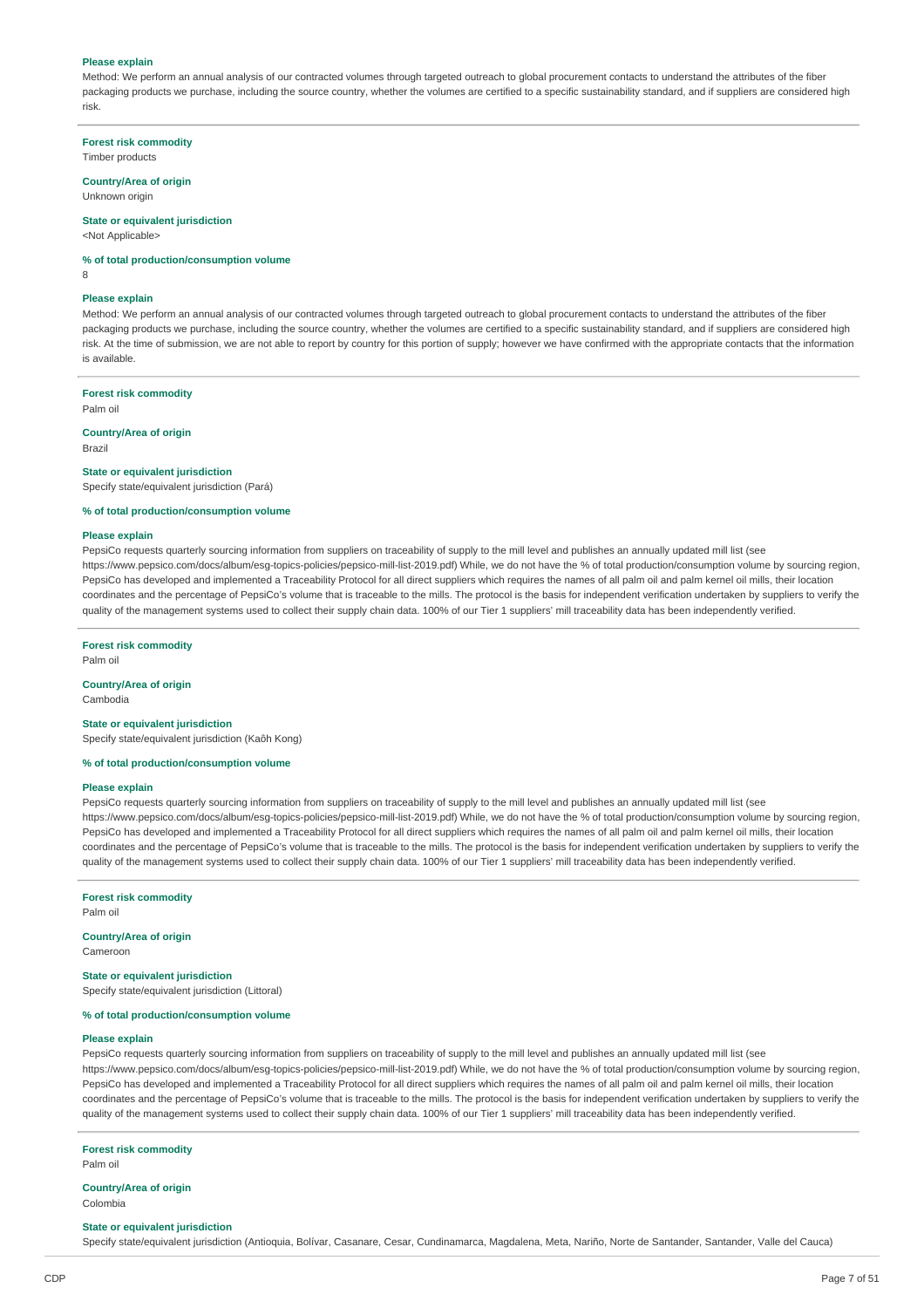#### **% of total production/consumption volume**

#### **Please explain**

PepsiCo requests quarterly sourcing information from suppliers on traceability of supply to the mill level and publishes an annually updated mill list (see https://www.pepsico.com/docs/album/esg-topics-policies/pepsico-mill-list-2019.pdf) While, we do not have the % of total production/consumption volume by sourcing region, PepsiCo has developed and implemented a Traceability Protocol for all direct suppliers which requires the names of all palm oil and palm kernel oil mills, their location coordinates and the percentage of PepsiCo's volume that is traceable to the mills. The protocol is the basis for independent verification undertaken by suppliers to verify the quality of the management systems used to collect their supply chain data. 100% of our Tier 1 suppliers' mill traceability data has been independently verified.

### **Forest risk commodity**

Palm oil

## **Country/Area of origin**

Ecuador

#### **State or equivalent jurisdiction**

Specify state/equivalent jurisdiction (Esmeraldas, Los Rios, Manabi, Orellana, Santo Domingo de los Tsachilas, Sucumbios)

#### **% of total production/consumption volume**

#### **Please explain**

PepsiCo requests quarterly sourcing information from suppliers on traceability of supply to the mill level and publishes an annually updated mill list (see https://www.pepsico.com/docs/album/esg-topics-policies/pepsico-mill-list-2019.pdf) While, we do not have the % of total production/consumption volume by sourcing region, PepsiCo has developed and implemented a Traceability Protocol for all direct suppliers which requires the names of all palm oil and palm kernel oil mills, their location coordinates and the percentage of PepsiCo's volume that is traceable to the mills. The protocol is the basis for independent verification undertaken by suppliers to verify the quality of the management systems used to collect their supply chain data. 100% of our Tier 1 suppliers' mill traceability data has been independently verified.

#### **Forest risk commodity**

Palm oil

### **Country/Area of origin**

Guatemala

#### **State or equivalent jurisdiction**

Specify state/equivalent jurisdiction (Alta Verapaz, Escuintla, Izabal, Petén, Quezaltenango)

### **% of total production/consumption volume**

#### **Please explain**

PepsiCo requests quarterly sourcing information from suppliers on traceability of supply to the mill level and publishes an annually updated mill list (see https://www.pepsico.com/docs/album/esg-topics-policies/pepsico-mill-list-2019.pdf) While, we do not have the % of total production/consumption volume by sourcing region, PepsiCo has developed and implemented a Traceability Protocol for all direct suppliers which requires the names of all palm oil and palm kernel oil mills, their location coordinates and the percentage of PepsiCo's volume that is traceable to the mills. The protocol is the basis for independent verification undertaken by suppliers to verify the quality of the management systems used to collect their supply chain data. 100% of our Tier 1 suppliers' mill traceability data has been independently verified

#### **Forest risk commodity**

Palm oil

### **Country/Area of origin**

Honduras

#### **State or equivalent jurisdiction**

Specify state/equivalent jurisdiction (Atlántida, Colón, Yoro)

### **% of total production/consumption volume**

#### **Please explain**

PepsiCo requests quarterly sourcing information from suppliers on traceability of supply to the mill level and publishes an annually updated mill list (see https://www.pepsico.com/docs/album/esg-topics-policies/pepsico-mill-list-2019.pdf) While, we do not have the % of total production/consumption volume by sourcing region, PepsiCo has developed and implemented a Traceability Protocol for all direct suppliers which requires the names of all palm oil and palm kernel oil mills, their location coordinates and the percentage of PepsiCo's volume that is traceable to the mills. The protocol is the basis for independent verification undertaken by suppliers to verify the quality of the management systems used to collect their supply chain data. 100% of our Tier 1 suppliers' mill traceability data has been independently verified.

### **Forest risk commodity**

Palm oil

### **Country/Area of origin**

India

#### **State or equivalent jurisdiction**

Specify state/equivalent jurisdiction (Andhra Pradesh, Telangana)

### **% of total production/consumption volume**

### **Please explain**

PepsiCo requests quarterly sourcing information from suppliers on traceability of supply to the mill level and publishes an annually updated mill list (see https://www.pepsico.com/docs/album/esg-topics-policies/pepsico-mill-list-2019.pdf) While, we do not have the % of total production/consumption volume by sourcing region, PepsiCo has developed and implemented a Traceability Protocol for all direct suppliers which requires the names of all palm oil and palm kernel oil mills, their location coordinates and the percentage of PepsiCo's volume that is traceable to the mills. The protocol is the basis for independent verification undertaken by suppliers to verify the quality of the management systems used to collect their supply chain data. 100% of our Tier 1 suppliers' mill traceability data has been independently verified.

**Forest risk commodity** Palm oil

### **Country/Area of origin**

Indonesia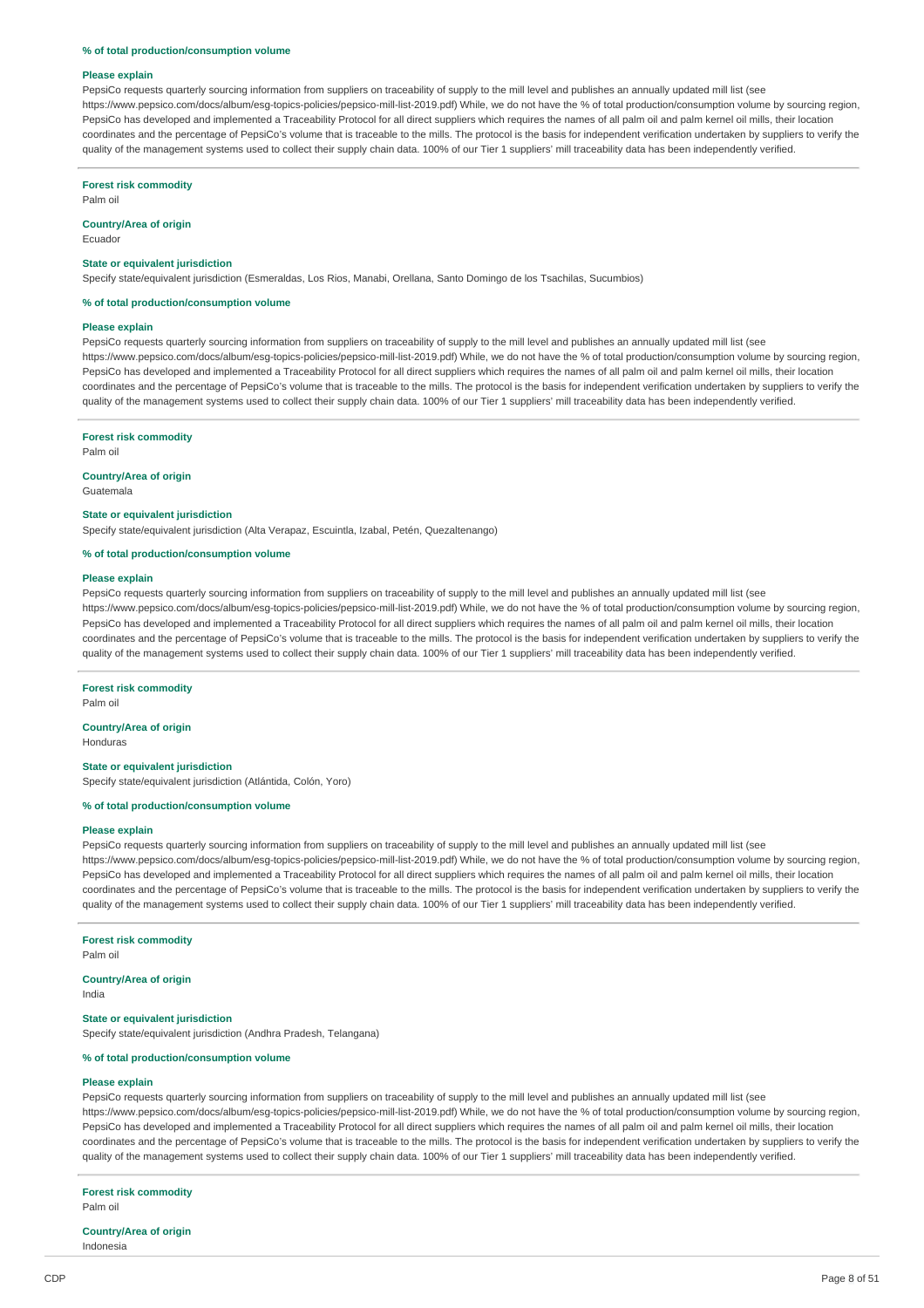#### **State or equivalent jurisdiction**

Specify state/equivalent jurisdiction (Aceh, Bangka Belitung, Bengkulu, Gorontalo, Jambi, Kalimantan Barat, Kalimantan Selatan, Kalimantan Tengah, Kalimantan Timur, Kepulauan Riau, Lampung, Riau, Sulawesi Barat, Sumatera Barat, Sumatera Selatan, Sumatera Utara)

#### **% of total production/consumption volume**

#### **Please explain**

PepsiCo requests quarterly sourcing information from suppliers on traceability of supply to the mill level and publishes an annually updated mill list (see https://www.pepsico.com/docs/album/esg-topics-policies/pepsico-mill-list-2019.pdf) While, we do not have the % of total production/consumption volume by sourcing region, PepsiCo has developed and implemented a Traceability Protocol for all direct suppliers which requires the names of all palm oil and palm kernel oil mills, their location coordinates and the percentage of PepsiCo's volume that is traceable to the mills. The protocol is the basis for independent verification undertaken by suppliers to verify the quality of the management systems used to collect their supply chain data. 100% of our Tier 1 suppliers' mill traceability data has been independently verified.

#### **Forest risk commodity**

Palm oil

### **Country/Area of origin**

Malaysia

### **State or equivalent jurisdiction**

Specify state/equivalent jurisdiction (Johor, Kedah, Kelantan, Melaka, Negeri Sembilan, Pahang, Perak, Pulau Pinang, Sabah, Sarawak, Trengganu)

#### **% of total production/consumption volume**

### **Please explain**

PepsiCo requests quarterly sourcing information from suppliers on traceability of supply to the mill level and publishes an annually updated mill list (see https://www.pepsico.com/docs/album/esg-topics-policies/pepsico-mill-list-2019.pdf) While, we do not have the % of total production/consumption volume by sourcing region, PepsiCo has developed and implemented a Traceability Protocol for all direct suppliers which requires the names of all palm oil and palm kernel oil mills, their location coordinates and the percentage of PepsiCo's volume that is traceable to the mills. The protocol is the basis for independent verification undertaken by suppliers to verify the quality of the management systems used to collect their supply chain data. 100% of our Tier 1 suppliers' mill traceability data has been independently verified.

### **Forest risk commodity**

Palm oil

### **Country/Area of origin**

Mexico

#### **State or equivalent jurisdiction**

Specify state/equivalent jurisdiction (Campeche, Chiapas, Tabasco, Veracruz)

### **% of total production/consumption volume**

#### **Please explain**

PepsiCo requests quarterly sourcing information from suppliers on traceability of supply to the mill level and publishes an annually updated mill list (see https://www.pepsico.com/docs/album/esg-topics-policies/pepsico-mill-list-2019.pdf) While, we do not have the % of total production/consumption volume by sourcing region, PepsiCo has developed and implemented a Traceability Protocol for all direct suppliers which requires the names of all palm oil and palm kernel oil mills, their location coordinates and the percentage of PepsiCo's volume that is traceable to the mills. The protocol is the basis for independent verification undertaken by suppliers to verify the quality of the management systems used to collect their supply chain data. 100% of our Tier 1 suppliers' mill traceability data has been independently verified.

## **Forest risk commodity**

Palm oil

#### **Country/Area of origin**

Nicaragua

#### **State or equivalent jurisdiction**

Specify state/equivalent jurisdiction (Atlántico Sur)

#### **% of total production/consumption volume**

#### **Please explain**

PepsiCo requests quarterly sourcing information from suppliers on traceability of supply to the mill level and publishes an annually updated mill list (see https://www.pepsico.com/docs/album/esg-topics-policies/pepsico-mill-list-2019.pdf) While, we do not have the % of total production/consumption volume by sourcing region, PepsiCo has developed and implemented a Traceability Protocol for all direct suppliers which requires the names of all palm oil and palm kernel oil mills, their location coordinates and the percentage of PepsiCo's volume that is traceable to the mills. The protocol is the basis for independent verification undertaken by suppliers to verify the quality of the management systems used to collect their supply chain data. 100% of our Tier 1 suppliers' mill traceability data has been independently verified.

#### **Forest risk commodity**

Palm oil

#### **Country/Area of origin** Panama

#### **State or equivalent jurisdiction**

Specify state/equivalent jurisdiction (Chiriquí)

### **% of total production/consumption volume**

#### **Please explain**

PepsiCo requests quarterly sourcing information from suppliers on traceability of supply to the mill level and publishes an annually updated mill list (see https://www.pepsico.com/docs/album/esg-topics-policies/pepsico-mill-list-2019.pdf) While, we do not have the % of total production/consumption volume by sourcing region, PepsiCo has developed and implemented a Traceability Protocol for all direct suppliers which requires the names of all palm oil and palm kernel oil mills, their location coordinates and the percentage of PepsiCo's volume that is traceable to the mills. The protocol is the basis for independent verification undertaken by suppliers to verify the quality of the management systems used to collect their supply chain data. 100% of our Tier 1 suppliers' mill traceability data has been independently verified.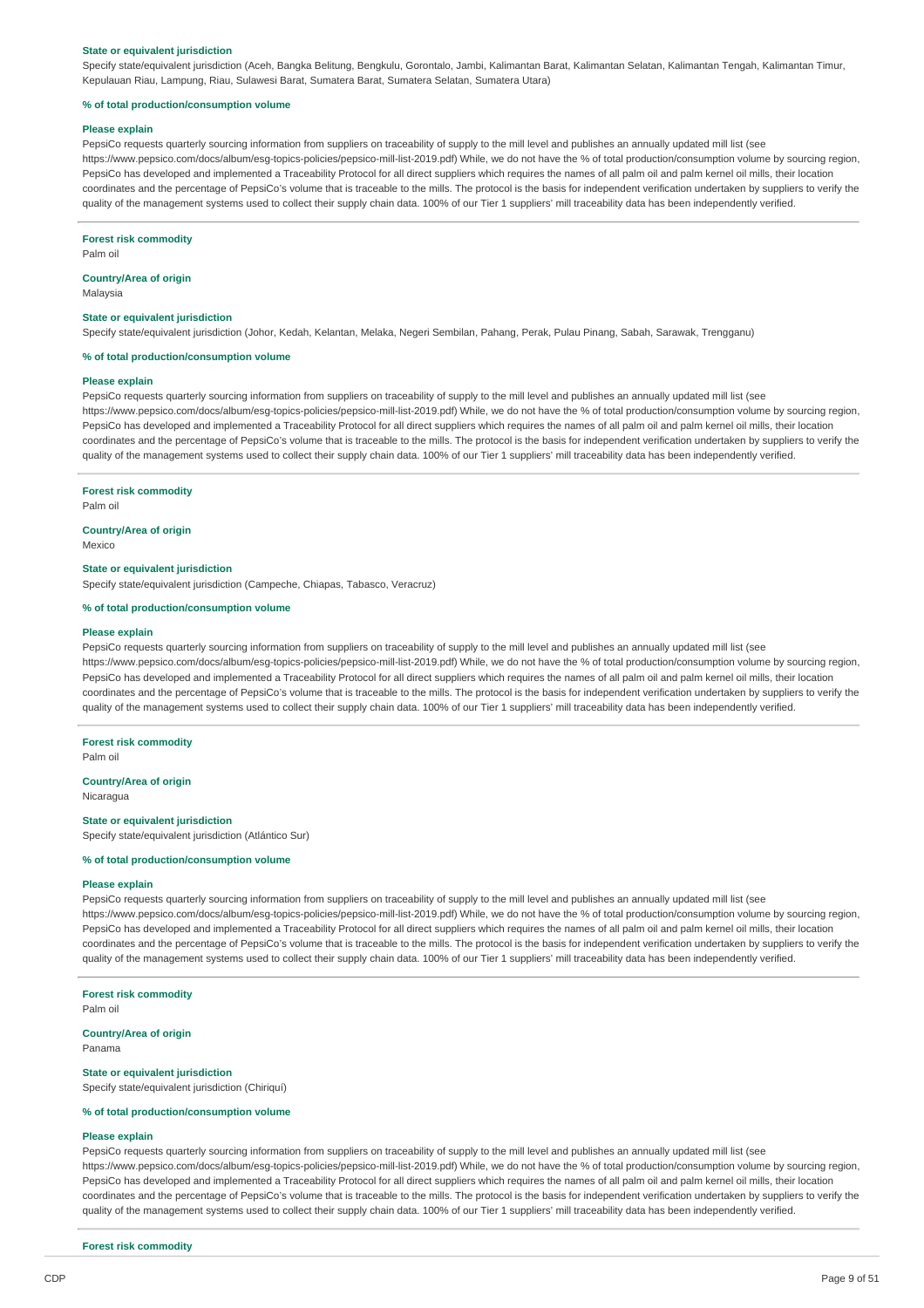#### Palm oil

#### **Country/Area of origin**

Papua New Guinea

### **State or equivalent jurisdiction**

Specify state/equivalent jurisdiction (West New Britain)

#### **% of total production/consumption volume**

#### **Please explain**

PepsiCo requests quarterly sourcing information from suppliers on traceability of supply to the mill level and publishes an annually updated mill list (see https://www.pepsico.com/docs/album/esg-topics-policies/pepsico-mill-list-2019.pdf) While, we do not have the % of total production/consumption volume by sourcing region, PepsiCo has developed and implemented a Traceability Protocol for all direct suppliers which requires the names of all palm oil and palm kernel oil mills, their location coordinates and the percentage of PepsiCo's volume that is traceable to the mills. The protocol is the basis for independent verification undertaken by suppliers to verify the quality of the management systems used to collect their supply chain data. 100% of our Tier 1 suppliers' mill traceability data has been independently verified

#### **Forest risk commodity**

Palm oil

#### **Country/Area of origin**

Peru

### **State or equivalent jurisdiction**

Specify state/equivalent jurisdiction (Loreto, San Martín, Ucayali)

### **% of total production/consumption volume**

#### **Please explain**

PepsiCo requests quarterly sourcing information from suppliers on traceability of supply to the mill level and publishes an annually updated mill list (see https://www.pepsico.com/docs/album/esg-topics-policies/pepsico-mill-list-2019 pdf) While, we do not have the % of total production/consumption volume by sourcing region PepsiCo has developed and implemented a Traceability Protocol for all direct suppliers which requires the names of all palm oil and palm kernel oil mills, their location coordinates and the percentage of PepsiCo's volume that is traceable to the mills. The protocol is the basis for independent verification undertaken by suppliers to verify the quality of the management systems used to collect their supply chain data. 100% of our Tier 1 suppliers' mill traceability data has been independently verified.

#### **Forest risk commodity**

Palm oil

### **Country/Area of origin**

Philippines

### **State or equivalent jurisdiction**

Specify state/equivalent jurisdiction (Palawan)

#### **% of total production/consumption volume**

#### **Please explain**

PepsiCo requests quarterly sourcing information from suppliers on traceability of supply to the mill level and publishes an annually updated mill list (see https://www.pepsico.com/docs/album/esg-topics-policies/pepsico-mill-list-2019.pdf) While, we do not have the % of total production/consumption volume by sourcing region, PepsiCo has developed and implemented a Traceability Protocol for all direct suppliers which requires the names of all palm oil and palm kernel oil mills, their location coordinates and the percentage of PepsiCo's volume that is traceable to the mills. The protocol is the basis for independent verification undertaken by suppliers to verify the quality of the management systems used to collect their supply chain data. 100% of our Tier 1 suppliers' mill traceability data has been independently verified.

**Forest risk commodity**

Palm oil

#### **Country/Area of origin**

Thailand

#### **State or equivalent jurisdiction**

Specify state/equivalent jurisdiction (Chumphon, Krabi, Nakhon Si Thammarat, Surat Thani, Trang)

### **% of total production/consumption volume**

### **Please explain**

PepsiCo requests quarterly sourcing information from suppliers on traceability of supply to the mill level and publishes an annually updated mill list (see https://www.pepsico.com/docs/album/esg-topics-policies/pepsico-mill-list-2019.pdf) While, we do not have the % of total production/consumption volume by sourcing region, PepsiCo has developed and implemented a Traceability Protocol for all direct suppliers which requires the names of all palm oil and palm kernel oil mills, their location coordinates and the percentage of PepsiCo's volume that is traceable to the mills. The protocol is the basis for independent verification undertaken by suppliers to verify the quality of the management systems used to collect their supply chain data. 100% of our Tier 1 suppliers' mill traceability data has been independently verified.

#### **Forest risk commodity** Palm oil

#### **Country/Area of origin**

Any other countries/areas

#### **State or equivalent jurisdiction** <Not Applicable>

### **% of total production/consumption volume**

#### **Please explain**

PepsiCo requests quarterly sourcing information from suppliers on traceability of supply to the mill level and publishes an annually updated mill list (see https://www.pepsico.com/docs/album/esg-topics-policies/pepsico-mill-list-2019.pdf) While, we do not have the % of total production/consumption volume by sourcing region, PepsiCo has developed and implemented a Traceability Protocol for all direct suppliers which requires the names of all palm oil and palm kernel oil mills, their location coordinates and the percentage of PepsiCo's volume that is traceable to the mills. The protocol is the basis for independent verification undertaken by suppliers to verify the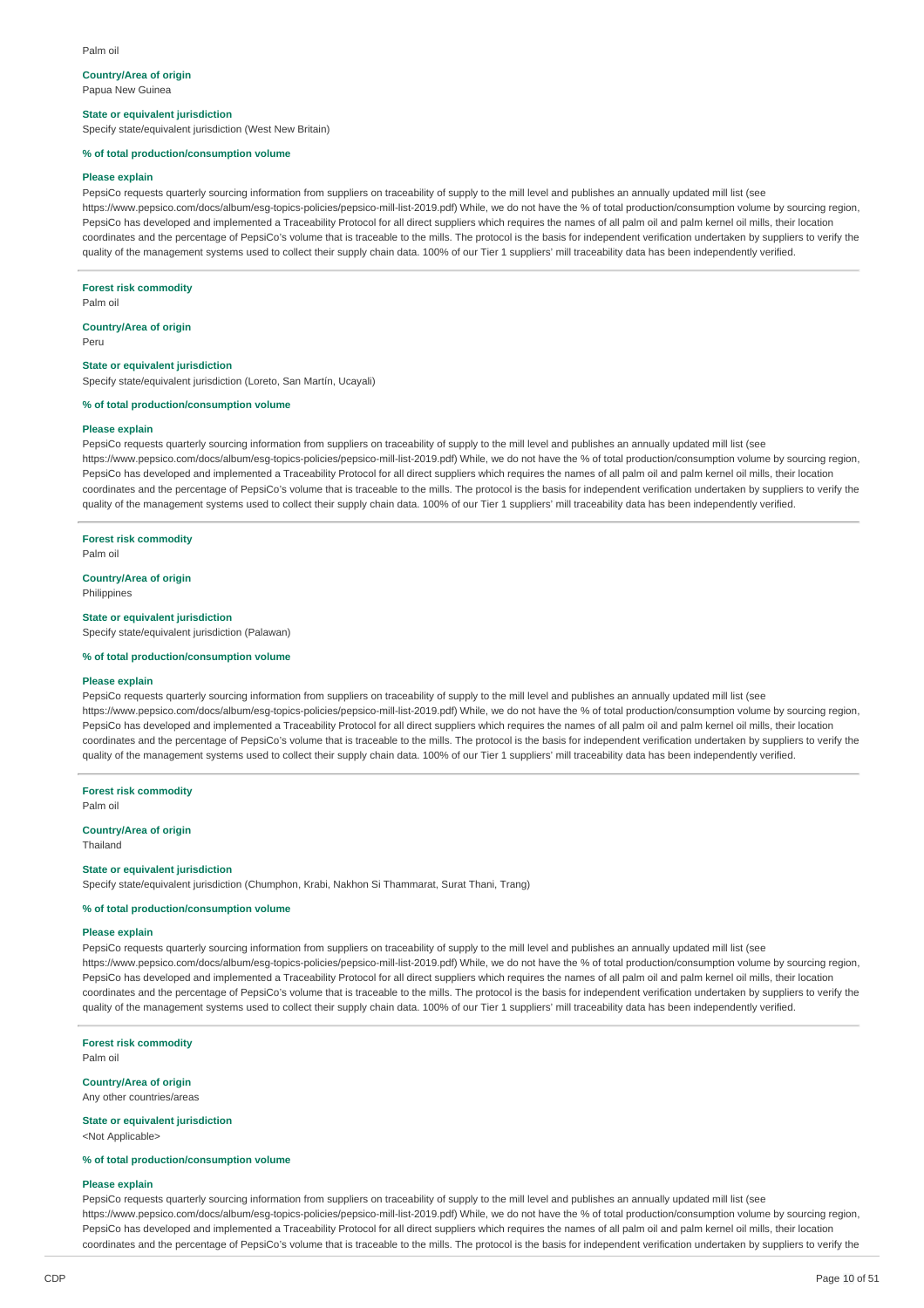## F1.6

**(F1.6) Has your organization experienced any detrimental forests-related impacts?** Yes

## F1.6a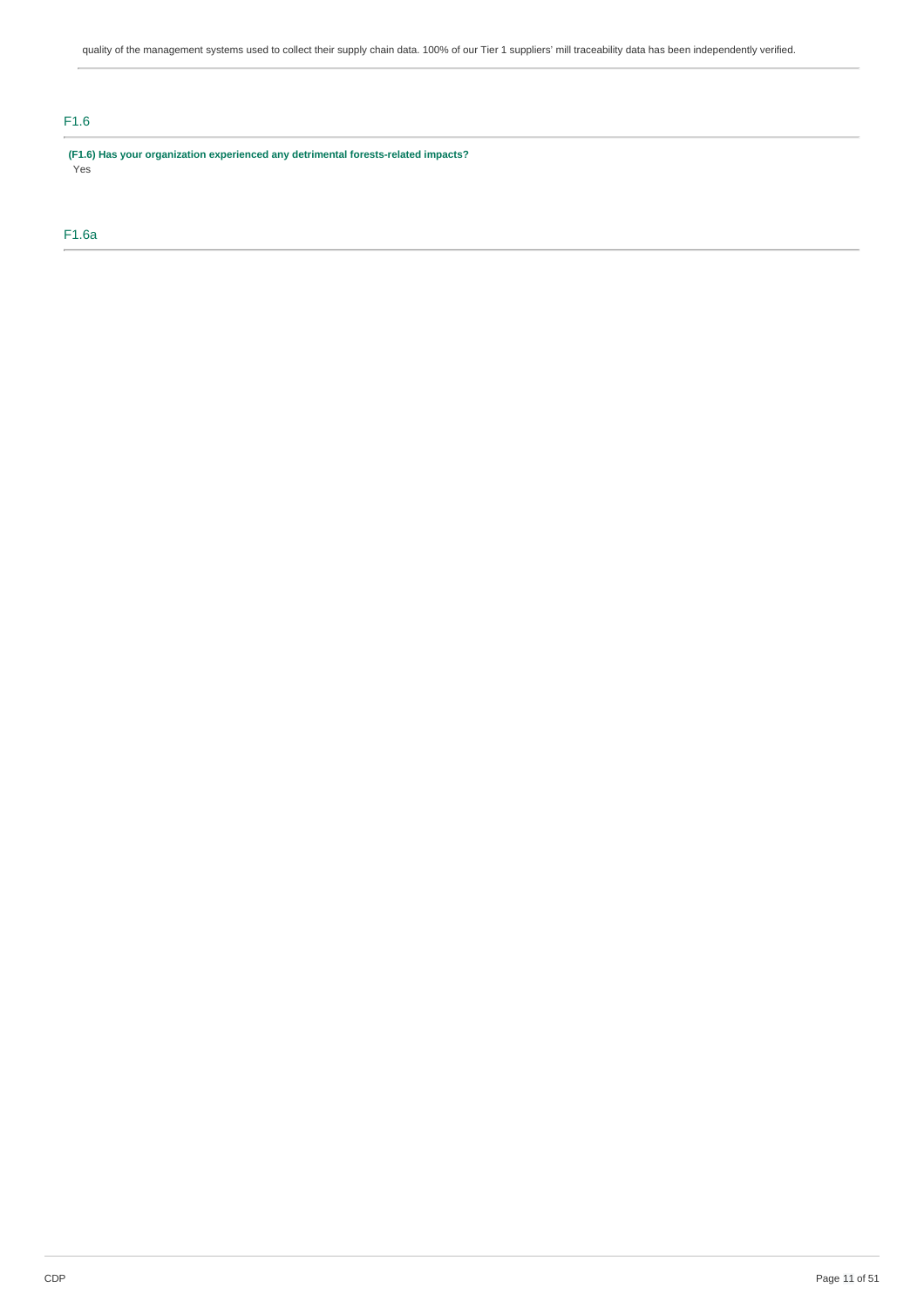#### (F1.6a) Describe the forests-related detrimental impacts experienced by your organization, your response, and the total financial impact.

**Forest risk commodity** Timber products

#### **Impact driver type**

Reputational and markets

#### **Primary impact driver**

Increased stakeholder concern or negative stakeholder feedback

#### **Primary impact**

Brand damage

### **Description of impact**

i. Description: PepsiCo has witnessed a growing interest among civil society, Socially Responsible Investors (SRIs), governments and other key stakeholders in our practices associated with forest impact. PepsiCo closely monitors consumer and customer interest in our response to deforestation risks, including potential campaigns against consumer facing companies. ii. Scale of impact: Increased stakeholder concerns have not yet represented substantive detrimental impacts on our business However, PepsiCo's aim is to demonstrate our responsibility toward forest-related stewardship and transparently communicate our efforts to tackle deforestation, so that a negative reaction to PepsiCo's reputation relative to the environment, which could adversely affect PepsiCo's business, does not arise.

#### **Primary response**

Greater due diligence

#### **Total financial impact**

#### **Description of response**

i. Stakeholders and outcomes: PepsiCo is committed to realizing zero net deforestation in our company-owned and -operated activities and global supply chains from direct supplier to source. This is facilitated through proactively utilizing certification programs to verify compliance; for timber in our packaging, 88% of our total volume was certified to one of the following standards in 2019: CERFLOR, CSA, FSC, PEFC, or SFI. PepsiCo recognizes the importance of having a credible system for third parties to raise concerns where they believe our standards are not being met. Our agricultural supply chain grievance mechanism helps prevent, identify and manage environmental and social concerns throughout our value chain, including those associated with timber. This allows third parties to raise concerns that our environmental and social goals and policies may not be upheld within our agricultural supply chain. We have engaged our direct suppliers who source from the companies at the center of complaints in 2019 to 1) Validate the allegations, 2) Demonstrate the importance we attach to addressing the concerns raised, 3) Understand corrective action steps already taken and planned in the future, and 4) Influence those actions, monitor progress towards completion and ultimately address the complaint. ii. Cost impact is confidential.

**Forest risk commodity**

Palm oil

#### **Impact driver type**

Reputational and markets

#### **Primary impact driver**

Increased stakeholder concern or negative stakeholder feedback

#### **Primary impact**

Brand damage

### **Description of impact**

i. Description: Agriculture is an integral part of PepsiCo's supply chain. The raw materials we use to produce our products are largely commodities subject to price volatility and fluctuations in availability caused by changes in global supply and demand, weather conditions, agricultural uncertainty or government incentives and controls. We have witnessed a growing interest among civil society, Socially Responsible Investors (SRIs), governments and other key stakeholders in the role of consumer facing companies like PepsiCo tackle deforestation in their palm oil supply chains. PepsiCo closely monitors consumer and customer interest in our response to deforestation risks, including potential campaigns against consumer facing companies. ii. Scale of impact: Increased stakeholder concerns have not yet represented substantive detrimental impacts on our business. However, PepsiCo's aim is to demonstrate our responsibility toward forest-related stewardship and transparently communicate our efforts to tackle deforestation, so that a negative reaction to PepsiCo's reputation relative to the environment, which could adversely affect PepsiCo's business, does not arise.

#### **Primary response**

Engagement in multi-stakeholder initiatives

#### **Total financial impact**

#### **Description of response**

i. Stakeholders and outcomes: PepsiCo's strategy for sourcing sustainable palm oil is based on four interconnected pillars: Risk management (how we understand areas of concern and opportunity in our supply chain); Supplier engagement: (how we engage with suppliers to communicate expectations and improve performance); Positive impact: (how we work collaboratively to help transform the wider industry; and Transparency and stakeholder engagement (how we report on our progress and engage with the broader stakeholder community). We disclose our progress through annual reports. Collaboration with peers, the wider industry and stakeholders is vital to achieving our goal of sourcing 100% sustainable palm oil by the end of 2020. In 2019, we continued to play an active role in industry platforms (e.g. Palm Oil Collaboration Group, Consumer Goods Forum, AIM-Progress, and the Tropical Forest Alliance) and met regularly with civil society to consider ways to achieve shared objectives. In response to issues raised in 2019 we: updated our palm oil policy to apply to companies at the company-wide level; co-led the development of a workshop with industry and civil society at RT17 to discuss the role of independent verification, and committed to convene and participate in follow-up meetings; accommodated requests for greater clarity and visibility into the review of our agricultural grievance process, led by an expert external organization. ii. Cost impact is confidential.

### F2. Procedures

### F2.1

**(F2.1) Does your organization undertake a forests-related risk assessment?** Yes, forests-related risks are assessed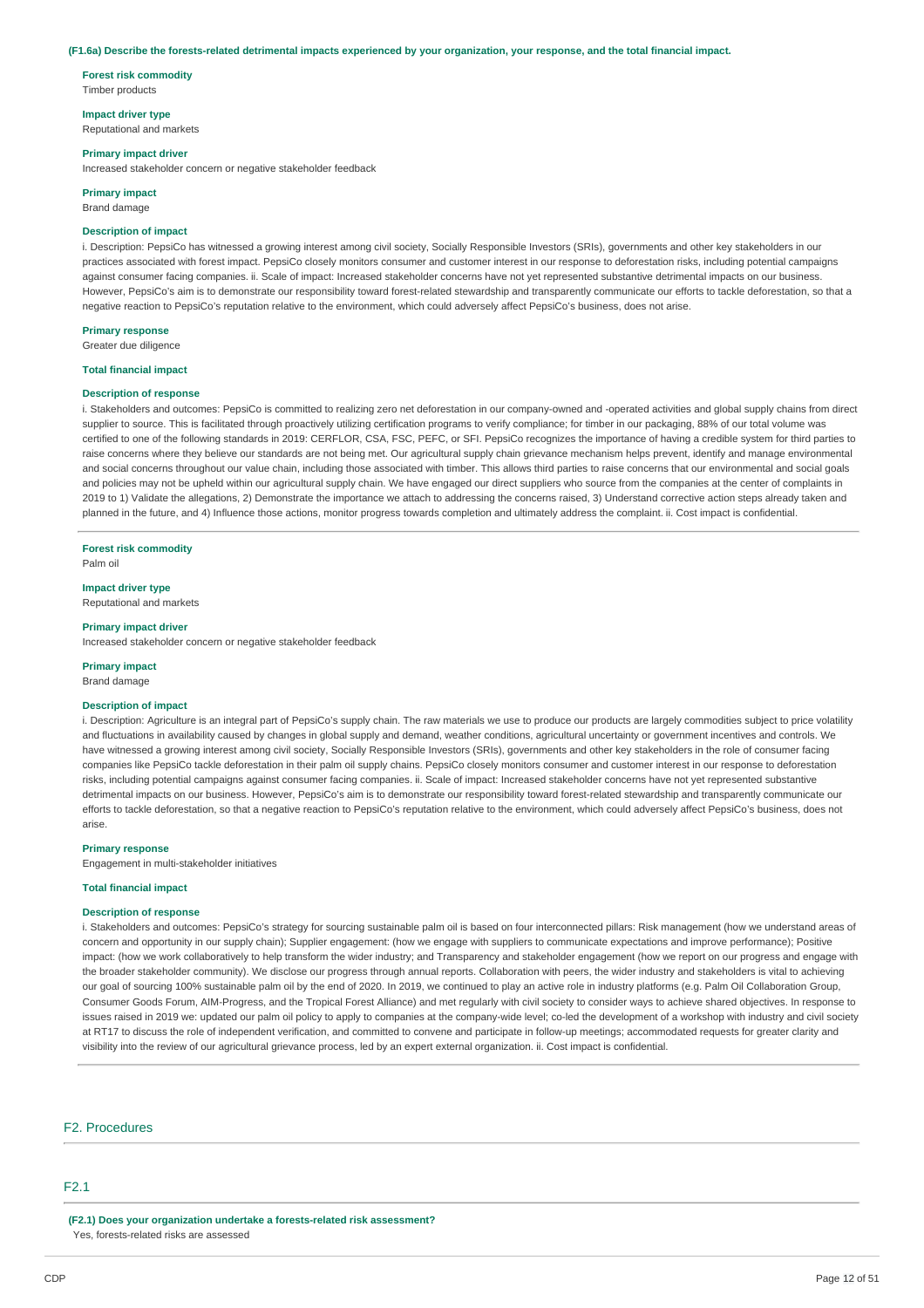### F2.1a

**(F2.1a) Select the options that best describe your procedures for identifying and assessing forests-related risks.**

#### **Timber products**

#### **Value chain stage**

Direct operations Supply chain

**Coverage** Full

### **Risk assessment procedure**

Assessed as a standalone issue

### **Frequency of assessment**

Annually

**How far into the future are risks considered?** 1 to 3 years

### **Tools and methods used**

Internal company methods

External consultants

#### **Please explain**

i. Tools, methods, effectiveness: PepsiCo assesses deforestation risks in our paper-based packaging supply chain on an annual basis using internal methods, supplemented with external support from Proforest on an as-needed basis, with results being reported to the senior vice president, chief supply officer. The combination of internal and external input into our risk assessment process helps ensure that necessary expertise is available to have thorough coverage of stakeholder considerations and the overall commodity landscape. The risk assessment procedure is chosen to help identify the sustainability risks in the commodity and where they exist in our supply chain. This is part of an ongoing process through which we work with our suppliers to help them become more environmentally sustainable in their practices by following credible forestry standards and purchasing their wood fiber only from sources that support responsible forest management, as outlined in our policies. To enable a greater understanding of and visibility into our supply chain, PepsiCo has been working with Proforest since 2016, to trace the supply chain and support implementation of our policies related to paper packaging. ii. Example: Proforest conducts on an ongoing basis an assessment of certification schemes that we recognize (e.g., CERFLOR, CSA, FSC, PEFC, SFI) to analyze the extent to which they deliver PepsiCo requirements, as outlined in our Forestry Stewardship, Land Use and Sustainable Packaging policies. In addition, Proforest conducted a rapid assessment of our current performance and overview of risks involved in the main regions/countries of our paper packaging supply base. These findings are being addressed as we began renewing contracts starting in 2018; we have seen our percent certified material increase in identified areas of higher risk as we renew contracts from 5% to 82% in Russia, 19% to 33% in China, 0% to 100% in Thailand, as well as 10% to 100% in Brazil, comparing 2015 to 2019 volumes. We also added 11% certified material from Pakistan and 3% certified material in India. Additionally, we perform an annual analysis of our contracted volumes to understand the attributes of the fiber packaging products we purchase, including the source country, whether the volumes are certified to a specific sustainability standard, and if suppliers are considered high risk.

#### **Palm oil**

### **Value chain stage**

Direct operations Supply chain

**Coverage** Full

**Risk assessment procedure** Assessed as a standalone issue

### **Frequency of assessment**

Annually

**How far into the future are risks considered?** > 6 years

#### **Tools and methods used**

Internal company methods External consultants

#### **Please explain**

i. Tools, methods, effectiveness: We assess risks in our supply chain and the palm oil industry to identify geographic areas and issues that have the highest likelihood of risk and prioritize our efforts to raise standards. We also rely on other sources to assess risks, including: Engagement with direct and indirect suppliers: Feedback from assessments and audits conducted as part of our Sustainable Sourcing Program (SSP) and sustainable agriculture programs; Participation in collaborative forums; Feedback from civil society; Experience and knowledge of PepsiCo employees; Working with organizations with expertise in managing natural resources sustainably; Risks discovered and addressed through our grievance mechanism. PepsiCo engages in industry platforms designed to tackle risks, including the World Resource Institute's Global Forest Watch (GFW) Universal Mill List and the GFW Pro platform, to identify risks at the mill and plantation level. The combination of methods is effective to ensure thorough coverage of stakeholder considerations and the overall commodity landscape. ii. Examples: PepsiCo worked with Peterson and Proforest to develop and implement a Traceability Protocol, and also commissioned internal reports from Proforest on the structure of the palm oil industry and associated social and environmental risks in several global geographies. Additionally, PepsiCo leads the development of the NDPE Implementation Reporting Framework to help companies track progress in delivering NDPE commitments in their palm oil supply chains. PepsiCo also convenes the Palm Oil Collaboration Group to discuss sustainability issues such as human rights and social issues, independent verification of progress, addressing deforestation outside concessions, and monitoring and reporting on progress. Internally, our SSP assesses risk and compliance with our Supplier Code of Conduct as well as third-party auditing of business-critical suppliers. In 2019, we expanded our SSP to include third-party labor suppliers and franchisees in select markets, with a total of 92 countries included in the program. We also revised our SAQ to enable better understanding of supplier practices, gaps, and risks and updated our SAQ grading matrix to align with PepsiCo's salient Human Rights issues. Feedback from audits conducted as part of our SSP is then integrated into our risk assessments.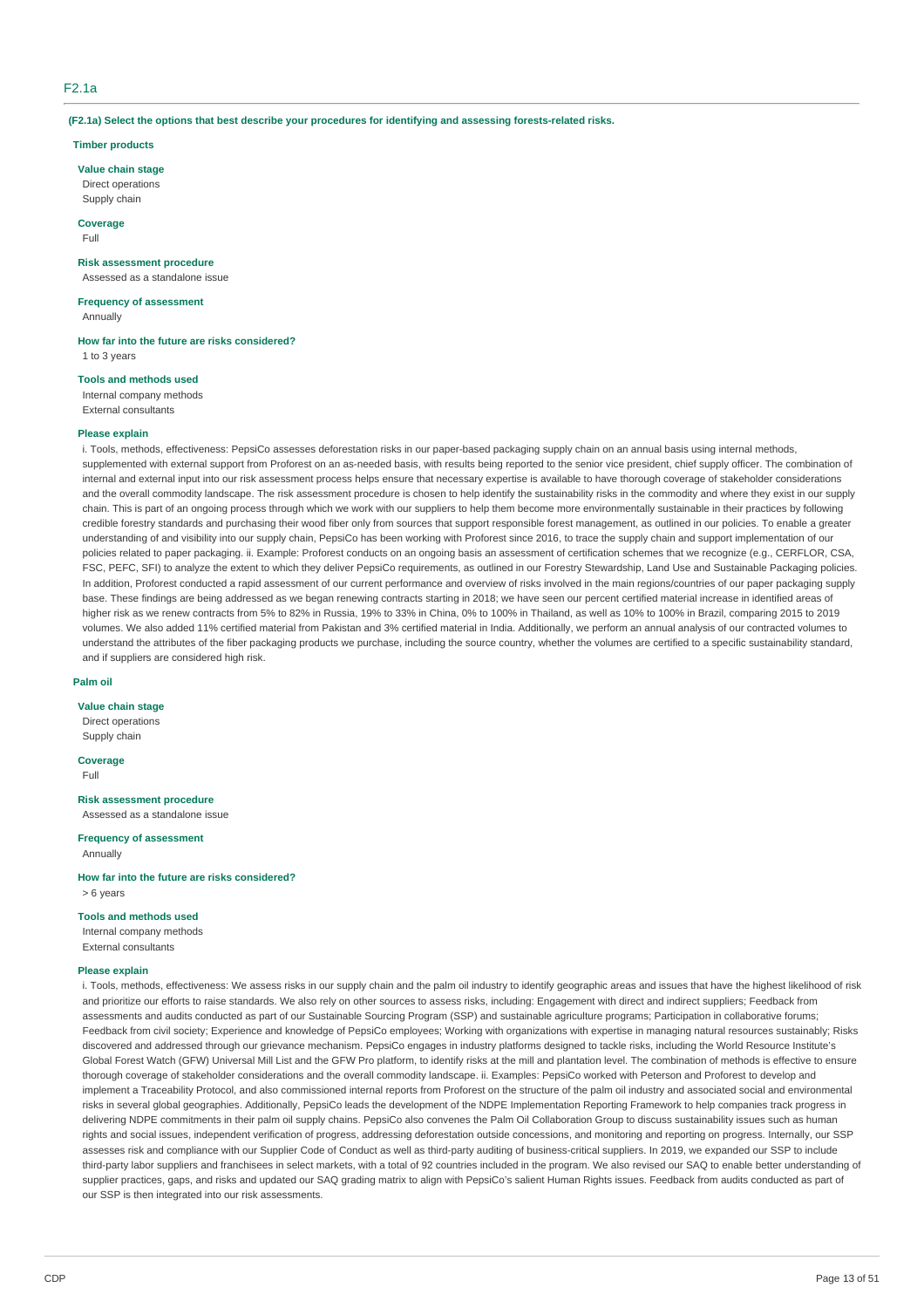#### **(F2.1b) Which of the following issues are considered in your organization's forests-related risk assessment(s)?**

#### **Availability of forest risk commodities**

**Relevance & inclusion**

### Relevant, always included

#### **Please explain**

i. Importance of issue: We believe that our most significant influence on forests is through our sourcing of paper and wood-based products and raw agricultural materials, particularly palm oil. PepsiCo is working to realize zero deforestation in our company-owned and -operated facilities and global supply chains from direct supplier to source by the end of 2020. The availability of forest risk commodities, specifically, the availability and quality of commodities that meet specific certification criteria or other measures of sustainable procurement is vital to meet our goal. ii. Tools used and how results are used in decision-making: Our assessments of risk are based on our Enterprise Risk Management process and consultation with subject matter experts throughout the business on our key environmental risks. Factored criteria include, but are not limited to: regulation, changes in commodity availability, price increases for commodities and reputational risk. On palm oil, we worked with Proforest to develop a risk analysis and mitigation plan, as well as a verification process that stresses PepsiCo's goals on High Carbon Stock (HCS), High Conservation Values (HCV), peatlands, land rights, including Free, Prior and Informed Consent (FPIC), human rights, as defined by the United Nations Universal Declaration of Human Rights, and no burning, as described by RSPO. This work involves a risk assessment of direct suppliers and their supply base (leveraging the mill traceability data) to identify, assess, prioritize and address top compliance risks under PepsiCo's policies, including recommending priority mills and supply bases for verification assessments and wider engagement. The process entails site-based verification assessments and eventual engagement with site-assessed suppliers to monitor implementation of continuous improvement plans. We utilize the information from the assessments to ensure our activities will support progress against our related goals.

#### **Quality of forest risk commodities**

**Relevance & inclusion**

Relevant, always included

#### **Please explain**

i. Importance of issue: We believe that our most significant influence on forests is through our sourcing of paper and wood-based products and raw agricultural materials, particularly palm oil. PepsiCo is working to realize zero deforestation in our company-owned and -operated facilities and global supply chains from direct supplier to source by the end of 2020. The availability of forest risk commodities, specifically, the availability and quality of commodities that meet specific certification criteria or other measures of sustainable procurement is vital to meet our goal. ii. Tools used and how results are used in decision-making: Our assessments of risk are based on our Enterprise Risk Management process and consultation with subject matter experts throughout the business on our key environmental risks. Factored criteria include, but are not limited to: regulation, changes in commodity availability, price increases for commodities and reputational risk. On palm oil, we worked with Proforest to develop a risk analysis and mitigation plan, as well as a verification process that stresses PepsiCo's goals on HCS, HCV, peatlands, land rights, including FPIC, human rights, as defined by the UN Universal Declaration of Human Rights, and no burning, as described by RSPO. This work involves a risk assessment of direct suppliers and their supply base (leveraging the mill traceability data) to identify, assess, prioritize and address top compliance risks under PepsiCo's policies, including recommending priority mills and supply bases for verification assessments and wider engagement. The process entails site-based verification assessments and eventual engagement with siteassessed suppliers to monitor implementation of continuous improvement plans. We utilize the information from the assessments to ensure our activities will support progress against our related goals.

#### **Impact of activity on the status of ecosystems and habitats**

#### **Relevance & inclusion**

Relevant, always included

#### **Please explain**

i. Importance of issue: Like many of our stakeholders, PepsiCo has ongoing concerns about how some palm oil is produced. Rainforest conversion, biodiversity loss and other impacts to ecosystems and habitats persist in various producing regions. Our commodity purchasing activities also run the risk of HCS/HCV forest and peatlands being converted to other land uses, resulting in noncompliance with our Forestry Stewardship Policy. ii. Tools used and how results are used in decision-making: Our assessments of risk are based on our Enterprise Risk Management process and consultation with subject matter experts throughout the business on our key environmental risks. Factored criteria include, but are not limited to: regulation, changes in commodity availability, price increases for commodities and reputational risk. We utilize the information from the assessments to ensure our activities are in compliance with our Forestry Stewardship Policy.

#### **Regulation**

**Relevance & inclusion**

Relevant, always included

#### **Please explain**

i. Importance of issue: PepsiCo operates globally, which requires us to comply with numerous local regulations, as well as our policies and commitments. As PepsiCo implements its risk assessment process, we believe that environmental and human rights issues are systemic in some regions. Adding to the challenge are inconsistent federal and local regulations that vary from place to place. As a result of these factors, broad industry collaboration and investment are beneficial, but coordination on such a broad level requires new mechanisms, improved institutions and greater capacity than currently exists. We are seeing increasing interest from national governments and supra-national agencies in the impact of deforestation and in setting regulations to increase transparency and reduce the environmental and social impacts of deforestation around the world. We have also seen an increase in international cooperation. ii. Tools used and how results are used in decision-making: Our assessments of risk are based on our Enterprise Risk Management process and consultation with subject matter experts and Government Affairs experts throughout the business on our key environmental risks. Factored criteria include, but are not limited to: regulation, changes in commodity availability, price increases for commodities and reputational risk. Through our Forestry Stewardship Policy, Land Use Policy, Palm Oil Commitments, Palm Oil Action Plan and Sustainable Packaging Policy, PepsiCo has created a robust framework to help achieve our goal of zero deforestation in our company-owned and -operated facilities and global supply chains from direct suppliers to source by the end of 2020. Our policy framework, deforestation-related sourcing standards, and decision-making processes are meant to help us stay ahead of regulatory requirements. Additionally, PepsiCo has been working to develop country-specific risk profiles starting with our largest sources of supply, thereby identifying regions that have the highest likelihood of noncompliance and prioritizing our efforts to raise standards accordingly.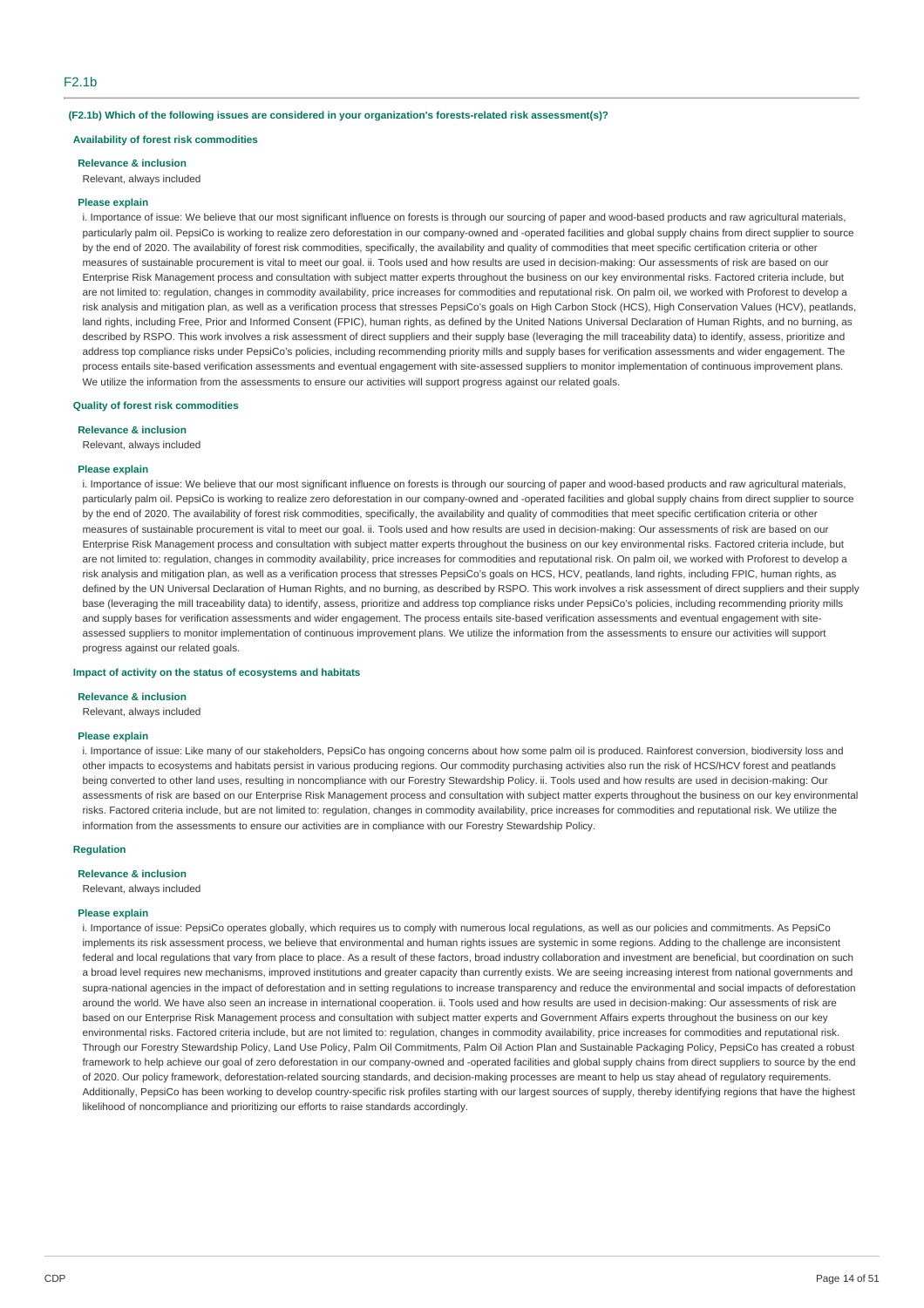#### **Relevance & inclusion** Relevant, always included

#### **Please explain**

i. Importance of issue: There is an increased focus, including by governments and civil society, investors, customers and consumers, on these and other environmental sustainability matters, including deforestation, land use, climate impact and water use. Our reputation could be adversely affected if we do not act, or are perceived not to act, responsibly with respect to our impact on the environment. ii. Tools used and how results are used in decision-making: Realizing the connection between deforestation and climate change, PepsiCo established an ambitious science-based goal to reduce absolute greenhouse gas (GHG) emissions by at least 20% across our value chain by 2030. Our GHG emissions reduction goal covers our entire value chain (scope 3) and has been approved by the Science Based Targets Initiative, a collaboration between CDP, the United Nations Global Compact, World Resources Institute (WRI) and the World Wide Fund for Nature (WWF) that defines and promotes best practice in sciencebased target setting. Our approved goal means that PepsiCo is doing its part to help limit global temperature increase to 2° Celsius. In early 2020, we signed the UN's Business Ambition for 1.5°C pledge, joining other leading companies in committing to set science-based emissions-reduction targets, across our entire value chain, aimed at limiting global warming to 1.5°C above pre-industrial levels, while also developing a long-term strategy for achieving net-zero emissions by 2050. To progress against this ambitious goal, we must reduce emissions associated with deforestation including in our timber and palm oil supply chains, by implementing our NDPE policy commitments (specifically no deforestation and no development on peatlands). This directly ties to PepsiCo's efforts to realize our goal of zero deforestation in our company-owned and operated facilities and global supply chains from direct supplier to source by the end of 2020. Recognizing potential environmental benefits, including climate and biodiversity, as well as human rights, we have committed to source 100% physically-certified palm oil by the end of 2020.

### **Impact on water security**

**Relevance & inclusion**

Relevant, always included

#### **Please explain**

i. Importance of issue: There is an increased focus, including by governments and civil society, investors, customers and consumers, on these and other environmental sustainability matters, including deforestation, land use, climate impact and water use. Our reputation could be adversely affected if we do not act, or are perceived not to act, responsibly with respect to our impact on the environment. ii. Tools used and how results are used in decision-making: PepsiCo continues to assess environmental risk, including those related to water security, in our supply base; this includes supporting industry platforms - such as WRI's GFW Universal Mill List and the GFW Pro platform - to identify risks at the mill and plantation level (https://www.globalforestwatch.org/). Additionally, in our efforts to achieve our water efficiency goals, we are investing in projects in high water-risk watersheds that improve the quantity and/or the quality of the water in the watershed. These include watershed protection projects like reforestation, wetlands rehabilitation, and aquifer recharge.

#### **Tariffs or price increases**

**Relevance & inclusion**

Relevant, always included

#### **Please explain**

i. Importance of issue: Many of the commodities used in our products are purchased in the open market. The prices we pay for such items are subject to fluctuation, and any increases could adversely impact our costs and operating profit. ii. Tools used and how results are used in decision-making: Our assessments of risk are based on our Enterprise Risk Management process and consultation with subject matter experts. PepsiCo manages this risk through the use of fixed-price contracts and purchase orders, pricing agreements and derivative instruments, including swaps and futures. In addition, risk to our supply of certain raw materials is mitigated through purchases from multiple geographies and suppliers. When prices increase, we may or may not pass on such increases to our customers. In addition, we are making investments to improve the sustainability and resources of our agricultural supply chain, including the development of our initiative to advance sustainable farming practices by our suppliers and expanding it globally.

### **Loss of markets**

#### **Relevance & inclusion**

Not relevant, explanation provided

#### **Please explain**

Loss of markets is not a relevant issue for consideration in our forests-related risk assessments.

#### **Brand damage related to forest risk commodities**

#### **Relevance & inclusion**

Relevant, always included

#### **Please explain**

i. Importance of issue: Damage to our reputation or brand image, or loss of consumer confidence in our products or employees could result in decreased demand for our products and could adversely affect our business, financial condition or results of operations, as well as require additional resources to rebuild our reputation. There is an increased focus, including by governments and civil society, investors, customers and consumers, on these and other environmental sustainability matters, including deforestation, land use, climate impact and water use. This interest may lead to brand damage and reputational risk, a key criterion considered not just in our commodityspecific risk assessment process but also in our Enterprise Risk Management process. For example, our company has faced accusations related to our palm oil supply chain and our efforts to address both environmental and social sustainability within the space. ii. Tools used and how results are used in decision-making: PepsiCo closely monitors consumer and customer interest in palm oil, deforestation and the role of consumer facing companies like PepsiCo, including through campaigns. as part of our due diligence approach to ensure our strategy and actions are appropriate. Consumer concerns received directly and through civil society have helped to shape our approach to transparency and grievance management in particular. Our assessments of risk are based on our Enterprise Risk Management process and consultation with subject matter experts throughout the business on our key environmental risks. Factored criteria include: reputational risks, such as potential brand damage caused by increased stakeholder concerns regarding social and environmental impacts of PepsiCo's activities with regard to our forest-risk commodities.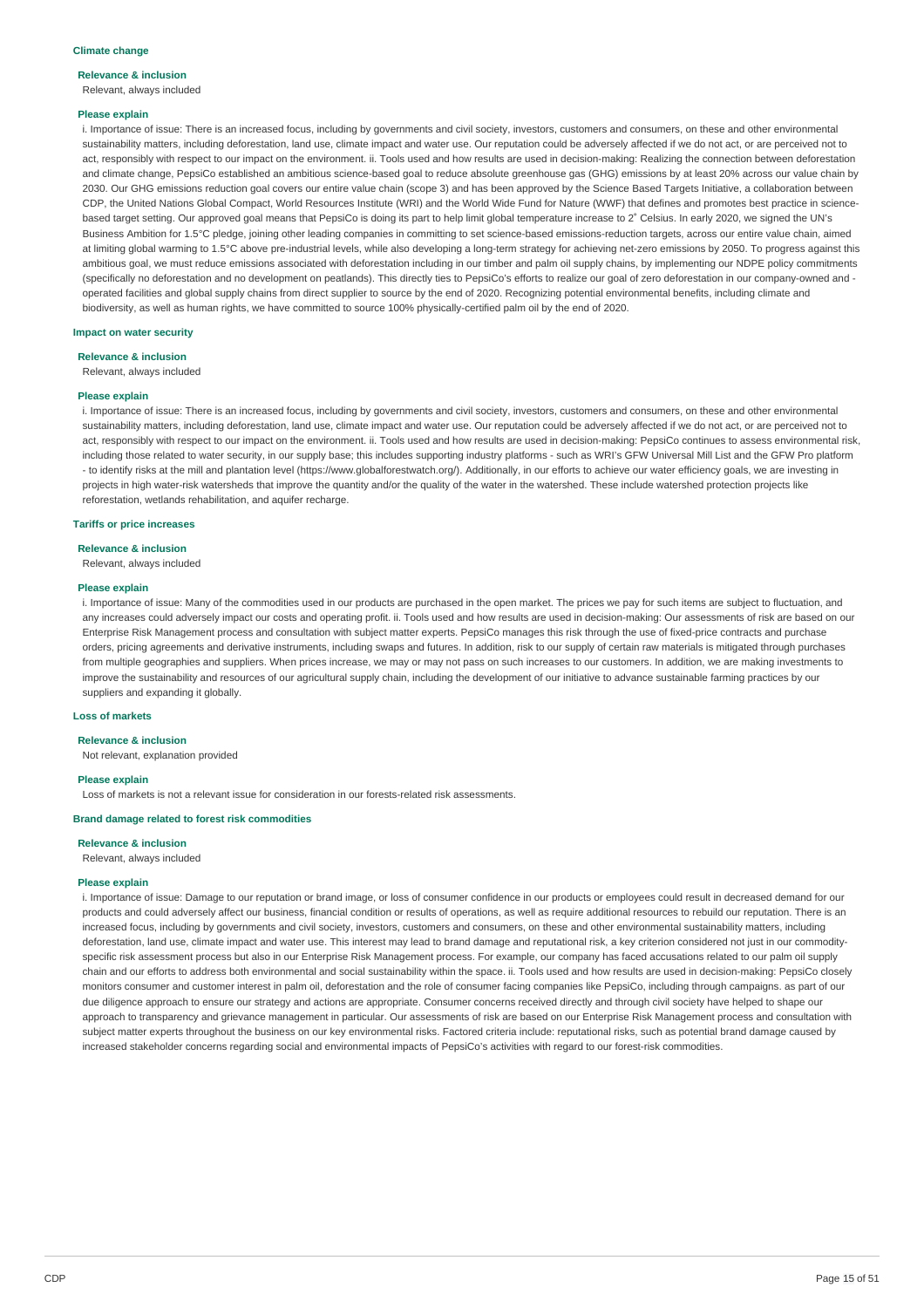## **Relevance & inclusion**

Relevant, always included

#### **Please explain**

i. Importance of issue: Like many of our stakeholders, PepsiCo has ongoing concerns about how some palm oil is produced. Some commodities are sourced from countries experiencing civil unrest or political instability, where corruption may also be present, leading to potential disruption in supply. Finally, there is also an increased focus, including by governments and civil society, investors, customers and consumers on these and other environmental sustainability matters, including deforestation and land use, where risks could be exacerbated by corruption. Our reputation could be adversely affected if we or others in our industry do not act, or are perceived not to act, responsibly with respect to our impact on the environment. ii. Tools used and how results are used in decision-making: In July 2017, we formalized a grievance mechanism for our agricultural supply chain to complement our existing programs and processes to prevent, identify, and manage environmental and social concerns throughout our value chain. The mechanism allows third parties to raise concerns that our environmental and social goals and policies may not be upheld within our agricultural supply chain. Consistent with our alignment with the UN Guiding Principles on Business and Human Rights, we have sought to use our relationships to bring resolution to deforestation-related complaints involving our supply chain. Consistent with our alignment with the UN Guiding Principles on Business and Human Rights, we have sought to use our relationships to bring resolution to deforestation-related complaints involving our supply chain. PepsiCo prohibits all forms of bribery and corruption in our operations, and we expect our third parties, including suppliers, service providers, agents and contractors to do the same. Many of our third parties are required through mandatory contract provisions to comply with our Supplier Code of Conduct which prohibits corruption and bribery and incorporates by reference PepsiCo's Global Anti-Bribery Compliance Policy. We also conduct anticorruption due diligence on third parties. No third party may be engaged by PepsiCo until required anticorruption due diligence processes have been completed and it has successfully gone through PepsiCo's Third Party Due Diligence (TPDD) program review.

#### **Social impacts**

#### **Relevance & inclusion**

Relevant, always included

#### **Please explain**

i. Importance of issue: Like many of our stakeholders, PepsiCo has ongoing concerns about how some palm oil is produced. Human rights abuses persist in certain producing regions. As with other agricultural commodities that rely on seasonal labor and workers meeting "piece-rate" quotas, there are a number of risks for workers in the supply chain. This includes rights of temporary workers, working hours and pay, forced labor and underage labor. ii. Tools used and how results are used in decisionmaking: PepsiCo is committed to respecting the rights of all workers and local communities throughout our operations and value chain. To help ensure that we are in the best position to prevent, identify, and address potential impacts across our value chain, we have established a global human rights management approach that is quided by the UN Guiding Principles on Business and Human Rights (UNGPs). Additionally we are leading or involved in a number of programs seeking to manage social impacts in our palm oil supply chain including through the Palm Oil Collaboration Group, and the Child Protection and Safeguarding Coalition (Business for Social Responsibility (BSR) led). In addition our grievance mechanism for dealing with environmental and social complaints involving palm oil and other agricultural raw materials in our supply chain aims to uphold our policies and achieve positive outcomes related to social as we all as environmental concerns in a way that is consistent with our alignment with the UN Guiding Principles on Business and Human Rights. At the end of 2019, a total of 18 grievances were registered in our system, including legacy grievances. The majority of concerns relate to palm oil production in South East Asia. Most have a combination of environmental and social concerns, primarily deforestation and labor rights issues. A total of three of the grievances have been closed, while we continue to monitor eight other grievances in implementing measures to address the issues raised. The other seven remain open and we continue to engage with suppliers, peers who share these grievances, and others to make progress. We expect to publish more detailed information on grievances and our grievance management in 2020.

#### **Other, please specify**

**Relevance & inclusion** Not considered

**Please explain**

### F2.1c

#### **(F2.1c) Which of the following stakeholders are considered in your organization's forests-related risk assessments?**

#### **Customers**

#### **Relevance & inclusion**

Relevant, always included

#### **Please explain**

i. Why the stakeholder is considered: Damage to our reputation or brand image, or loss of consumer confidence in our products or employees could result in decreased demand for our products and could adversely affect our business, financial condition or results of operations, as well as require additional resources to rebuild our reputation. There is an increased focus, including by governments and civil society, investors, customers and consumers, on these and other environmental sustainability matters, including deforestation, land use, climate impact and water use. This interest may lead to brand damage and reputational risk, a key criterion considered not just in our commodity-specific risk assessment process but also in our Enterprise Risk Management process. For example, our company has faced accusations related to our palm oil supply chain and our efforts to address both environmental and social sustainability within the space. ii. Method of engagement: Transparency is important for our risk mitigation efforts in response to customer concerns, particularly in relation to potential reputational impacts. PepsiCo's sustainability agenda includes a comprehensive sustainability reporting effort across a wide array of topics, including deforestation and palm oil. We provide regular, detailed information on progress toward delivering on our sustainability goals, all of which are publicly available to stakeholders on our website. Additionally, we solicit feedback from civil society through direct meetings and workshops and consider reports by civil society and other organizations.

#### **Employees**

#### **Relevance & inclusion**

Not relevant, explanation provided

### **Please explain**

PepsiCo seeks feedback from employees on sustainability issues and recognizes the increasing role that our approach on sustainability has on employee satisfaction and retention. Where we can review and incorporate feedback directly into our forestry stewardship approach we will do so but we do not currently directly engage employees on our strategy and approach.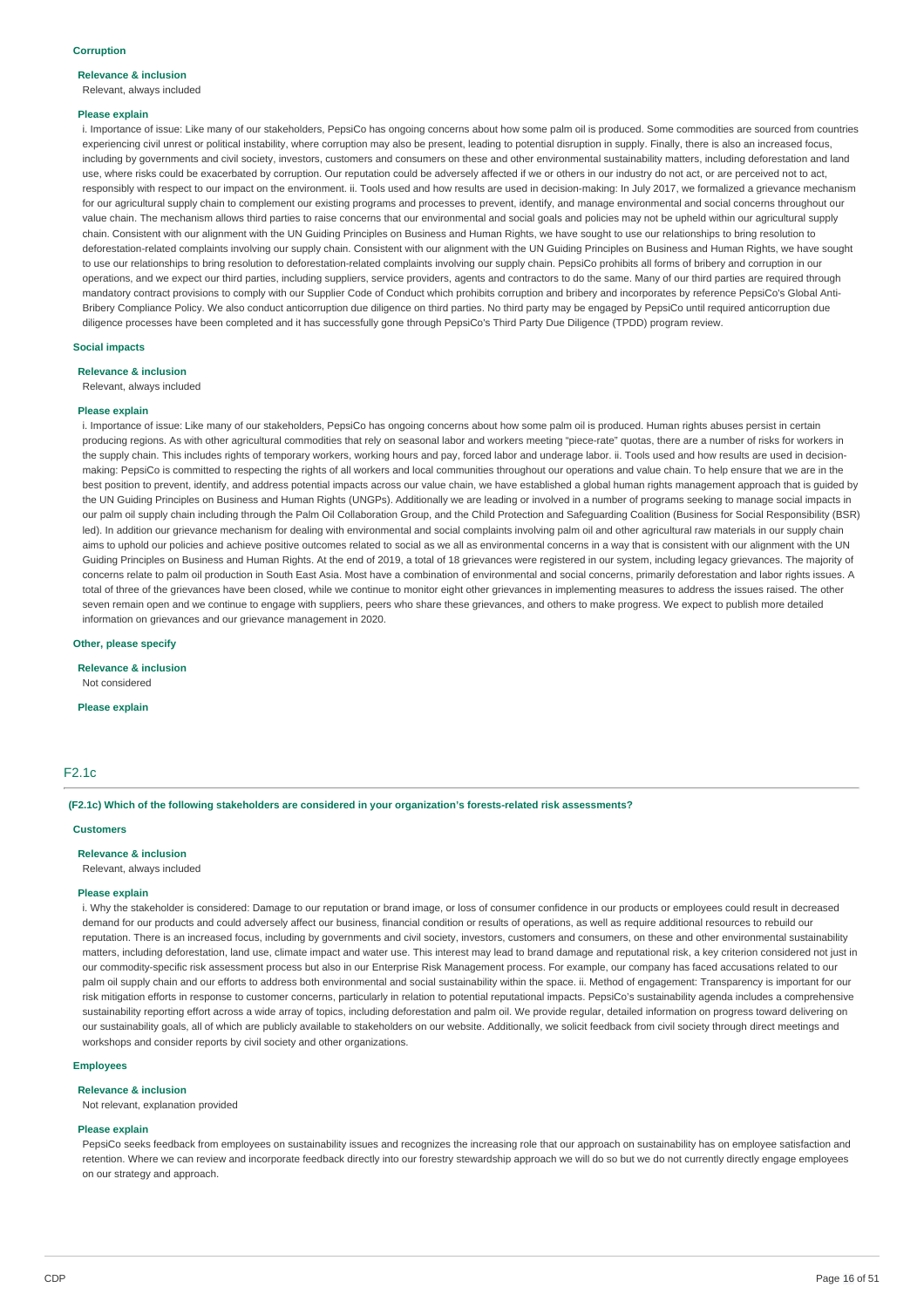## **Relevance & inclusion**

Relevant, always included

#### **Please explain**

i. Why the stakeholder is considered: PepsiCo has witnessed a growing interest among investors, particularly SRIs, in the link between palm oil and deforestation. This interest may lead to reputational risk, a key criterion considered not just in our commodity-specific risk assessment process but also in our Enterprise Risk Management process. Additionally, commodity-specific risks such as availability and quality of the inputs required to make our products could potentially disrupt business operations, leading to investor concern. ii. Method of engagement: Transparency is important for our risk mitigation efforts in response to investor concerns, particularly in relation to potential reputational risk. We provide regular, detailed information on progress toward delivering our sustainability goals, all of which are publicly available to stakeholders on our website. In terms of potential business disruption related to commodity risks, this communication demonstrates to investors PepsiCo's long-term priority to make our growth, our operations and our impact more sustainable.

#### **Local communities**

**Relevance & inclusion**

Relevant, always included

#### **Please explain**

i. Why the stakeholder is considered: There is growing potential for land rights disputes as new plantations are established. While some laws are in place, enforcement is patchy and certification schemes are not well established, meaning that companies need to have policies in place and work on implementation on the ground. PepsiCo introduced a land rights policy in 2014, which includes the requirement that suppliers implement Free, Prior and Informed Consent (FPIC) in line with the International Finance Corporation (IFC) Performance Standards. We will continue to engage with RSPO and others to ensure that sufficient standards are in place and look for opportunities to increase knowledge and capacity throughout Indonesia. PepsiCo will also seek to engage with an external organization to improve the way we can manage and implement issues on the ground. ii. Method of engagement: PepsiCo is committed to doing business the right way and has a zero tolerance for illegal activities in our supply chain and land displacements of any legitimate land tenure holders which are contrary to the International Finance Corporation (IFC) Performance Standards. PepsiCo has also made a number of time-bound implementation plans regarding its land rights commitments in Brazil, Mexico, Thailand and Indonesia. For example, PepsiCo committed to participate in Oxfam's FAIR Company-Community Partnerships project in Indonesia. The project promotes a model for sustainable palm oil that benefits women, smallholder farmers, local communities, the environment and participating companies. In Riau, Indonesia, PepsiCo is one of seven companies who are working together on a landscape program for sustainable palm oil in the districts of Siak and Pelalawan. The goal of the program is to create sustainable landscapes across both districts that will produce deforestation-free and exploitation-free palm oil and maintain or enhance key conservation areas. This will build upon existing local efforts and multi-stakeholder platforms to advance a shared vision of sustainable, inclusive palm oil production models. In 2019, the partners made significant progress, including the development of a draft five-year plan for coalition support to the landscape.

#### **NGOs**

#### **Relevance & inclusion**

Relevant, always included

#### **Please explain**

i. Why the stakeholder is considered: PepsiCo has witnessed a growing interest among SRIs, governments and civil society including NGOs, and other key stakeholders in the link between palm oil and deforestation. PepsiCo has closely monitored consumer and customer campaigns and their general interest in the responsible sourcing of palm oil in our business. This interest may lead to reputational risk, a key criterion considered not just in our commodity-specific risk assessment process but also in our Enterprise Risk Management process. ii. Method of engagement: Transparency is important for our risk mitigation efforts in response to NGO concerns, particularly in relation to potential reputational risk. We provide regular, detailed information on progress toward delivering our sustainability goals, all of which are publicly available to stakeholders on our website. Additionally, we solicit feedback from civil society through direct meetings and workshops and consider reports by civil society and other organizations. For example, PepsiCo became a founding member of the Coalition for Sustainable Livelihoods (CSL). CSL is a group of civil society and private sector organizations with a shared interest in sustainable development, active investments in the Aceh and North Sumatra provinces of Indonesia, and a strong desire to work collaboratively with government. The coalition members have agreed to work collectively to achieve common objectives for smallholder livelihoods, sustainable agricultural production and conservation in North Sumatra and Aceh. Finally, PepsiCo speaks regularly with NGOs, with missions ranging from environmental conservation to protection of human rights. In particular, we regularly engage with civil society and other stakeholders to review our policy, our progress and our future actions. We continually work to address issues raised via this feedback process, such as a desire for clearer statements on our aspirations for an NDPE free supply chain, the scope of our policy and the request to apply our policy to companies in our supply chain at the company wide level, and the need for greater confidence in the independent verification that standards are being met throughout the palm oil supply chain.

#### **Other forest risk commodity users/producers at a local level**

### **Relevance & inclusion**

Relevant, always included

#### **Please explain**

i. Why the stakeholder is considered: As a buyer of palm oil, PepsiCo is an important participant in addressing land-related human rights issues in the industry, which can affect other forest risk commodity users/producers with whom PepsiCo and our suppliers do business. PepsiCo has identified land rights as an important human rights issue - the human right at risk with the potential for severe impact on the Company's operations and supply chains. PepsiCo's human rights issues also include the human right to water and vulnerable workers. ii. Method of engagement: A key milestone in PepsiCo's approach to the sustainable sourcing of palm oil was our 2014 commitment to "zero tolerance" for land grabs across our supply chains. PepsiCo has also made several time-bound implementation plans regarding its land rights commitments in Brazil, Mexico, Thailand and Indonesia. For example, in Mexico, Proforest, an organization with expertise in managing natural resources sustainably, conducted a two-tier assessment on potential land rights and other human rights issues in PepsiCo's palm oil and sugarcane supply chain. The first phase, a desk-based study including consultation with external stakeholders to understand the issues, including the legal and policy framework, and evidence of existing conflicts, was completed in July 2017, and can be found here in English and here in Spanish. Our initial response to the report can be found here. The findings have influenced work in our own supply chain, as well as collaboration with peers, civil society and others to address the systemic actions found in the report. Finally, PepsiCo committed to participate in Oxfam's FAIR Company-Community Partnerships project in Indonesia. The project promotes a model for sustainable palm oil that benefits women, smallholder farmers, local communities, the environment and participating companies.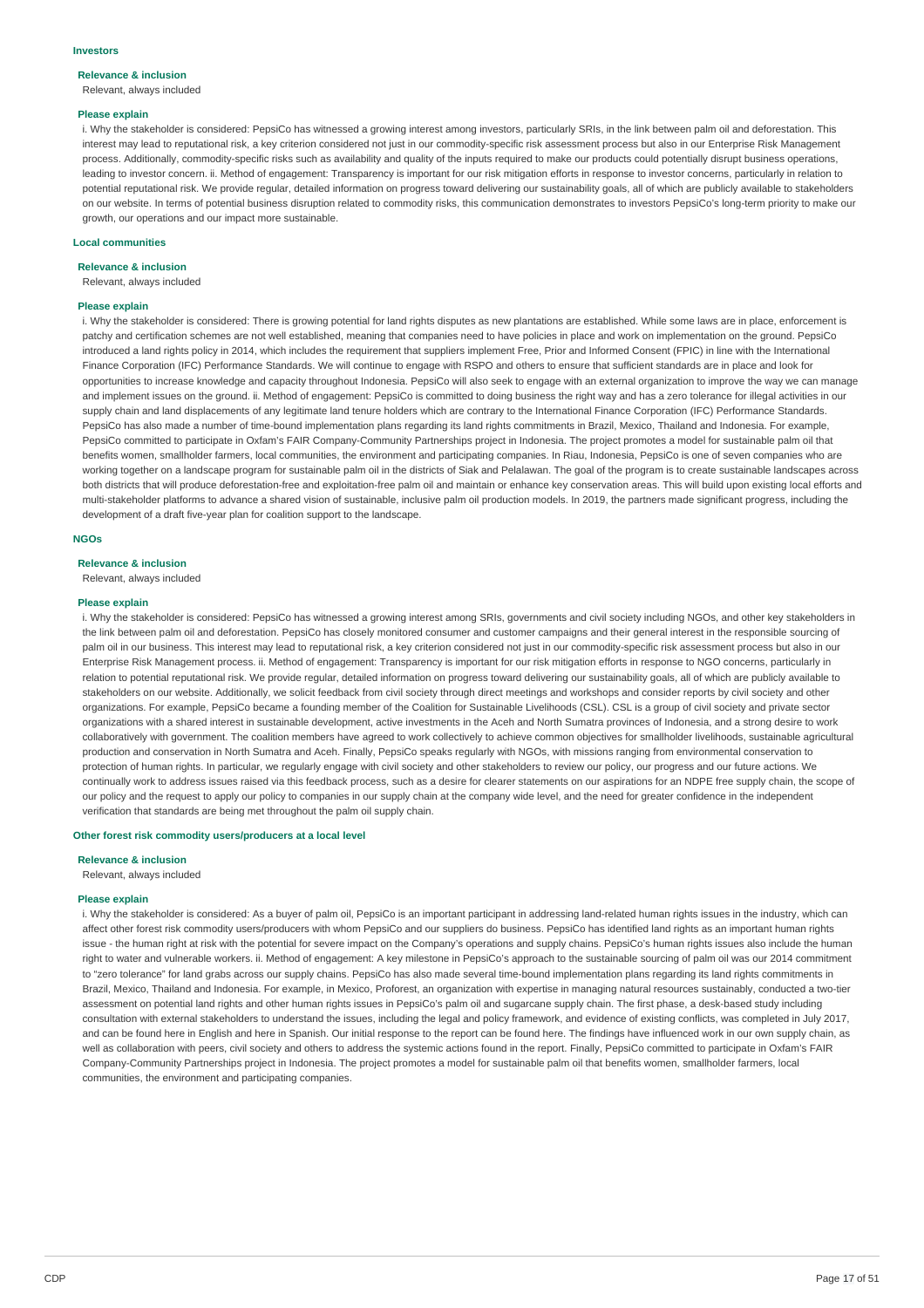## **Relevance & inclusion**

Relevant, always included

#### **Please explain**

i. Why the stakeholder is considered: PepsiCo is seeing increasing interest from national governments and supra-national agencies in the impact of deforestation and in setting regulations to increase transparency and reduce the environmental and social impacts of deforestation around the world. We have also seen an increase in international cooperation, which is highlighted by UN Conference of the Parties (COP)-17 and the Rio+20 Conferences that led to the REDD+ program enhancement, the U.S. Lacey Act and the European Union Timber regulations. PepsiCo stays informed of current and emerging regulatory risks for compliance purposes and also looks to collaborate with regulators and governments to build capacity for the sustainable production of commodities such as palm oil while maintaining availability and quality. ii. Method of engagement: PepsiCo continues to work with the RSPO and other trade associations, governments, civil society, and other critical stakeholders to help bring about positive change and improvements in the operation, regulation and governance of the palm oil industry. As the largest buyer of palm oil in Mexico, PepsiCo has published a detailed analysis of land tenure risks and impacts and is now carrying out training on High Conservation Values (HCV) and High Carbon Stock assessments, as well as separate capacity-building programs with the national association of palm oil mills and producers, smallholders and the federal government. Additionally, PepsiCo is a founding member of the Coalition for Sustainable Livelihoods (CSL) which aims to create sustainable commodity value chains (including palm oil) in North Sumatra and Aceh. This includes supporting efforts to prevent deforestation for palm oil production in the Leuser ecosystem. In 2018, the CSL worked on scoping and baselining of opportunities, culminating in a workshop that brought together more than 130 representatives from across government, private sector, financial institutions and civil society. Among other outcomes, participants agreed on the need to strengthen farmer livelihoods, build solutions with government and develop impact programs that can achieve scale.

### **Suppliers**

#### **Relevance & inclusion**

Relevant, always included

#### **Please explain**

i. Why stakeholder is considered: Approximately 40% of palm oil is grown by smallholder farmers who often lack access to expertise, capacity building and infrastructure for sustainable practices. Their participation in the shift to sustainable palm requires industry-wide collaboration to remove barriers so that certification can be achieved in markets particularly dependent on smallholders, such as Indonesia and Mexico - two of the top three countries from which PepsiCo sources palm oil. We evaluate and participate in several positive impact programs that bring industry supply chain actors together to engage and build capability for these smallholders. These programs are guided in part by a risk assessment process that identifies relevant geographic areas within our supply chain. ii. Method of engagement: PepsiCo aims to work with suppliers to see that our palm oil policies are implemented in a way that supports the inclusion of smallholders. We launched a holistic program for sustainable palm oil in Mexico that engages the entire supply chain: from the national palm oil federation Femexpalma to our main supplier Oleofinos, to Oleopalma and the smallholders in their supply base. We are working with Femexpalma to consolidate its role in supporting the sustainability of the palm oil sector, strengthening the expertise of the team to support to its members through capacity building and applied research. PepsiCo engages with Oleofinos to improve transparency and traceability. In 2018-2019, PepsiCo supported development and implementation of Oleopalma's roadmap for certification of their Jalapa and Palenque mills. In March 2020, Oleopalma became the first RSPO certified mill in Mexico. PepsiCo is also working with RSPO and Oleopalma to support smallholder farmers in Mexico to achieve RSPO independent group certification which helps to increase sustainable palm practices and positively impact livelihoods. PepsiCo is also investing in piloting studies and adapting global approaches to the Mexico context, specifically in Environmental and Social Impact Assessments and High Conservation Value (HCV). A study surveyed 200,000 hectares in Chiapas and Tabasco, assessed the presence of High Conservation Values (HCV) in over 70,000 hectares of land; this assessment includes recommendations for the management and monitoring of the HCVs identified.

### **Other stakeholders, please specify**

**Relevance & inclusion** Not considered

**Please explain**

### F3. Risks and opportunities

### F3.1

(F3.1) Have you identified any inherent forests-related risks with the potential to have a substantive financial or strategic impact on your business?

|                 | <b>Risk identified?</b>   |
|-----------------|---------------------------|
| Timber products | Yes                       |
| Palm oil        | Yes                       |
| Cattle products | <not applicable=""></not> |
| Soy             | <not applicable=""></not> |
| Other - Rubber  | <not applicable=""></not> |
| Other - Cocoa   | <not applicable=""></not> |
| Other - Coffee  | <not applicable=""></not> |

### F3.1a

### **(F3.1a) How does your organization define substantive financial or strategic impact on your business?**

PepsiCo incorporates the following factors when defining substantive change in PepsiCo's direct operations, revenue or expenditures from forest risks: 1) magnitude of potential impact on operating costs and/or current and future revenue; and 2) potential impact on stakeholder expectations or perceptions. Substantive change would generally be considered any material change (+/- 5%) to a site's operating environment/costs and/or to PepsiCo's reputation locally, regionally or globally. Should such material change occur, the impact (and any potential need to review the definition) would be reviewed and reassessed by our senior executive team. This definition of substantive change applies to both direct operations and to elements of our supply chain and value chains.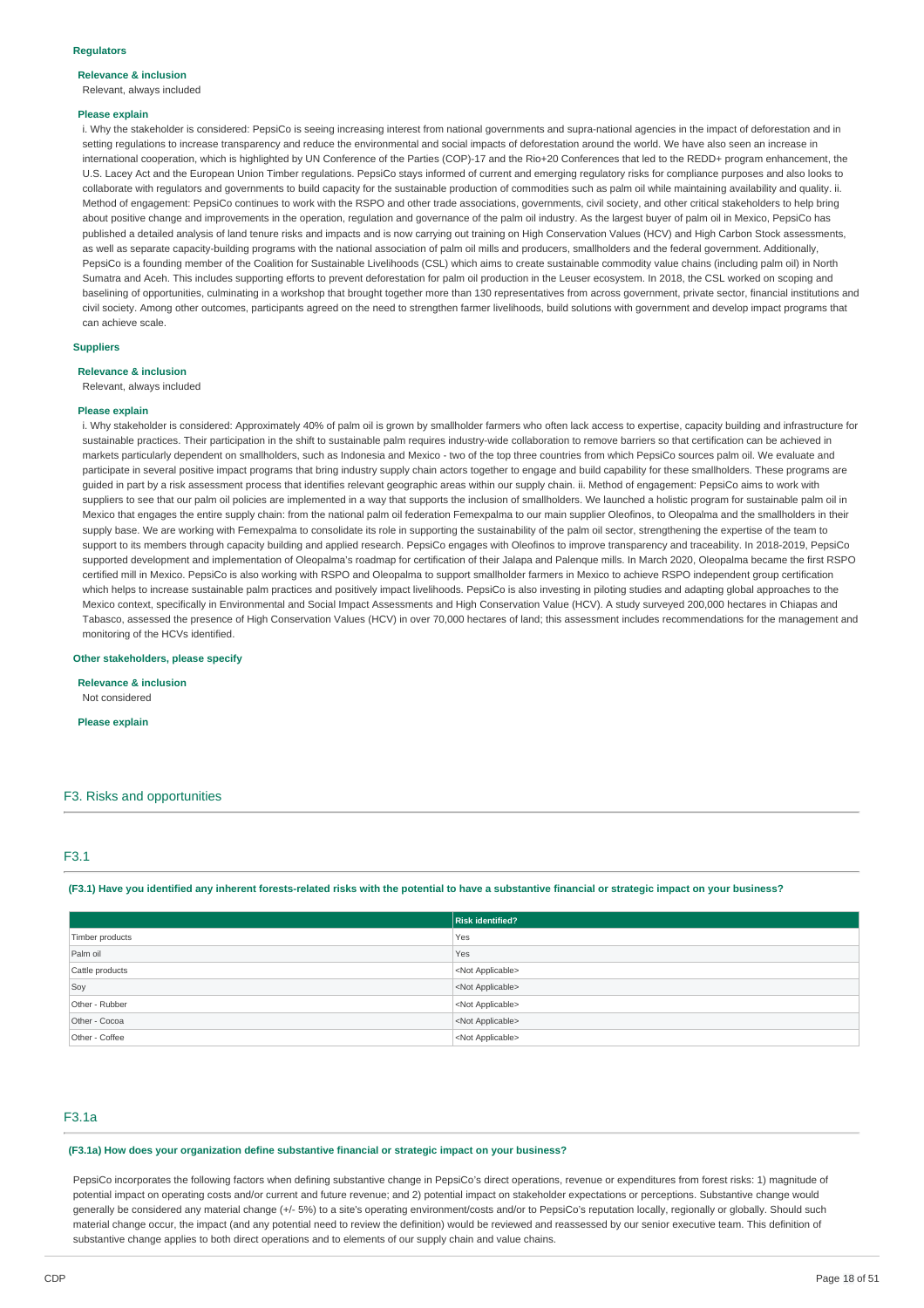### F3.1b

(F3.1b) For your disclosed forest risk commodity(ies), provide details of risks identified with the potential to have a substantive financial or strategic impact on **your business, and your response to those risks.**

**Forest risk commodity** Timber products

**Type of risk** Physical

**Geographical scale** Country

**Where in your value chain does the risk driver occur?** Supply chain

**Primary risk driver** Declining ecosystem services

**Primary potential impact**

Supply chain disruption

## **Company-specific description**

The materials PepsiCo uses to produce our products are largely commodities subject to price volatility and fluctuations in availability caused by changes in global supply and demand, weather conditions, agricultural uncertainty, or government incentives and controls. Particular to timber, PepsiCo recognizes that severe weather events, losses of ecosystem services, and an unsteady supply of certified sustainable material have the potential to adversely impact our supply chain over the next 1-3 years.

### **Timeframe**

1-3 years

### **Magnitude of potential impact**

Low

**Likelihood** Very unlikely

**Are you able to provide a potential financial impact figure?** No, we do not have this figure

## **Potential financial impact (currency)**

<Not Applicable>

**Potential financial impact figure - minimum (currency)** <Not Applicable>

## **Potential financial impact figure - maximum (currency)**

<Not Applicable>

#### **Explanation of financial**

Many of the commodities used in our products are purchased on the open market. The prices we pay for such items are subject to fluctuation, and any increases could adversely impact our operating costs and decrease our operating profit growth.

#### **Primary response to risk**

Other, please specify (Global purchasing programs and hedging strategies)

### **Description of response**

i. Timeframe: In the normal course of business, we currently manage these risks through a variety of strategies, including global purchasing programs and systematic hedging strategies. Our global purchasing programs include fixed-price contracts, purchase orders and pricing agreements. Our hedging strategies include the use of derivatives to economically hedge price fluctuations related to a portion of our anticipated commodity purchases, primarily for agricultural products, energy and metals. ii. Response effectiveness: Commodity Risk Management provides reasonable predictability of cost across our global commodity exposures while allowing controlled flexibility to adapt to unique market circumstances. For timber, PepsiCo considers country of origin and supplier business continuity planning by region. We have identified specific goals at the regional level to address the identified risks, thereby increasing our resilience to mitigate potential impacts.

#### **Cost of response**

 $\overline{0}$ 

#### **Explanation of cost of response**

As our management methods for these risks occur during the normal course of business and are interrelated with several other potential risks that may not be specific to forests, we consider our specific cost to manage these risks to be zero (0).

**Forest risk commodity** Timber products

**Type of risk** Regulatory

#### **Geographical scale Country**

**Where in your value chain does the risk driver occur?** Supply chain

**Primary risk driver**

Regulatory uncertainty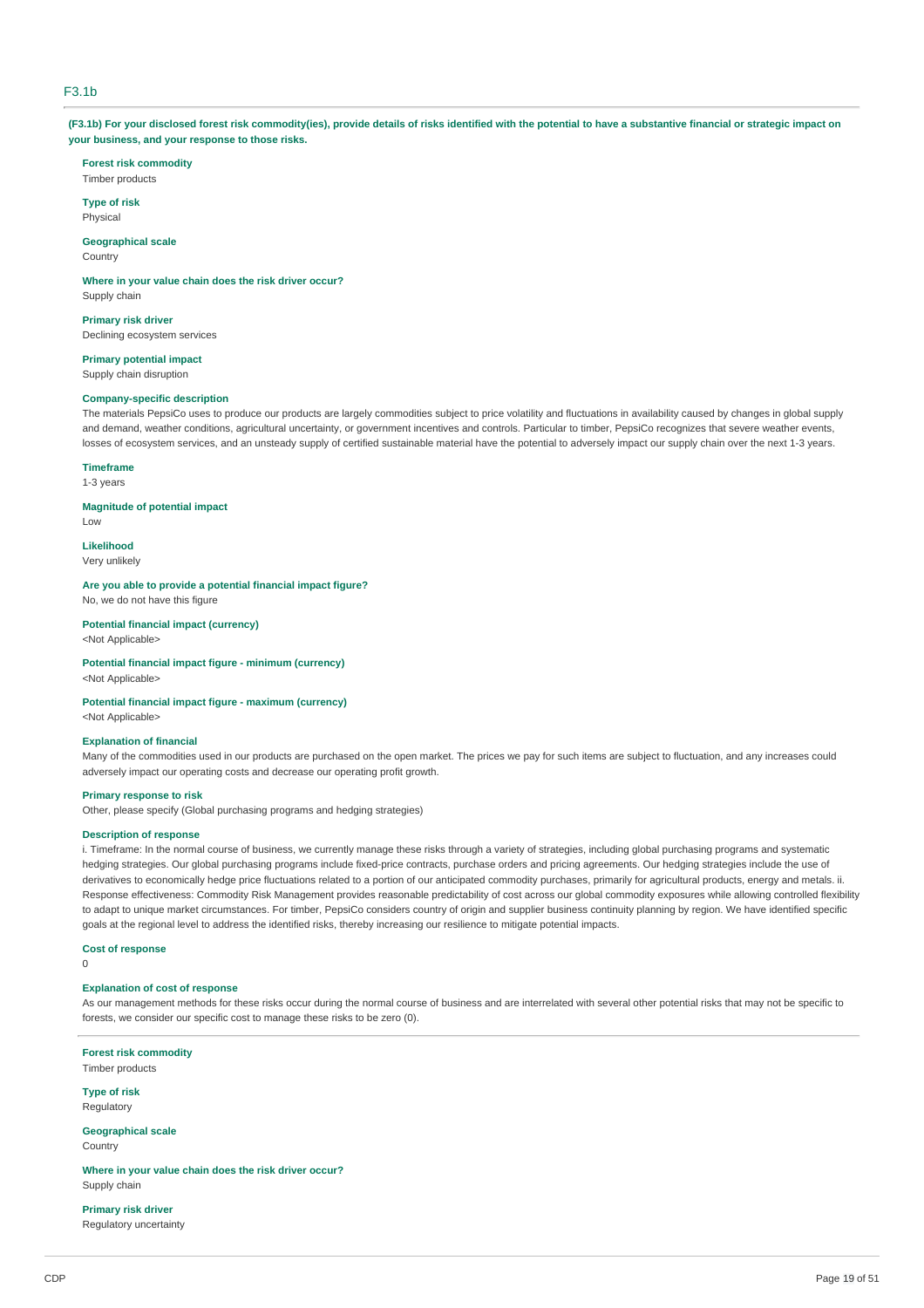#### **Primary potential impact**

Fines, penalties or enforcement orders

### **Company-specific description**

We are seeing increasing interest from national governments and supra-national agencies in the impact of deforestation and in setting regulations to increase transparency and reduce the environmental and social impacts of deforestation around the world. We have also seen an increase in international cooperation, which was highlighted in the past by UN Conference of the Parties (COP)-17 and the Rio+20 Conferences that led to the REDD+ program enhancement, the U.S. Lacey Act, and the European Union Timber regulations. PepsiCo must stay informed of these developments to facilitate ongoing compliance and alignment with our deforestation-related policies.

#### **Timeframe**

1-3 years

#### **Magnitude of potential impact**

Low

### **Likelihood**

Very unlikely

#### **Are you able to provide a potential financial impact figure?**

No, we do not have this figure

**Potential financial impact (currency)** <Not Applicable>

**Potential financial impact figure - minimum (currency)** <Not Applicable>

**Potential financial impact figure - maximum (currency)** <Not Applicable>

#### **Explanation of financial**

The financial impact of this risk is confidential.

#### **Primary response to risk** More ambitious forest-related commitments

### **Description of response**

i. Timeframe: Through our Forestry Stewardship Policy, Land Use Policy, Palm Oil Commitments, Palm Oil Action Plan, and Sustainable Packaging Policy, PepsiCo has created a robust framework to help achieve our goal of zero deforestation in our company-owned and operated facilities and global supply chains from direct suppliers to source by the end of 2020. ii. Response effectiveness: PepsiCo engaged Proforest to map the supply chain and support implementation of its policies related to paper packaging, including an assessment of certification schemes that PepsiCo recognizes (e.g., CERFLOR, CSA, FSC, PEFC, SFI) to analyze the extent to which such schemes deliver PepsiCo requirements outlined in our policies. In addition, Proforest conducted a rapid assessment of PepsiCo's current performance and overview of risks involved in main regions/countries of our current paper packaging supply base. We believe this groundwork, along with our policy framework and timber specific sourcing standards and goals will help us stay ahead of regulatory requirements.

#### **Cost of response**

#### **Explanation of cost of response**

The cost of managing this risk is confidential.

**Forest risk commodity** Timber products

**Type of risk** Reputational and markets

**Geographical scale**

Global

#### **Where in your value chain does the risk driver occur?** Supply chain

#### **Primary risk driver**

Increased stakeholder concern or negative stakeholder feedback

**Primary potential impact** Reduced demand for products and services

#### **Company-specific description**

We are a leading global beverage and food company with brands that are respected household names throughout the world. Maintaining a good reputation globally is critical to selling our branded products. Socially Responsible Investors (SRIs), governments, civil society, the media and other key stakeholders have shown a growing interest in the link between timber for packaging and deforestation in company-owned operations and supply chains, leading to increased pressure on PepsiCo to respond to related concerns. PepsiCo has closely monitored consumer and customer campaigns, and their overall interest in responsible timber sourcing in our business and how we are addressing deforestation issues that may arise.

**Timeframe** 1-3 years

**Magnitude of potential impact** Low

**Likelihood** Very unlikely

**Are you able to provide a potential financial impact figure?** No, we do not have this figure

**Potential financial impact (currency)** <Not Applicable>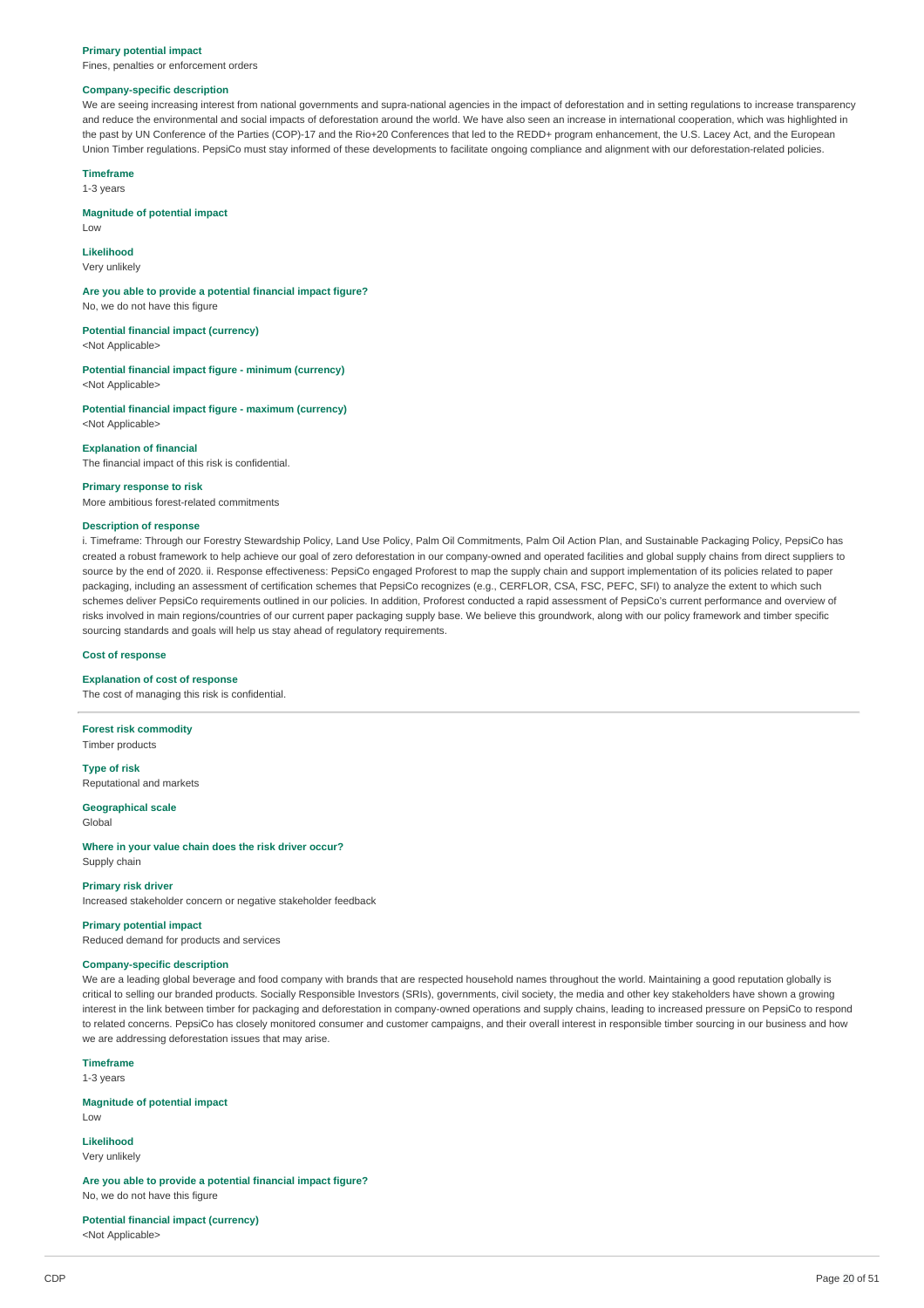#### **Potential financial impact figure - minimum (currency)**

<Not Applicable>

#### **Potential financial impact figure - maximum (currency)** <Not Applicable>

#### **Explanation of financial**

PepsiCo's reputation and the behavior of consumers in choosing our products are important to the market value and revenue generation of the Company. Changes in consumer preference, for example, due to a negative reaction to PepsiCo's reputation relative to the environment could adversely affect PepsiCo's business.

#### **Primary response to risk**

More ambitious forest-related commitments

#### **Description of response**

i. Timeframe: Through our Forestry Stewardship Policy, Land Use Policy, Palm Oil Commitments, Palm Oil Action Plan and Sustainable Packaging Policy, PepsiCo has created a robust framework to help achieve our goal of zero deforestation in our company-owned and operated facilities and global supply chains from direct supplier to source by the end of 2020, ii. Response effectiveness: To help us to better understand the risks in our supply chain, we are working with Proforest to provide traceability data of our supply chain. This includes conducting supply chain mapping with suppliers to identify high-risk suppliers, regions and countries where interventions are required. In addition, we plan to revise our paper packaging-related policies to clarify scope, make implementation targets more explicit and further develop requirements on recycled content. We believe that our policy framework and timber-specific sourcing standards and goals will help us manage the increasing reputational risk associated with timber and deforestation.

#### **Cost of response**

#### **Explanation of cost of response**

The cost of managing this risk is confidential.

**Forest risk commodity** Palm oil

**Type of risk** Reputational and markets

#### **Geographical scale**

Global

**Where in your value chain does the risk driver occur?** Supply chain

**Primary risk driver** Availability of certified sustainable material

### **Primary potential impact**

Supply chain disruption

#### **Company-specific description**

As a leading global food and beverage company with a complementary portfolio of brands, including Frito-Lay, Gatorade, Pepsi-Cola, Quaker and Tropicana, we make, market, distribute and sell a wide variety of convenient beverages, foods and snacks, serving customers and consumers in more than 200 countries and territories. As such, agriculture is an integral part of PepsiCo's supply chain. The raw materials we use to produce our products are largely commodities subject to price volatility and fluctuations in availability caused by changes in global supply and demand, weather conditions, agricultural uncertainty, or government incentives and controls.

### **Timeframe**

1-3 years

#### **Magnitude of potential impact**

Medium-low

### **Likelihood**

About as likely as not

#### **Are you able to provide a potential financial impact figure?**

No, we do not have this figure

#### **Potential financial impact (currency)**

<Not Applicable>

### **Potential financial impact figure - minimum (currency)**

<Not Applicable>

### **Potential financial impact figure - maximum (currency)**

<Not Applicable>

### **Explanation of financial**

Many of the commodities used in our products are purchased on the open market. The prices we pay for such items are subject to fluctuation, and any increases could adversely impact our operating costs and decrease our operating profit growth.

#### **Primary response to risk**

Other, please specify (Global purchasing and hedging strategies)

### **Description of response**

i. Timeframe: In the normal course of business, we currently manage these risks through a variety of strategies, including global purchasing programs and systematic hedging strategies. Our global purchasing programs include fixed-price contracts, purchase orders and pricing agreements. Our hedging strategies include the use of derivatives to economically hedge price fluctuations related to a portion of our anticipated commodity purchases, primarily for agricultural products, energy and metals. ii. Response effectiveness: Commodity Risk Management provides reasonable predictability of cost across our global commodity exposures, while allowing controlled flexibility to adapt to unique market circumstances. For palm oil, PepsiCo considers country of origin, supplier business continuity planning by region and commodity risk management through financial planning on market-based commodities, thereby increasing our resilience to mitigate potential impacts.

#### **Cost of response**

 $\Omega$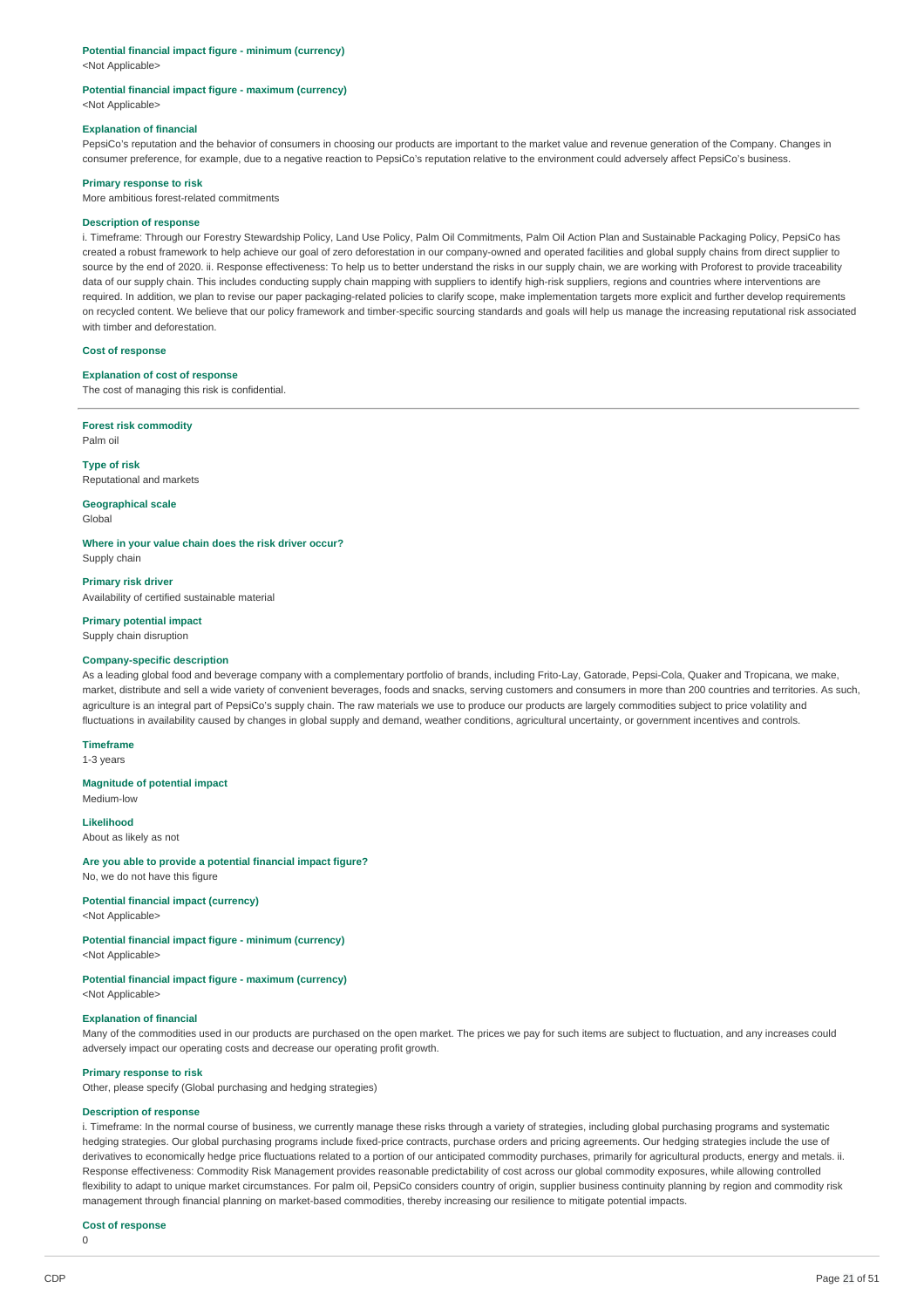#### **Explanation of cost of response**

As our management methods for these risks occur during the normal course of business and are interrelated with several other potential risks that may not be specific to forests, we consider our specific cost to manage these risks to be zero (0).

**Forest risk commodity** Palm oil

### **Type of risk**

Regulatory

#### **Geographical scale Country**

#### **Where in your value chain does the risk driver occur?**

Direct operation Supply chain

**Primary risk driver**

Regulatory uncertainty

## **Primary potential impact**

Increased operating costs

### **Company-specific description**

While most of the mechanisms to deliver more sustainable palm oil (e.g., RSPO, Consumer Goods Forum) are non-regulatory, we are seeing increasing interest from governments in using regulation to drive change. PepsiCo must stay informed of these developments to facilitate ongoing compliance and alignment with our palm oilrelated policies and action plan.

#### **Timeframe**

4-6 years

### **Magnitude of potential impact**

Low

**Likelihood** Unlikely

**Are you able to provide a potential financial impact figure?** No, we do not have this figure

### **Potential financial impact (currency)**

<Not Applicable>

**Potential financial impact figure - minimum (currency)** <Not Applicable>

## **Potential financial impact figure - maximum (currency)**

<Not Applicable>

#### **Explanation of financial**

The financial impact of this risk is confidential.

#### **Primary response to risk**

More ambitious forest-related commitments

### **Description of response**

i. Timeframe: PepsiCo has taken a multi-faceted approach to address our palm oil supply chain by enacting a number of policies and programs on this issue. In 2015, we published the PepsiCo Palm Oil Action Plan, describing our strategy for sourcing sustainable palm oil and achieving our goal of sourcing 100% sustainable palm oil by the end of 2020. We also publicize our Forestry Stewardship Policy, Land Use Policy and annual palm oil reporting describing strategic collaborations, use of new tools and impact programs. ii. Response effectiveness: We are also working with Proforest to develop risk analysis and mitigation plans for key regions, as well as a verification process that stresses PepsiCo's goals on High Carbon Stock, High Conservation Values, peatlands, land rights, including Free, Prior and Informed Consent, human rights, and no burning, as described by RSPO. This work involves a risk assessment of direct suppliers and their supply base (leveraging the mill traceability data) to identify, assess, prioritize and address top compliance risks under PepsiCo's policies, including recommending priority mills and supply bases for verification assessments and wider engagement. We expect that this work will increase the level of engagement with suppliers to monitor implementation of continuous improvement plans. We believe our progress against our Palm Oil Action Plan and related deforestation policies will help us stay ahead of regulatory requirements.

#### **Cost of response**

#### **Explanation of cost of response**

The cost of managing this risk is confidential.

**Forest risk commodity** Palm oil

**Type of risk** Reputational and markets

#### **Geographical scale** Global

#### **Where in your value chain does the risk driver occur?**

Direct operation Supply chain

**Primary risk driver** Increased stakeholder concern or negative stakeholder feedback

### **Primary potential impact**

Reduced demand for products and services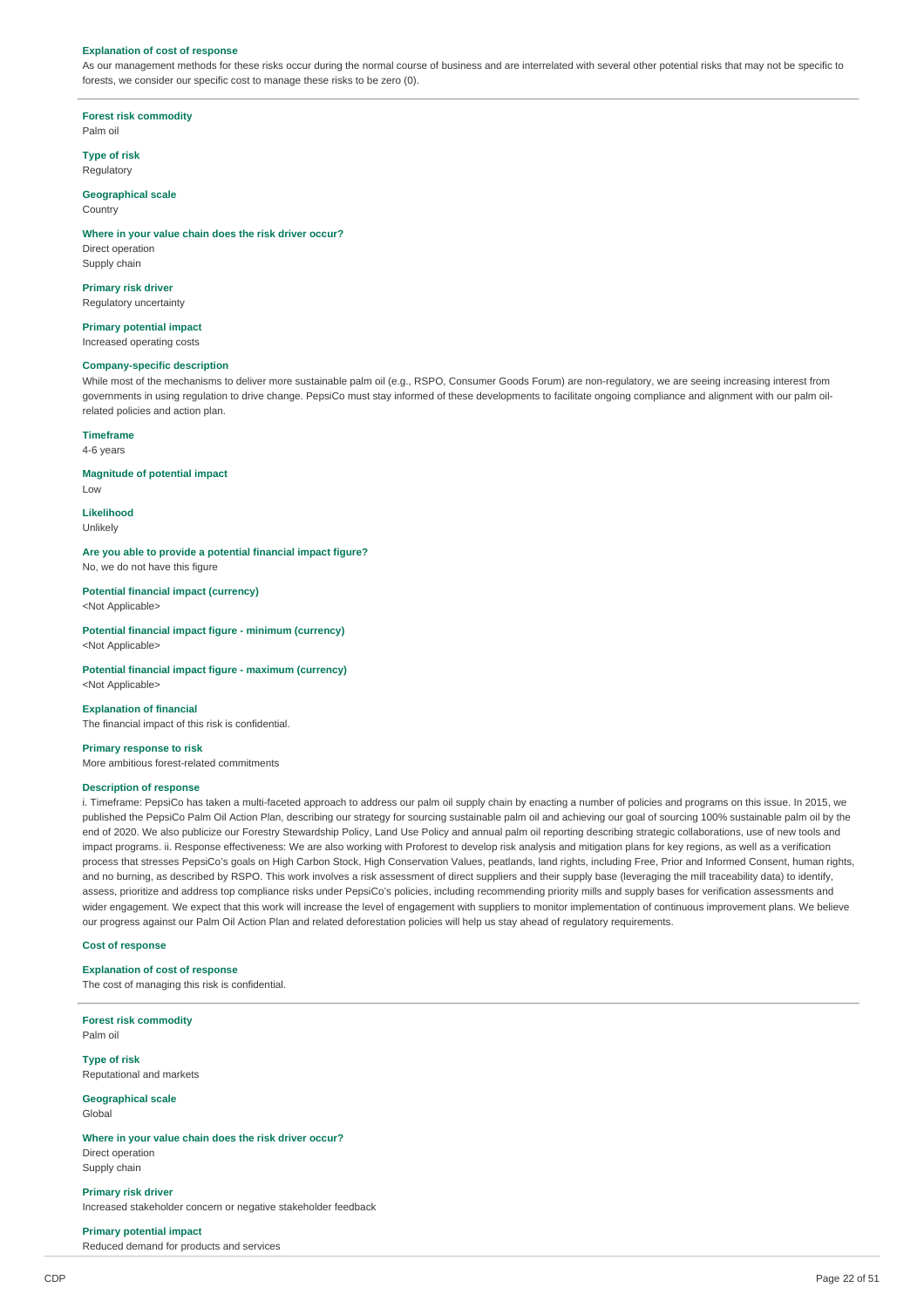#### **Company-specific description**

We are a leading global beverage and food company with brands that are respected household names throughout the world. Maintaining a good reputation globally is critical to selling our branded products. SRIs, governments, civil society, the media and other key stakeholders have shown a growing interest in the link between palm oil and deforestation in company-owned operations and supply chains. PepsiCo has closely monitored consumer and customer campaigns and general interest in responsible palm oil sourcing in our business.

**Timeframe**

1-3 years

#### **Magnitude of potential impact**

 $\overline{L}$   $\cap$ 

**Likelihood** Unlikely

#### **Are you able to provide a potential financial impact figure?** No, we do not have this figure

**Potential financial impact (currency)**

<Not Applicable>

### **Potential financial impact figure - minimum (currency)**

<Not Applicable>

## **Potential financial impact figure - maximum (currency)**

<Not Applicable>

### **Explanation of financial**

PepsiCo's reputation and the behavior of consumers in choosing our products are important to the market value and revenue generation of the Company. Changes in consumer preference, for example, due to a negative reaction to PepsiCo's reputation relative to the environment could adversely affect PepsiCo's business.

#### **Primary response to risk**

More ambitious forest-related commitments

### **Description of response**

i. Timeframe: In 2015, we published the PepsiCo Palm Oil Action Plan, describing our strategy for sourcing sustainable palm oil and achieving our goal of sourcing 100% sustainable palm oil by the end of 2020. ii. Response effectiveness: Transparency is important for our risk mitigation efforts in response to NGO concerns, particularly in relation to potential reputational impacts. We provide regular, detailed information on progress toward delivering our palm oil-related goals, all of which are publicly available to stakeholders on our website. Additionally, we solicit feedback from civil society through direct meetings and workshops and consider reports by civil society and other organizations. Our stakeholder collaboration efforts, including participation in the Palm Oil Working Group of the Consumer Goods Forum, membership in the Tropical Forest Alliance 2020, and regular meetings with NGOs to discuss our efforts, exchange information and consider ways to achieve shared objectives have resulted in increased confidence in our efforts. As evidence of our progress, the WWF 2016 Palm Oil Scorecard ranked PepsiCo as leading the way in progress on essential actions taken to source sustainable palm oil. In July 2017, we formalized a grievance mechanism for our agricultural supply chain, allowing third parties to raise concerns regarding compliance within our agricultural supply chain and mitigating potential reputational impacts.

#### **Cost of response**

#### **Explanation of cost of response**

The cost of managing this risk is confidential.

### F3.2

(F3.2) Have you identified any forests-related opportunities with the potential to have a substantive financial or strategic impact on your business?

|                 | Have you identified opportunities? |
|-----------------|------------------------------------|
| Timber products | Yes                                |
| Palm oil        | Yes                                |
| Cattle products | <not applicable=""></not>          |
| Soy             | <not applicable=""></not>          |
| Other - Rubber  | <not applicable=""></not>          |
| Other - Cocoa   | <not applicable=""></not>          |
| Other - Coffee  | <not applicable=""></not>          |

#### F3.2a

(F3.2a) For your selected forest risk commodity(ies), provide details of the identified opportunities with the potential to have a substantive financial or strategic **impact on your business.**

#### **Forest risk commodity**

Timber products

**Type of opportunity**

#### Products & services

**Where in your value chain does the opportunity occur?** Other parts of the value chain

## **Primary forests-related opportunity**

Increased brand value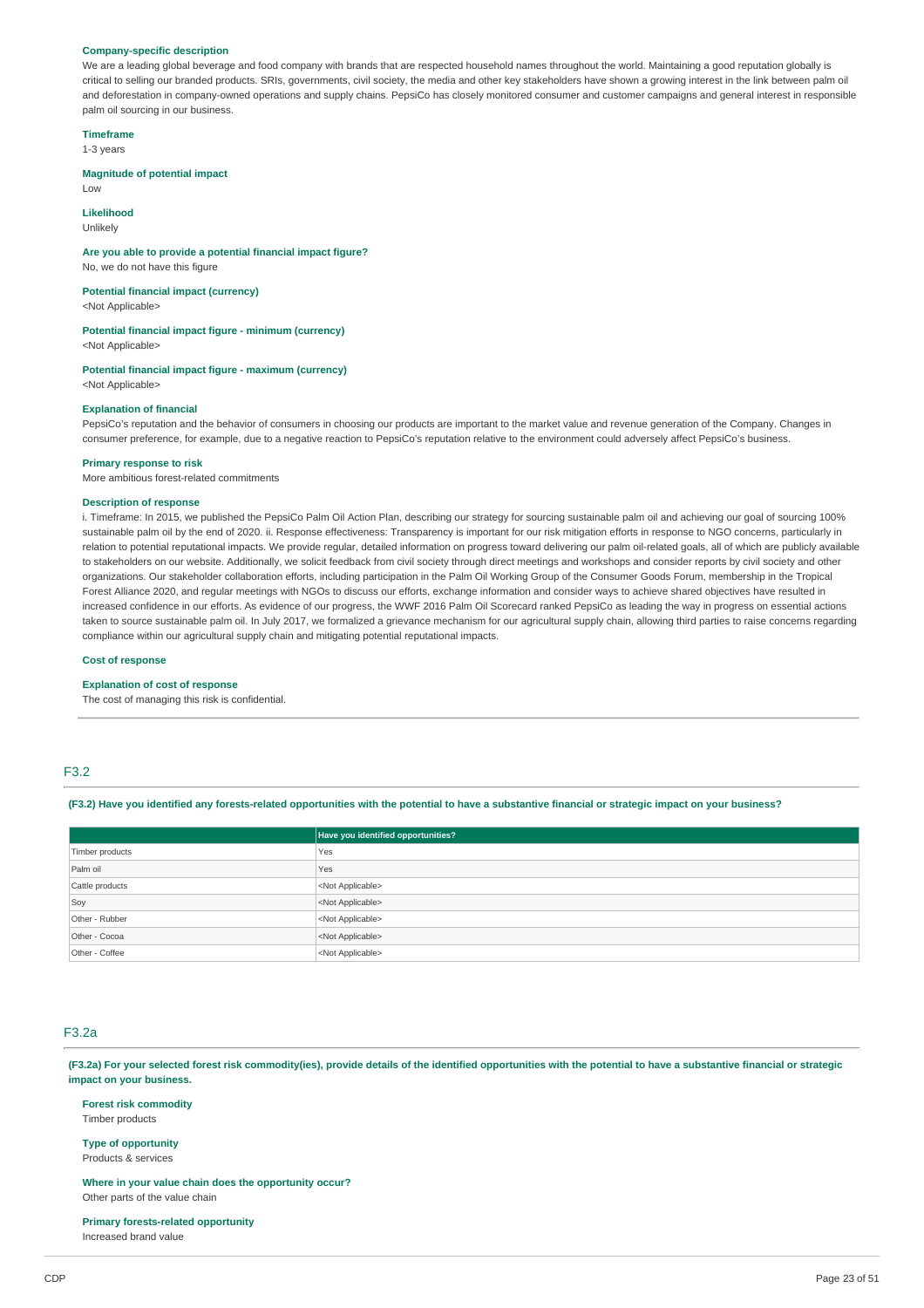#### **Company-specific description & strategy to realize opportunity**

i. Explanation of opportunity: PepsiCo understands the unique role packaging holds in shaping the way our products are presented to consumers, customers and communities. In addition to understanding its necessary role in protecting the quality and experience consumers have with our products, we believe that our most significant influence on forests is through our sourcing of paper and wood-based products and raw agricultural materials. ii. Explanation of strategy: Through our Forestry Stewardship Policy, Land Use Policy, Palm Oil Commitments, and Sustainable Packaging Policy, PepsiCo has created a robust framework to help achieve our goal of zero deforestation in our company-owned and -operated facilities and global supply chains from direct supplier to source by the end of 2020. PepsiCo seeks to purchase only responsibly sourced wood fiber products and will not knowingly accept from its supply chain paper-based packaging that may contain wood fiber harvested illegally or sourced from protected forest areas. We are focused on developing and maintaining a deeper understanding of our paper-based packaging supply chain and our supply base sourcing as close to the forest of origin as possible. iii. Implementation case study: PepsiCo is working with our suppliers to help them become more environmentally sustainable in their practices by following credible forestry standards and purchasing fiber only from sources that support responsible forest management, as outlined in our policies. PepsiCo engaged Proforest to map the supply chain and support implementation of its policies related to paper packaging, including an assessment of certification schemes that PepsiCo recognizes (e.g., CERFLOR, CSA, FSC, PEFC, SFI) to analyze the extent to which they deliver PepsiCo requirements outlined in our policies. In addition, Proforest conducted a rapid assessment of PepsiCo's current performance and overview of risks involved in main regions/countries of our paper packaging supply base.

#### **Estimated timeframe for realization**

1-3 years

#### **Magnitude of potential impact**

**Likelihood**

Low

Very unlikely

**Are you able to provide a potential financial impact figure?** No, we do not have this figure

**Potential financial impact figure (currency)** <Not Applicable>

### **Potential financial impact figure – minimum (currency)**

<Not Applicable>

**Potential financial impact figure – maximum (currency)** <Not Applicable>

#### **Explanation of financial impact figure**

PepsiCo's reputation and the behavior of consumers in choosing our products are important to the market value and revenue generation of the Company. Changes in consumer preference, for example, due to a positive reaction to PepsiCo's reputation relative to the environment, could cause a corresponding positive effect on PepsiCo's business.

### **Forest risk commodity**

Palm oil

#### **Type of opportunity** Products & services

**Where in your value chain does the opportunity occur?**

Other parts of the value chain

### **Primary forests-related opportunity**

Increased brand value

#### **Company-specific description & strategy to realize opportunity**

i. Explanation of opportunity: Socially Responsible Investors, governments, civil society, the media and other key stakeholders have shown a growing interest in the link between palm oil and deforestation in our company-owned operations and supply chains. PepsiCo has closely monitored consumer and customer campaigns and general interest in responsible palm oil sourcing in our business. As awareness around palm oil grows, improved consumer response to products carrying RSPO-certified sourced material represents a potential opportunity to grow our revenue. ii. Explanation of strategy: In 2015, we published the PepsiCo Palm Oil Action Plan, describing our strategy for sourcing sustainable palm oil. The action plan includes our commitment to source 100% physically-certified sustainable palm oil by the end of 2020, achieve and maintain PepsiCo and our suppliers' compliance with our various deforestation-related policies and Supplier Code of Conduct; engage suppliers on various capacitybuilding initiatives; and achieve greater traceability. We disclose results of our work annually in Palm Oil Progress Reports, synchronized with our Annual Communication of Progress to the RSPO. iii. Implementation case study: In 2019, we achieved 82% physically-certified sustainable palm oil and addressed the gap by purchasing RSPO credits. We encouraged our direct suppliers to be RSPO members; since 2017, 100% of our direct suppliers have been RSPO members. We are also mapping to the mill of origin and aiming for 100%, with a concurrent goal to achieve traceability to the farm/plantation by the end of 2020. In 2019, 97% of our supply was traceable to the mill. Since launching our Traceability to Plantation Protocol, 31 suppliers representing 41% of our volume reported traceability to plantation in 2019. Our Supplier Scorecards provide a means to track and encourage our suppliers' progress towards establishing policies and programs to enhance performance and capability in sustainable palm. Our Palm Oil Traceability Protocol, developed in collaboration with palm experts and industry partners, supports the development of better information systems to help achieve our goals and prioritize opportunities for improvement. Finally, our impact programs prioritize capacity building, particularly training and development.

**Estimated timeframe for realization**

1-3 years

**Magnitude of potential impact**  $\overline{L}$   $\Omega M$ 

**Likelihood** Unlikely

**Are you able to provide a potential financial impact figure?**

No, we do not have this figure

**Potential financial impact figure (currency)** <Not Applicable>

**Potential financial impact figure – minimum (currency)** <Not Applicable>

**Potential financial impact figure – maximum (currency)**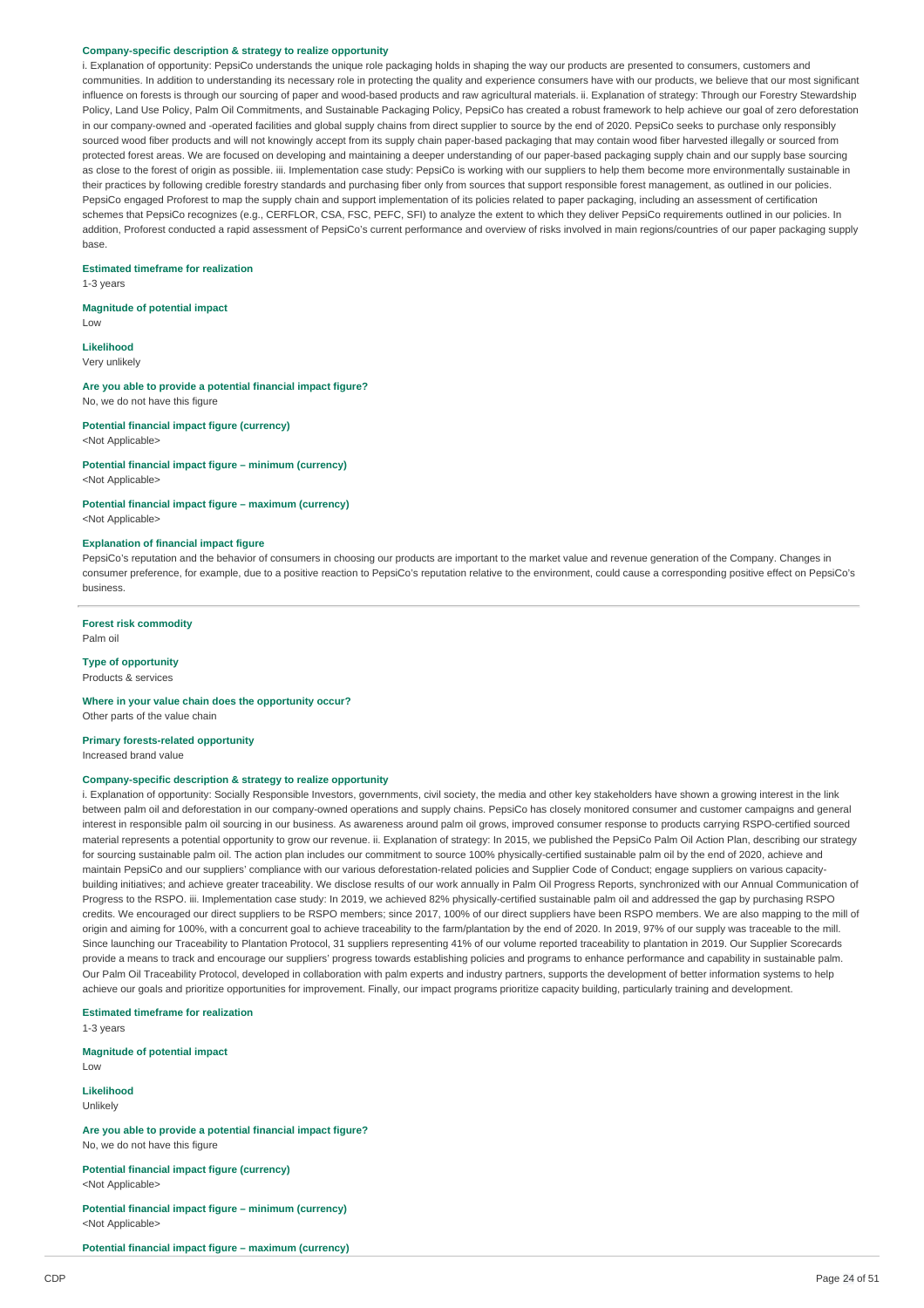### <Not Applicable>

### **Explanation of financial impact figure**

PepsiCo's reputation and the behavior of consumers in choosing our products are important to the market value and revenue generation of the Company. Changes in consumer preference, for example, due to a positive reaction to PepsiCo's reputation relative to the environment, could cause a corresponding positive effect on PepsiCo's business.

### F4. Governance

### F4.1

**(F4.1) Is there board-level oversight of forests-related issues within your organization?** Yes

### F4.1a

### (F4.1a) Identify the position(s) of the individual(s) (do not include any names) on the board with responsibility for forests-related issues.

| <b>Position</b> | Please explain                                                                                                                                                                                             |
|-----------------|------------------------------------------------------------------------------------------------------------------------------------------------------------------------------------------------------------|
| l of            |                                                                                                                                                                                                            |
| individual      |                                                                                                                                                                                                            |
| Board-          | i. Responsibility: Under PepsiCo's By-Laws and Corporate Governance Guidelines, the board has the responsibility to manage the business of the Company. Because sustainability matters, including          |
| level           | forests-related issues, are integrated into our business, the board considers them an integral part of its oversight. The Public Policy and Sustainability Committee assists the Board in providing more   |
|                 | committee focused oversight over the company's policies, programs and related risks that concern key sustainability and climate matters. The PepsiCo Executive Committee (PEC) has direct oversight of the |
|                 | sustainability agenda, including strategic decisions and performance management. ii. Decision: In 2019, the PEC took the decision to create the Sustainability Sub-Committee comprising the CEO, the       |
|                 | CFO and functional heads for additional direct oversight of sustainability, including forests-related matters.                                                                                             |

### F4.1b

### **(F4.1b) Provide further details on the board's oversight of forests-related issues.**

|                       | that<br>forests-<br>related<br>l a<br>scheduled<br>agenda<br>item | <b>Frequency Governance</b><br>mechanisms<br>into which<br>forests-<br>issues are related issues<br>are integrated                                                                                                                                                                                                                                                                                                                                                                                                    | Please explain                                                                                                                                                                                                                                                                                                                                                                                                                                                                                                                                                                                                                                                                                                                                                                                                                                                                                                                                                                                                                                                                                                                                                                                                                                                                                                                                                                                                                                                                                                                                                                   |
|-----------------------|-------------------------------------------------------------------|-----------------------------------------------------------------------------------------------------------------------------------------------------------------------------------------------------------------------------------------------------------------------------------------------------------------------------------------------------------------------------------------------------------------------------------------------------------------------------------------------------------------------|----------------------------------------------------------------------------------------------------------------------------------------------------------------------------------------------------------------------------------------------------------------------------------------------------------------------------------------------------------------------------------------------------------------------------------------------------------------------------------------------------------------------------------------------------------------------------------------------------------------------------------------------------------------------------------------------------------------------------------------------------------------------------------------------------------------------------------------------------------------------------------------------------------------------------------------------------------------------------------------------------------------------------------------------------------------------------------------------------------------------------------------------------------------------------------------------------------------------------------------------------------------------------------------------------------------------------------------------------------------------------------------------------------------------------------------------------------------------------------------------------------------------------------------------------------------------------------|
| Row<br>$\overline{1}$ | Scheduled<br>some<br>meetings                                     | Monitoring<br>implementation<br>and<br>performance<br>Overseeing<br>acquisitions<br>and divestiture<br>Overseeing<br>major capital<br>expenditures<br>Reviewing and<br>quiding annual<br>budgets<br>Reviewing and<br>guiding<br>business plans<br>Reviewing and<br>guiding<br>corporate<br>responsibility<br>strategy<br>Reviewing and<br>guiding major<br>plans of action<br>Reviewing and<br>quiding risk<br>management<br>policies<br>Reviewing and<br>quiding<br>strategy<br>Setting<br>performance<br>objectives | i. The Public Policy and Sustainability Committee assists the Board with oversight of PepsiCo's policies, programs and risks concerning key sustainability matters. The committee<br>meets 4x/year and is comprised of independent directors with expertise in the scientific, financial, technological and non-profit sectors. The primary agenda item for these<br>meetings is a review of progress on our goals, including those related to deforestation. The Board also oversees PepsiCo's integrated risk management framework to address top<br>strategic, financial, operating, business, compliance, safety, reputational and other risks, including forests-related issues across the organization. The PepsiCo Risk Committee<br>(PRC) is a cross-functional diverse group that meets regularly and is responsible for reporting progress on risk mitigation efforts to the Board. For example, the PRC reviews<br>potential impacts in agricultural commodity supplies and regulatory changes that may impact PepsiCo's business. The Board receives updates on key risks throughout the year.<br>Key risks related to forests-related issues are included in our 2019 Annual Report on Form 10-K. ii. The governance mechanisms selected contribute to the Board's oversight of<br>forest issues in that they reflect PepsiCo's comprehensive approach to sustainability. The full Board considers sustainability issues an integral part of its business oversight, as<br>sustainability topics are integrated into, and not separate from, our business strategy. |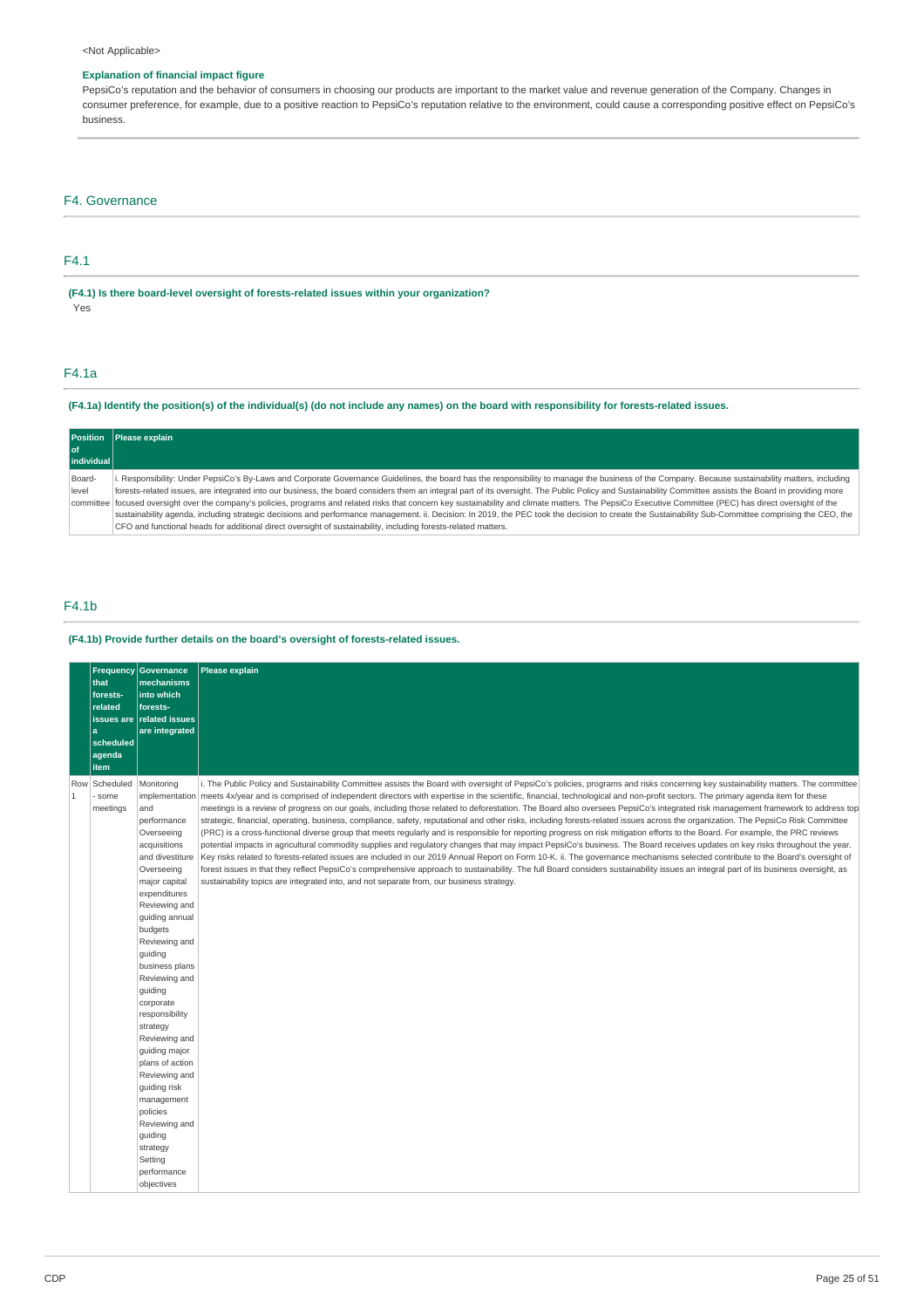(F4.2) Provide the highest management-level position(s) or committee(s) with responsibility for forests-related issues (do not include the names of individuals).

| position(s)<br>  and/or<br>committee(s)  |                                                                                           | <b>of</b><br>reporting<br>to the<br>board on<br>forests-<br>related<br><b>issues</b> | Name of the Responsibility Frequency Please explain                                                                                                                                                                                                                                                                                                                                                                                                                                                                                                                                                                                                                                                                                                                                                                                                                                                                                                                                                                                                                                                                                                                                                                                                                                                                                                                                                                                                                                                                                                              |
|------------------------------------------|-------------------------------------------------------------------------------------------|--------------------------------------------------------------------------------------|------------------------------------------------------------------------------------------------------------------------------------------------------------------------------------------------------------------------------------------------------------------------------------------------------------------------------------------------------------------------------------------------------------------------------------------------------------------------------------------------------------------------------------------------------------------------------------------------------------------------------------------------------------------------------------------------------------------------------------------------------------------------------------------------------------------------------------------------------------------------------------------------------------------------------------------------------------------------------------------------------------------------------------------------------------------------------------------------------------------------------------------------------------------------------------------------------------------------------------------------------------------------------------------------------------------------------------------------------------------------------------------------------------------------------------------------------------------------------------------------------------------------------------------------------------------|
| Chief<br>Sustainability<br>Officer (CSO) | Both assessing Quarterly<br>and managing<br>forests-related<br>risks and<br>opportunities |                                                                                      | i. Role, rationale, responsibilities, reporting: Overall responsibility lies with PepsiCo's Chief Sustainability Officer (CSO), who reports directly to the CEO. With a specific<br>focus on sustainability, forests-related issues monitoring and overseeing the delivery of our forests-related goals fall directly under the role's responsibilities. The CSO is<br>involved in the day-to-day management of our strategy toward delivery of our sustainability agenda; responsibilities include providing strategic direction, quidance and<br>leadership on critical forests-related issues facing the company and actions the company must take. In 2019, PepsiCo's CEO convened a PepsiCo Executive<br>Committee Sustainability Subcommittee, which comprises executives including the CSO. The Sustainability Subcommittee meets at least quarterly and forests-related<br>topics addressed include reviewing progress against our strategy as well as assessing and approving improvements to our strategy. In addition, our Chief Sustainability<br>Officer sits on the PepsiCo Risk Committee, which meets reqularly to identify, assess, prioritize, address, manage, monitor and communicate our top enterprise risks.<br>The PRC is also responsible for reporting progress on our risk mitigation efforts to the Board on an annual basis, including with respect to deforestation. PRC meetings<br>are scheduled one month before the quarterly Board of Directors meetings so that the Board's Risk sub-committee can review the same material. |

## F4.3

### (F4.3) Do you provide incentives to C-suite employees or board members for the management of forests-related issues?

|       | Provide incentives for management of forests-related issues    |  |  |
|-------|----------------------------------------------------------------|--|--|
| Row 1 | No, and we do not plan to introduce them in the next two vears |  |  |

### F4.4

(F4.4) Did your organization include information about its response to forests-related risks in its most recent mainstream financial report? Yes (you may attach the report – this is optional)

### F4.5

**(F4.5) Does your organization have a policy that includes forests-related issues?**

Yes, we have a documented forests policy that is publicly available

### F4.5a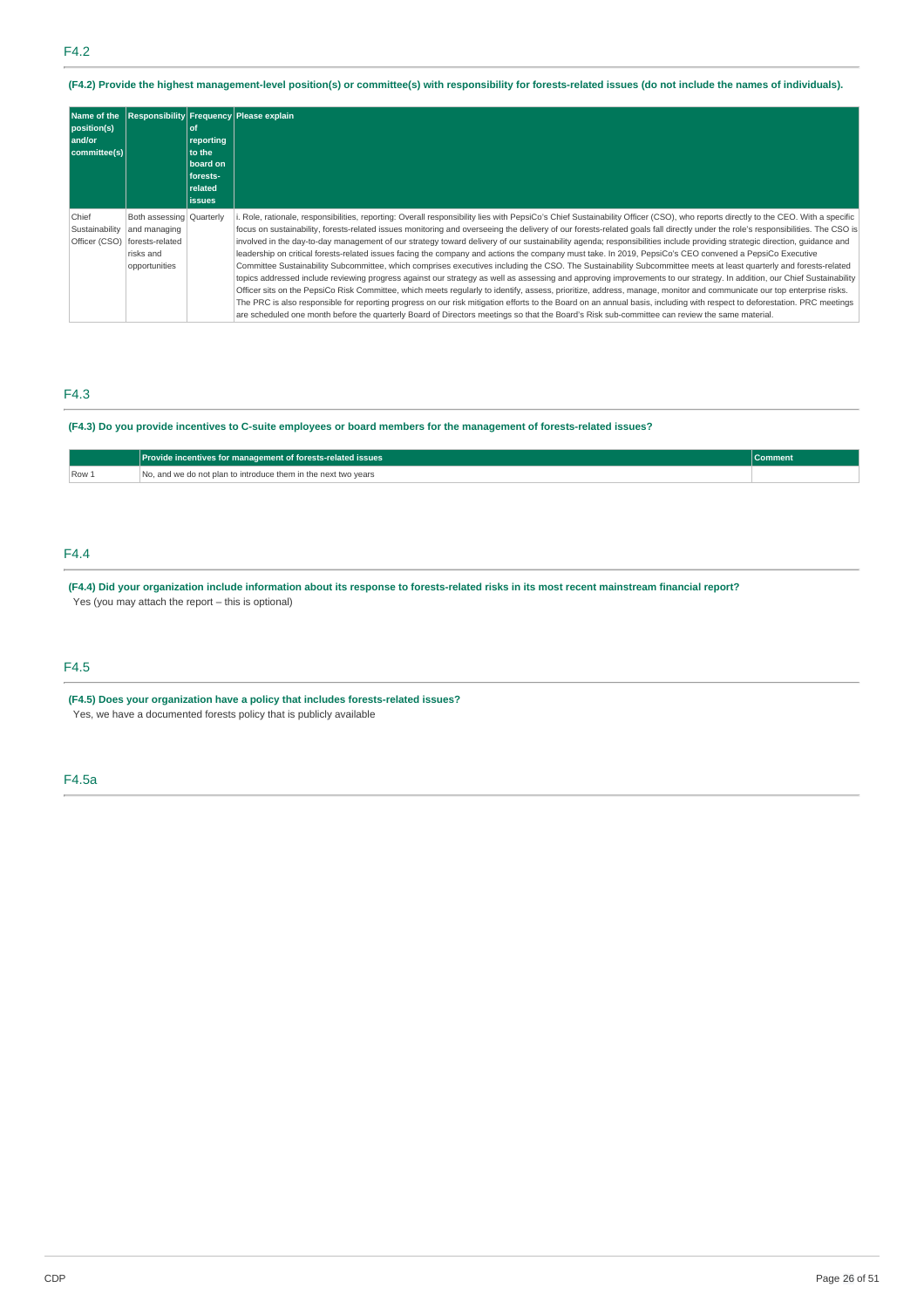### **(F4.5a) Select the options to describe the scope and content of your policy.**

| <b>Scope</b><br><b>Content</b><br><b>Please explain</b> |             |                             |                                                                                                                                                                                          |
|---------------------------------------------------------|-------------|-----------------------------|------------------------------------------------------------------------------------------------------------------------------------------------------------------------------------------|
|                                                         | Row Company | Commitment                  | i. Policy governance: The Public Policy & Government Affairs group reviews policies every two years and amends them as appropriate. ii. Why content is included: PepsiCo's               |
| $\mathbf{1}$                                            | wide        | to eliminate                | standards are based on international conventions and reference best practices established by forest-related initiatives and industry groups. Specific to forests-related issues,         |
|                                                         |             | deforestation               | PepsiCo's publicly available Forestry Stewardship Policy and Land Policy are important components of the more comprehensive PepsiCo Responsible Sourcing Guidelines, which               |
|                                                         |             | Commitment                  | applies to all PepsiCo global operations and global supply chains from direct supplier to source. Details in these policies regarding our operational standards, references, targets and |
|                                                         |             | to protect                  | business context demonstrate a robust framework to help achieve our goal of zero deforestation in our company-owned and -operated facilities and global supply chains from direct        |
|                                                         |             | rights and                  | supplier to source by the end of 2020. iii. How policy informs internal decision making: PepsiCo's policies inform our decision making by formalizing the principles we aim to comply    |
|                                                         |             | livelihoods of              | with across all commodities: (i) comply with applicable legal requirements of each country in which we operate and from which we source; (ii) No further development on High             |
|                                                         |             | local                       | Carbon Stock Forests; (iii) No further development on High Conservation Values Forests; (iv) No new conversion of peatlands; and (v) Free, Prior and Informed Consent as outlined        |
|                                                         |             | communities                 | in our Land Policy. In addition, PepsiCo intends to: (i) Engage with appropriate industry and other groups to improve our understanding of deforestation issues, adapt our policy and    |
|                                                         |             | Commitment                  | achieve our goals; (ii) Provide appropriate grievance mechanisms for suppliers to report suspected breaches; (iii) Leverage our Supplier Code of Conduct as a means of                   |
|                                                         |             | to                          | communicating PepsiCo's Forestry Stewardship Policy and associated commitments to our suppliers; and (iv) Periodically report on our performance against this policy and its             |
|                                                         |             | transparency                | associated commitments. Our policies reflect PepsiCo's commitment to doing business the right way and transparently communicating to stakeholders our responsibility to ensure           |
|                                                         |             | Commitment                  | that we and our suppliers practice responsible forestry stewardship. Relevant policies are available via our Sustainable Sourcing page:                                                  |
|                                                         |             | to align with<br>the SDGs   | https://www.pepsico.com/sustainability/sustainable-sourcing                                                                                                                              |
|                                                         |             | Description                 |                                                                                                                                                                                          |
|                                                         |             | of business                 |                                                                                                                                                                                          |
|                                                         |             | dependency                  |                                                                                                                                                                                          |
|                                                         |             | on forests                  |                                                                                                                                                                                          |
|                                                         |             | Recognition                 |                                                                                                                                                                                          |
|                                                         |             | of potential                |                                                                                                                                                                                          |
|                                                         |             | business                    |                                                                                                                                                                                          |
|                                                         |             | impact on                   |                                                                                                                                                                                          |
|                                                         |             | forests and                 |                                                                                                                                                                                          |
|                                                         |             | other natural               |                                                                                                                                                                                          |
|                                                         |             | habitats                    |                                                                                                                                                                                          |
|                                                         |             | Description                 |                                                                                                                                                                                          |
|                                                         |             | of forest risk              |                                                                                                                                                                                          |
|                                                         |             | commodities<br>parts of the |                                                                                                                                                                                          |
|                                                         |             | business,                   |                                                                                                                                                                                          |
|                                                         |             | and stages                  |                                                                                                                                                                                          |
|                                                         |             | of value-                   |                                                                                                                                                                                          |
|                                                         |             | chain                       |                                                                                                                                                                                          |
|                                                         |             | covered by                  |                                                                                                                                                                                          |
|                                                         |             | the policy                  |                                                                                                                                                                                          |
|                                                         |             | List of                     |                                                                                                                                                                                          |
|                                                         |             | timebound                   |                                                                                                                                                                                          |
|                                                         |             | milestones                  |                                                                                                                                                                                          |
|                                                         |             | and targets                 |                                                                                                                                                                                          |
|                                                         |             | Description                 |                                                                                                                                                                                          |
|                                                         |             | of forests-                 |                                                                                                                                                                                          |
|                                                         |             | related<br>performance      |                                                                                                                                                                                          |
|                                                         |             | standards for               |                                                                                                                                                                                          |
|                                                         |             | direct                      |                                                                                                                                                                                          |
|                                                         |             | operations                  |                                                                                                                                                                                          |
|                                                         |             | Description                 |                                                                                                                                                                                          |
|                                                         |             | of forests-                 |                                                                                                                                                                                          |
|                                                         |             | related                     |                                                                                                                                                                                          |
|                                                         |             | standards for               |                                                                                                                                                                                          |
|                                                         |             | procurement                 |                                                                                                                                                                                          |
|                                                         |             |                             |                                                                                                                                                                                          |

### F4.5b

(F4.5b) Do you have commodity specific sustainability policy(ies)? If yes, select the options that best describe their scope and content.

| Do you have Scope | <b>Content</b> | Please explain |
|-------------------|----------------|----------------|
| a commodity       |                |                |
| specific          |                |                |
| sustainability    |                |                |
| policy?           |                |                |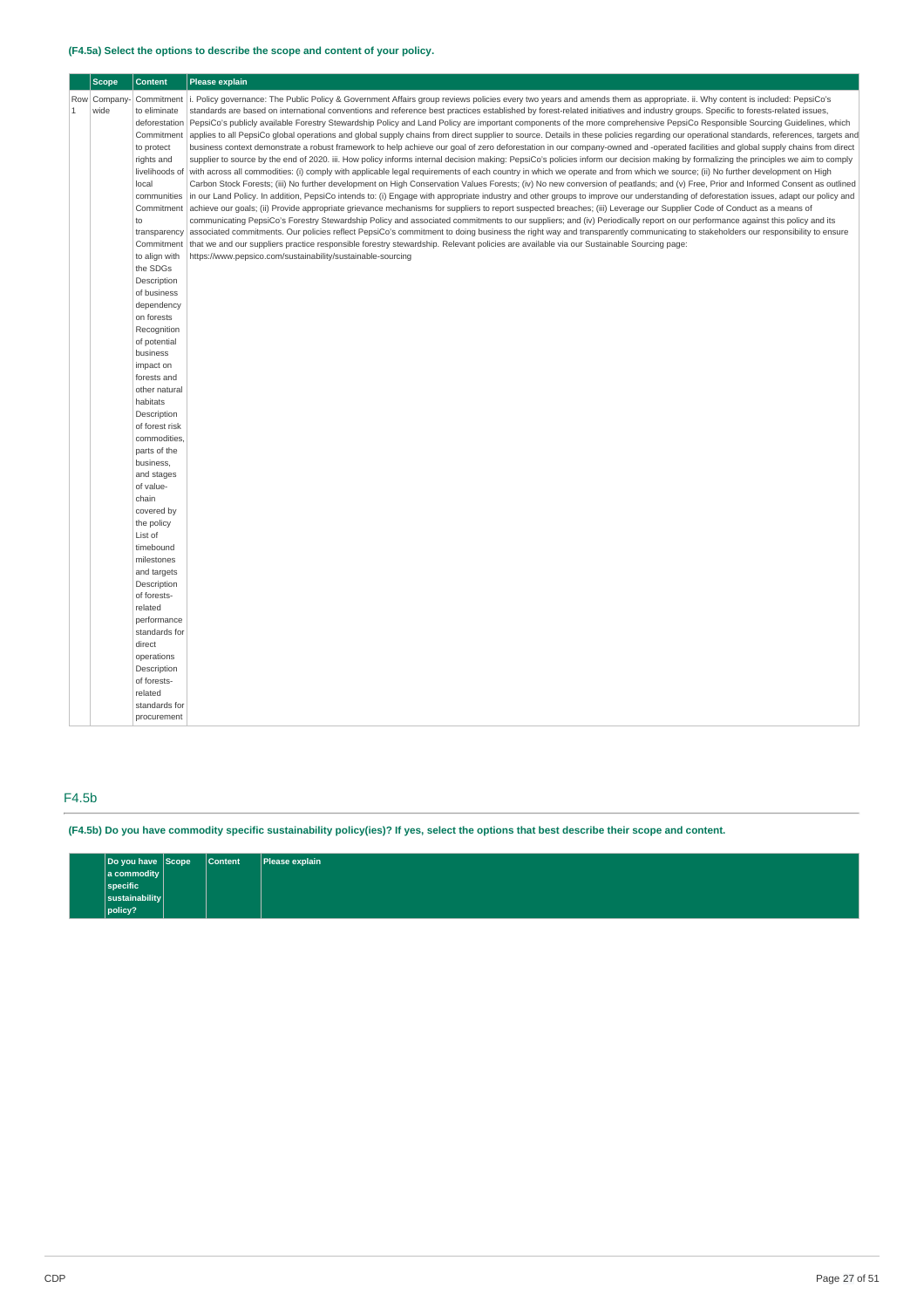|                    | Do you have Scope<br>a commodity |                  | <b>Content</b>                                                                                                                                                                                                                                                                                                                                                                                                                                                                                                                                                                                                                                                                                                                                           | <b>Please explain</b>                                                                                                                                                                                                                                                                                                                                                                                                                                                                                                                                                                                                                                                                                                                                                                                                                                                                                                                                                                                                                                                                                                                                                                                                                                                                                                                                                                                                                                                                                                                                                                                                                                                                                                                                                                                                                                                                            |
|--------------------|----------------------------------|------------------|----------------------------------------------------------------------------------------------------------------------------------------------------------------------------------------------------------------------------------------------------------------------------------------------------------------------------------------------------------------------------------------------------------------------------------------------------------------------------------------------------------------------------------------------------------------------------------------------------------------------------------------------------------------------------------------------------------------------------------------------------------|--------------------------------------------------------------------------------------------------------------------------------------------------------------------------------------------------------------------------------------------------------------------------------------------------------------------------------------------------------------------------------------------------------------------------------------------------------------------------------------------------------------------------------------------------------------------------------------------------------------------------------------------------------------------------------------------------------------------------------------------------------------------------------------------------------------------------------------------------------------------------------------------------------------------------------------------------------------------------------------------------------------------------------------------------------------------------------------------------------------------------------------------------------------------------------------------------------------------------------------------------------------------------------------------------------------------------------------------------------------------------------------------------------------------------------------------------------------------------------------------------------------------------------------------------------------------------------------------------------------------------------------------------------------------------------------------------------------------------------------------------------------------------------------------------------------------------------------------------------------------------------------------------|
|                    | specific<br>sustainability       |                  |                                                                                                                                                                                                                                                                                                                                                                                                                                                                                                                                                                                                                                                                                                                                                          |                                                                                                                                                                                                                                                                                                                                                                                                                                                                                                                                                                                                                                                                                                                                                                                                                                                                                                                                                                                                                                                                                                                                                                                                                                                                                                                                                                                                                                                                                                                                                                                                                                                                                                                                                                                                                                                                                                  |
| Timber<br>products | policy?<br>Yes                   | Company-<br>wide | Commitment<br>to eliminate<br>deforestation<br>Commitment<br>to protect<br>rights and<br>livelihoods of<br>local<br>communities<br>Commitment<br>to<br>transparency<br>Commitment<br>to align with<br>the SDGs<br>Description<br>of business<br>dependency<br>on forests<br>Recognition<br>of potential<br>business<br>impact on<br>forests and<br>other natural<br>ecosystems<br>Description<br>of forest risk<br>commodities,<br>parts of the<br>business,<br>and stages of<br>value-chain<br>covered by<br>the policy<br>List of<br>timebound<br>commitments<br>and targets<br>Description<br>of forests-<br>related<br>performance<br>standards for<br>direct<br>operations<br>Description<br>of forests-<br>related<br>standards for<br>procurement | i. Policy governance: The Public Policy & Government Affairs group reviews policies every two years and amends them as appropriate. ii. Why content is<br>included: Our policies reflect PepsiCo's commitment to doing business the right way and transparently communicating to stakeholders our responsibility to<br>ensure that we and our suppliers practice responsible forestry stewardship. Through our Forestry Stewardship Policy, Land Use Policy and Sustainable<br>Packaging Policy, PepsiCo has created a robust framework to help address our timber commodity practices and achieve our goal of zero deforestation in our<br>company-owned and -operated facilities and global supply chains from direct supplier to source by the end of 2020. iii. How policy informs internal decision<br>making: Details regarding our operational standards, references, targets and business context are provided in our policies to inform decision making. Our<br>sustainable packaging aspirations aim to: (i) Increase the use of recycled content or materials from renewable sources; (ii) Optimize packaging design to use the<br>fewest materials necessary; (iii) Promote the use of materials that can be recycled (beverage containers, cereal cartons, etc.); (iv) Reduce post-industrial waste;<br>(v) Reduce known negative impacts to the environment; and (vi) Achieve a lower carbon footprint by efficient energy usage across the product lifecycle. Our<br>decisions therefore are to be aligned with these aspirations. Relevant policies are available at the following links: https://www.pepsico.com/docs/album/esg-<br>topics-policies/pepsico-forestry-stewardship-policy-1.pdf https://www.pepsico.com/docs/album/esg-topics-policies/pepsico land policy.pdf<br>https://www.pepsico.com/docs/album/esg-topics-policies/pepsico-sustainable-packaging-policy.pdf |
|                    |                                  |                  |                                                                                                                                                                                                                                                                                                                                                                                                                                                                                                                                                                                                                                                                                                                                                          |                                                                                                                                                                                                                                                                                                                                                                                                                                                                                                                                                                                                                                                                                                                                                                                                                                                                                                                                                                                                                                                                                                                                                                                                                                                                                                                                                                                                                                                                                                                                                                                                                                                                                                                                                                                                                                                                                                  |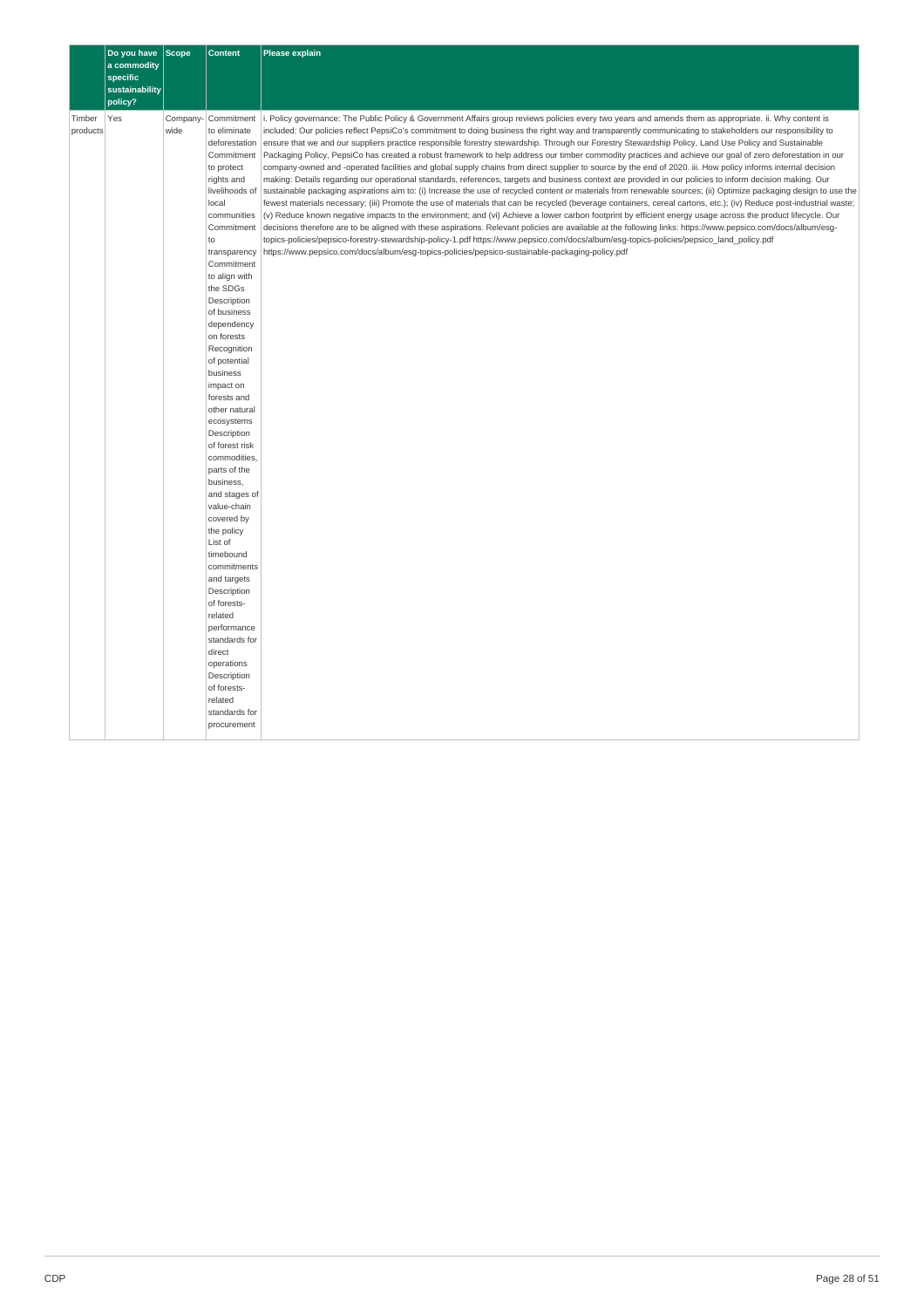|                   | Do you have Scope<br>a commodity<br>specific<br>sustainability<br>policy? |                                                                                                                                  | <b>Content</b>                                                                                                                                                                                                                                                                                                                                                                                                                                                                                                                                                                                                                                                                                                                                                                                                                                                | <b>Please explain</b>                                                                                                                                                                                                                                                                                                                                                                                                                                                                                                                                                                                                                                                                                                                                                                                                                                                                                                                                                                                                                                                                                                                                                                                                                                                                                                                                                                                                                                                                                                                                                                                                                                                                                                                                                                                                                                                                                                                                                                                                                                                                    |
|-------------------|---------------------------------------------------------------------------|----------------------------------------------------------------------------------------------------------------------------------|---------------------------------------------------------------------------------------------------------------------------------------------------------------------------------------------------------------------------------------------------------------------------------------------------------------------------------------------------------------------------------------------------------------------------------------------------------------------------------------------------------------------------------------------------------------------------------------------------------------------------------------------------------------------------------------------------------------------------------------------------------------------------------------------------------------------------------------------------------------|------------------------------------------------------------------------------------------------------------------------------------------------------------------------------------------------------------------------------------------------------------------------------------------------------------------------------------------------------------------------------------------------------------------------------------------------------------------------------------------------------------------------------------------------------------------------------------------------------------------------------------------------------------------------------------------------------------------------------------------------------------------------------------------------------------------------------------------------------------------------------------------------------------------------------------------------------------------------------------------------------------------------------------------------------------------------------------------------------------------------------------------------------------------------------------------------------------------------------------------------------------------------------------------------------------------------------------------------------------------------------------------------------------------------------------------------------------------------------------------------------------------------------------------------------------------------------------------------------------------------------------------------------------------------------------------------------------------------------------------------------------------------------------------------------------------------------------------------------------------------------------------------------------------------------------------------------------------------------------------------------------------------------------------------------------------------------------------|
| Palm oil Yes      |                                                                           | Company-<br>wide                                                                                                                 | Commitment<br>to eliminate<br>deforestation<br>Commitment<br>to no<br>deforestation<br>to no<br>planting on<br>peatlands<br>and to no<br>exploitation<br>(NDPE)<br>Commitment<br>to protect<br>rights and<br>livelihoods of<br>local<br>communities<br>Commitment<br>to<br>transparency<br>Commitment<br>to align with<br>the SDGs<br>Description<br>of business<br>dependency<br>on forests<br>Recognition<br>of potential<br>business<br>impact on<br>forests and<br>other natural<br>ecosystems<br>Description<br>of forest risk<br>commodities,<br>parts of the<br>business,<br>and stages of<br>value-chain<br>covered by<br>the policy<br>List of<br>timebound<br>commitments<br>and targets<br>Description<br>of forests-<br>related<br>performance<br>standards for<br>direct<br>operations<br>Description<br>of forests-<br>related<br>standards for | i. Policy governance: The Public Policy & Government Affairs group reviews policies every two years and amends them as appropriate. ii. Why content is<br>included: Our policies reflect PepsiCo's commitment to doing business the right way and transparently communicating to stakeholders our, and our suppliers'<br>responsible forestry stewardship. Recognizing potential environmental benefits, including climate and biodiversity, as well as human rights, we have committed<br>to source 100% physically-certified sustainable palm oil by the end of 2020. We published a Palm Oil Action Plan in 2015 describing our operational standards,<br>references, targets and business context behind our sustainable palm oil practices. Subsequent annual progress reports detail additional interim goals and<br>specific activities undertaken to achieve our goals. Our policy and commitments apply to all of our products, regardless of the source of production. Our June<br>2018 palm oil policy update provides our long-term vision for a sustainable palm oil sector and updates our commitments to no deforestation, no development on<br>peatlands, and no exploitation of indigenous peoples and local communities ("NDPE commitments"). In February 2020, we published an update to our Global<br>Policy on Sustainable Palm Oil, reflecting engagement with civil society, developments in the palm oil sector and further understanding of challenges and<br>opportunities to meet our goals for sustainable palm oil. iii. How policy informs internal decision making: PepsiCo's policies inform our decision making by<br>formalizing the principles we aim to comply with. Details regarding our operational standards, references, targets and business context are provided in our<br>policies to inform decision making. Our decisions therefore are to be aligned with these aspirations. Relevant policies are available at the following links:<br>https://www.pepsico.com/docs/album/esg-topics-policies/global-policy-for-sustainable-palm-oil.pdf |
| Cattle            | $<$ Not<br>products Applicable>                                           | <not< td=""><td>procurement<br/><math>&lt;</math>Not<br/>Applicable Applicable&gt;</td><td><not applicable=""></not></td></not<> | procurement<br>$<$ Not<br>Applicable Applicable>                                                                                                                                                                                                                                                                                                                                                                                                                                                                                                                                                                                                                                                                                                                                                                                                              | <not applicable=""></not>                                                                                                                                                                                                                                                                                                                                                                                                                                                                                                                                                                                                                                                                                                                                                                                                                                                                                                                                                                                                                                                                                                                                                                                                                                                                                                                                                                                                                                                                                                                                                                                                                                                                                                                                                                                                                                                                                                                                                                                                                                                                |
| Soy               | $<$ Not<br>Applicable>                                                    | $<$ Not                                                                                                                          | <not<br>Applicable Applicable&gt;</not<br>                                                                                                                                                                                                                                                                                                                                                                                                                                                                                                                                                                                                                                                                                                                                                                                                                    | <not applicable=""></not>                                                                                                                                                                                                                                                                                                                                                                                                                                                                                                                                                                                                                                                                                                                                                                                                                                                                                                                                                                                                                                                                                                                                                                                                                                                                                                                                                                                                                                                                                                                                                                                                                                                                                                                                                                                                                                                                                                                                                                                                                                                                |
| Other -<br>Rubber | $<$ Not<br>Applicable>                                                    | <not< td=""><td><not<br>Applicable Applicable&gt;</not<br></td><td><not applicable=""></not></td></not<>                         | <not<br>Applicable Applicable&gt;</not<br>                                                                                                                                                                                                                                                                                                                                                                                                                                                                                                                                                                                                                                                                                                                                                                                                                    | <not applicable=""></not>                                                                                                                                                                                                                                                                                                                                                                                                                                                                                                                                                                                                                                                                                                                                                                                                                                                                                                                                                                                                                                                                                                                                                                                                                                                                                                                                                                                                                                                                                                                                                                                                                                                                                                                                                                                                                                                                                                                                                                                                                                                                |
| Other -<br>Cocoa  | $<$ Not<br>Applicable>                                                    | <not< td=""><td><not<br>Applicable Applicable&gt;</not<br></td><td><not applicable=""></not></td></not<>                         | <not<br>Applicable Applicable&gt;</not<br>                                                                                                                                                                                                                                                                                                                                                                                                                                                                                                                                                                                                                                                                                                                                                                                                                    | <not applicable=""></not>                                                                                                                                                                                                                                                                                                                                                                                                                                                                                                                                                                                                                                                                                                                                                                                                                                                                                                                                                                                                                                                                                                                                                                                                                                                                                                                                                                                                                                                                                                                                                                                                                                                                                                                                                                                                                                                                                                                                                                                                                                                                |
| Other -<br>Coffee | <not<br>Applicable&gt;</not<br>                                           | $<$ Not                                                                                                                          | <not<br>Applicable Applicable&gt;</not<br>                                                                                                                                                                                                                                                                                                                                                                                                                                                                                                                                                                                                                                                                                                                                                                                                                    | <not applicable=""></not>                                                                                                                                                                                                                                                                                                                                                                                                                                                                                                                                                                                                                                                                                                                                                                                                                                                                                                                                                                                                                                                                                                                                                                                                                                                                                                                                                                                                                                                                                                                                                                                                                                                                                                                                                                                                                                                                                                                                                                                                                                                                |

## F4.6

(F4.6) Has your organization made a public commitment to reduce or remove deforestation and/or forest degradation from its direct operations and/or supply **chain?**

Yes

F4.6a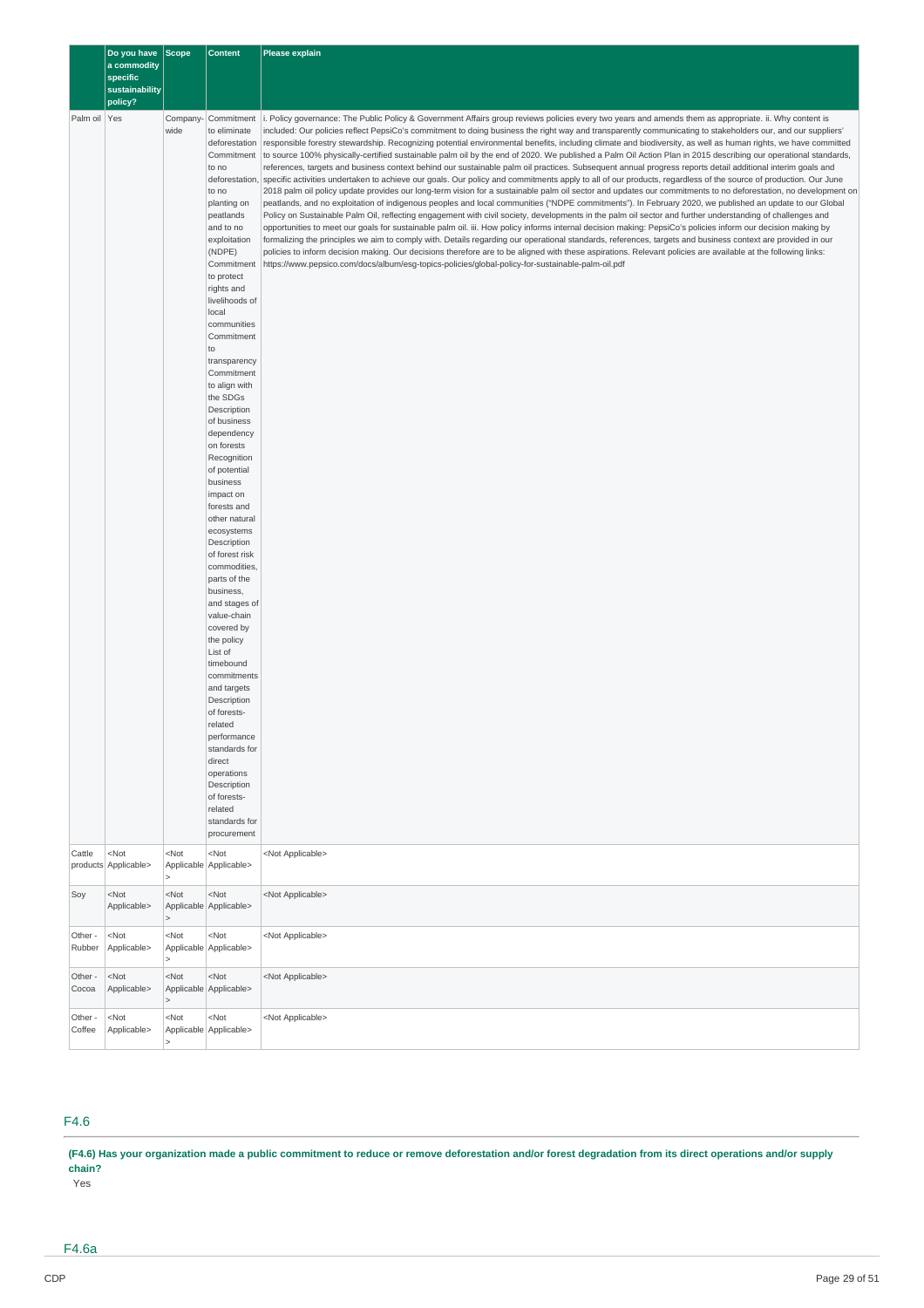(F4.6a) Has your organization endorsed any of the following initiatives as part of its public commitment to reduce or remove deforestation and/or forest **degradation?**

Tropical Forest Alliance 2020

### F4.6b

(F4.6b) Provide details on your public commitment(s), including the description of specific criteria, coverage, and actions.

**Forest risk commodity**

### Timber products

### **Criteria**

Zero net deforestation No new development on peat regardless of depth No land clearance by burning or clearcutting No conversion of High Conservation Value areas No conversion of High Carbon Stock forests Secure Free, Prior and Informed Consent (FPIC) of indigenous people and local communities Promotion of gender equality and women's empowerment Adoption of the UN International Labour Organization principles Resolution of complaints and conflicts through an open, transparent and consultative process Facilitate the inclusion of smallholders into the supply chain No sourcing of illegally produced and/or traded forest risk commodities No sourcing of forest risk commodities from unknown/controversial sources Restricting the sourcing and/or trade of forest risk commodities to credible certified sources **Operational coverage**

Direct operations and supply chain

#### **% of total production/ consumption covered by commitment**

100%

## **Cutoff date**

Not applicable

### **Commitment target date**

2020

#### **Please explain**

PepsiCo engaged Proforest to map the supply chain and support implementation of its policies related to paper packaging, including an assessment of certification schemes that PepsiCo recognizes (e.g., CERFLOR, CSA, FSC, PEFC, SFI) to analyze the extent to which they deliver PepsiCo requirements, as outlined in our policies. In addition, Proforest conducted a rapid assessment of PepsiCo's current performance and overview of risks involved in main regions/countries of our current paper packaging supply base. We have also developed new form contract language for our sourced materials to be FSC- and SFI-certified, with the intention of further promoting compliance with our policy criteria. As we undertake new contracts, PepsiCo is negotiating by region to determine the capabilities to source certified materials. We have identified Russia, China and parts of South/Southeast Asia as our primary focus to mitigate risks. PepsiCo recognizes the importance of having a credible system for third parties to raise concerns where they believe our standards are not being met, such as any compromise of Free, Prior and Informed Consent principles, our zero net deforestation and forest degradation, and potentially illegal and/or controversial activities occurring in our agricultural supply chain. Our Speak Up Hotline provides a means to report suspected violations of our policies or applicable law. PepsiCo's grievance mechanism for our agricultural supply chain complements our existing program to help prevent, identify and manage environmental and social concerns throughout our value chain, including those associated with timber. This allows third parties to raise concerns that our environmental and social goals and policies may not be upheld within our agricultural supply chain. Our approach is available here: https://www.pepsico.com/docs/album/esg-topics-policies/agricultural-supply-chain-grievance-mechanism-summary.pdf

#### **Forest risk commodity**

Palm oil

#### **Criteria**

Zero net deforestation No new development on peat regardless of depth No land clearance by burning or clearcutting No conversion of High Conservation Value areas No conversion of High Carbon Stock forests Secure Free, Prior and Informed Consent (FPIC) of indigenous people and local communities Promotion of gender equality and women's empowerment Adoption of the UN International Labour Organization principles Resolution of complaints and conflicts through an open, transparent and consultative process Facilitate the inclusion of smallholders into the supply chain No sourcing of illegally produced and/or traded forest risk commodities No sourcing of forest risk commodities from unknown/controversial sources Restricting the sourcing and/or trade of forest risk commodities to credible certified sources

### **Operational coverage**

Direct operations and supply chain

**% of total production/ consumption covered by commitment**

## 100%

## **Cutoff date**

2015

**Commitment target date** 2020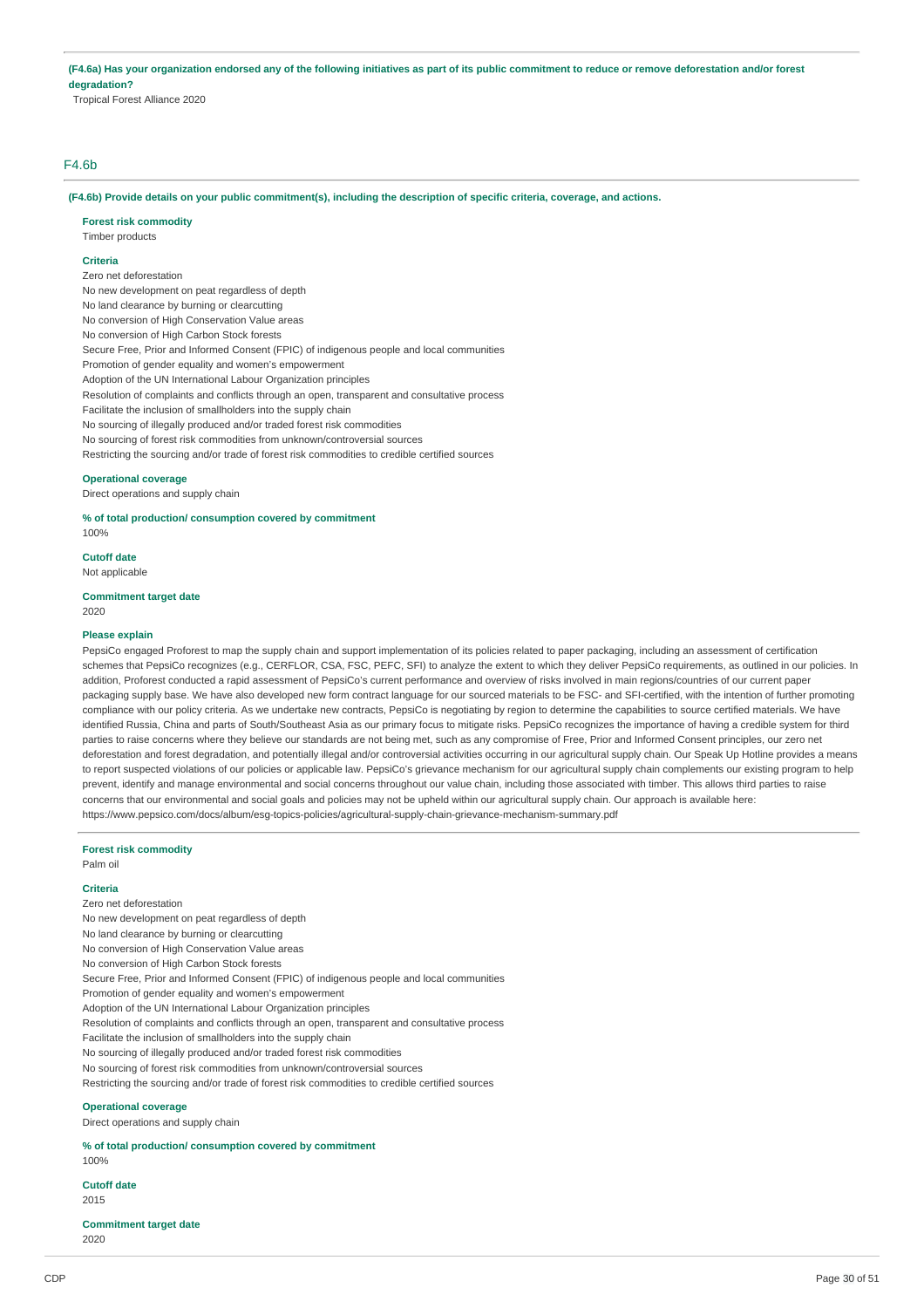#### **Please explain**

PepsiCo has undertaken several actions in 2019 to meet our commitments. Since 2017, PepsiCo, working with Cargill and other companies, has convened the "Palm Oil Collaboration Group" to discuss key sustainability issues and challenges with regard to No Deforestation. No Peat and No Exploitation. The group developed and rolled out the NDPE Implementation Reporting Framework (IRF), and in 2019, companies agreed to use the IRF as a tool to report on progress across the supply base. As part of the Coalition for Sustainable Livelihoods (CSL), PepsiCo is supporting the development of the Aceh Tamiang district initiative and implementation of the coalition's landscape plan. In 2019, the district government formally adopted the plan and signed an agreement to work with local stakeholders towards targets on deforestation, livelihoods, and productivity. In support of this plan, PepsiCo is partnering with PT Mopoli Raya, Forum Konservasi Leuser (FKL), and the Sustainable Trade Initiative (IDH) to restore 300 hectares of forest and support the productivity and sustainability of at least 500 smallholders. PepsiCo is also supporting the development of a government-led landscape management body and working with stakeholders to develop a monitoring system and response protocol to deforestation alerts. In 2019, PepsiCo joined several major companies to work with the Business for Social Responsibility to protect the rights of children living in oil palm plantations. The program includes developing a Child Protection and Safeguarding Implementation Manual, as well as a series of capacity-building workshops for palm oil producers. Implementation of our supplier scorecard has seen suppliers improve their overall performance by 61% against the 2017 baseline, a 22% increase from 2018. This mechanism supports our efforts to build suppliers' capability to deliver NDPE compliant palm oil, and to address non-compliances found in our supply chain. Finally, our grievance mechanism complements our existing agricultural program to help prevent, identify and manage environmental and social concerns throughout our value chain. We are undertaking a formal review of our grievance approach for our agricultural supply chain to better understand challenges and to identify ways to strengthen our grievance process in line with the UN Guiding Principles for Business and Human Rights (UNGPs).

#### F5. Business strategy

### F5.1

### (F5.1) Are forests-related issues integrated into any aspects of your long-term strategic business plan, and if so how?

|                               | Are<br>forests-<br>related<br><b>issues</b><br>integrated? (years) | Long-<br>term<br>time<br>horizon | <b>Please explain</b>                                                                                                                                                                                                                                                                                                                                                                                                                                                                                                                                                                                                                                                                                                                                                                                                                                                                                                                                                                                                                                                                                                                                                                                                                                                                                                                                                                                                                                                                                                                                                                                                                                                                                                                                                                                                                                                                                                                                                                                                                                                                                                                                                                                                                                                                                                                                                                                                                                           |
|-------------------------------|--------------------------------------------------------------------|----------------------------------|-----------------------------------------------------------------------------------------------------------------------------------------------------------------------------------------------------------------------------------------------------------------------------------------------------------------------------------------------------------------------------------------------------------------------------------------------------------------------------------------------------------------------------------------------------------------------------------------------------------------------------------------------------------------------------------------------------------------------------------------------------------------------------------------------------------------------------------------------------------------------------------------------------------------------------------------------------------------------------------------------------------------------------------------------------------------------------------------------------------------------------------------------------------------------------------------------------------------------------------------------------------------------------------------------------------------------------------------------------------------------------------------------------------------------------------------------------------------------------------------------------------------------------------------------------------------------------------------------------------------------------------------------------------------------------------------------------------------------------------------------------------------------------------------------------------------------------------------------------------------------------------------------------------------------------------------------------------------------------------------------------------------------------------------------------------------------------------------------------------------------------------------------------------------------------------------------------------------------------------------------------------------------------------------------------------------------------------------------------------------------------------------------------------------------------------------------------------------|
| Long-<br>term<br>business     | Yes,<br>forests-<br>related<br>objectives issues are<br>integrated | $5 - 10$                         | Description: PepsiCo considers sustainability issues, including forest-related issues, an integral part of its business objectives; sustainability topics are integrated into, and not<br>separate from, our business strategy. Our sustainability strategy demonstrates PepsiCo's commitment to deliver top-tier financial performance while creating sustainable growth<br>and shareholder value. We believe our strategy enables us to continue delivering strong performance while positioning our Company for long-term sustainable growth. The<br>strategy sets out business objectives, including for those related to forests, through 2025. ii. Example: As a leading global consumer packaged goods company, it is a priority for<br>PepsiCo to develop next-generation packaging that continues to meet the needs of our consumers for high quality, safety and consumer experience, while minimizing our<br>environmental footprint. In line with this strategic priority, we set a 2025 goal to strive to design 100% of our packaging to be recyclable, compostable or biodegradable, increase<br>recycled materials in our plastic packaging, and reduce packaging's carbon impact. We have also set a goal to work with associations, governments and cross-sector<br>collaborations to help implement long-term recovery and recycling solutions, including for packaging inputs originating from forest commodities. Related to palm oil, PepsiCo<br>incorporated our commitments in our Global Policy on Sustainable Palm Oil. The policy provides our long-term vision for a sustainable palm oil sector and our commitments to no<br>deforestation, no development on peatlands, and no exploitation of indigenous peoples and local communities ("NDPE commitments").                                                                                                                                                                                                                                                                                                                                                                                                                                                                                                                                                                                                                                                                     |
| Strategy<br>for long-<br>term | Yes,<br>forests-<br>related<br>objectives issues are<br>integrated | $5 - 10$                         | i. Description: PepsiCo considers sustainability issues, including forest-related issues, an integral part of its business objectives; sustainability topics are integrated into, and not<br>separate from, our business strategy. Our sustainability strategy demonstrates PepsiCo's commitment to deliver top-tier financial performance while creating sustainable growth<br>and shareholder value and provides a roadmap for achieving our sustainability objectives, including for those related to forests, through 2025. We believe our objectives and<br>corresponding strategy demonstrate business value, will expand the community of engaged actors, accelerate uptake of sustainable practices and support the scale-up of<br>solutions to systemic issues. ii. Example: As we continue our journey to improve our sustainable sourcing practices, we undertook an initial step in understanding the implications<br>of our policies to support long-term implementation. We engaged Proforest to map the supply chain and support implementation of our policies related to paper packaging,<br>including an assessment of certification schemes that we recognize (e.g., CERFLOR, CSA, FSC, PEFC, SFI) to analyze the extent to which they deliver PepsiCo requirements<br>outlined in the Forestry Stewardship, Land Use and Sustainable Packaging policies.                                                                                                                                                                                                                                                                                                                                                                                                                                                                                                                                                                                                                                                                                                                                                                                                                                                                                                                                                                                                                                                                                    |
| Financial<br>planning         | Yes.<br>forests-<br>related<br>issues are<br>integrated            | $5 - 10$                         | i. Description: PepsiCo considers sustainability issues, including forest-related issues, an integral part of its business objectives; sustainability topics are integrated into, and not<br>separate from, our business strategy. Our financial planning, therefore, is inherently impacted by our objectives and strategy to achieve them. Our sustainability strategy<br>demonstrates PepsiCo's commitment to deliver top-tier financial performance while creating sustainable growth and shareholder value, and provides a roadmap for achieving our<br>sustainability objectives, including for those related to forests, through 2025. We believe our objectives and corresponding strategy demonstrate business value, will expand the<br>community of engaged actors, accelerate uptake of sustainable practices and support the scale-up of solutions to systemic issues. ii. Example: As a leading global consumer<br>packaged goods company, it is a priority for PepsiCo to develop next-generation packaging that continues to meet the needs of our consumers for high quality, safety and<br>consumer experience, while minimizing our environmental footprint. In line with this strategic priority, we set a 2025 goal to strive to design 100% of our packaging to be<br>recyclable, compostable or biodegradable, increase recycled materials in our plastic packaging and reduce packaging's carbon impact. Related to palm oil, PepsiCo incorporated<br>our commitments in our Global Policy on Sustainable Palm Oil. The policy provides our long-term vision for a sustainable palm oil sector and our commitments to no deforestation,<br>no development on peatlands and no exploitation of indigenous peoples and local communities ("NDPE commitments"). In terms of financial planning, a certain portion of our<br>budget is allocated to support ongoing progress for our goals and policies. Our capacity-building efforts also support the expansion of sustainable commodities, which may<br>experience price fluctuations that are managed by our global purchasing programs and systematic hedging strategies. Our global purchasing programs include fixed-price<br>contracts, purchase orders and pricing agreements. Our hedging strategies include the use of derivatives to economically hedge price fluctuations related to a portion of our<br>anticipated commodity purchases, including for agricultural products. |

### F6. Implementation

### F6.1

(F6.1) Did you have any timebound and quantifiable targets for increasing sustainable production and/or consumption of your disclosed commodity(ies) that were **active during the reporting year?**

Yes

### F6.1a

(F6.1a) Provide details of your timebound and quantifiable target(s) for increasing sustainable production and/or consumption of the disclosed commodity(ies).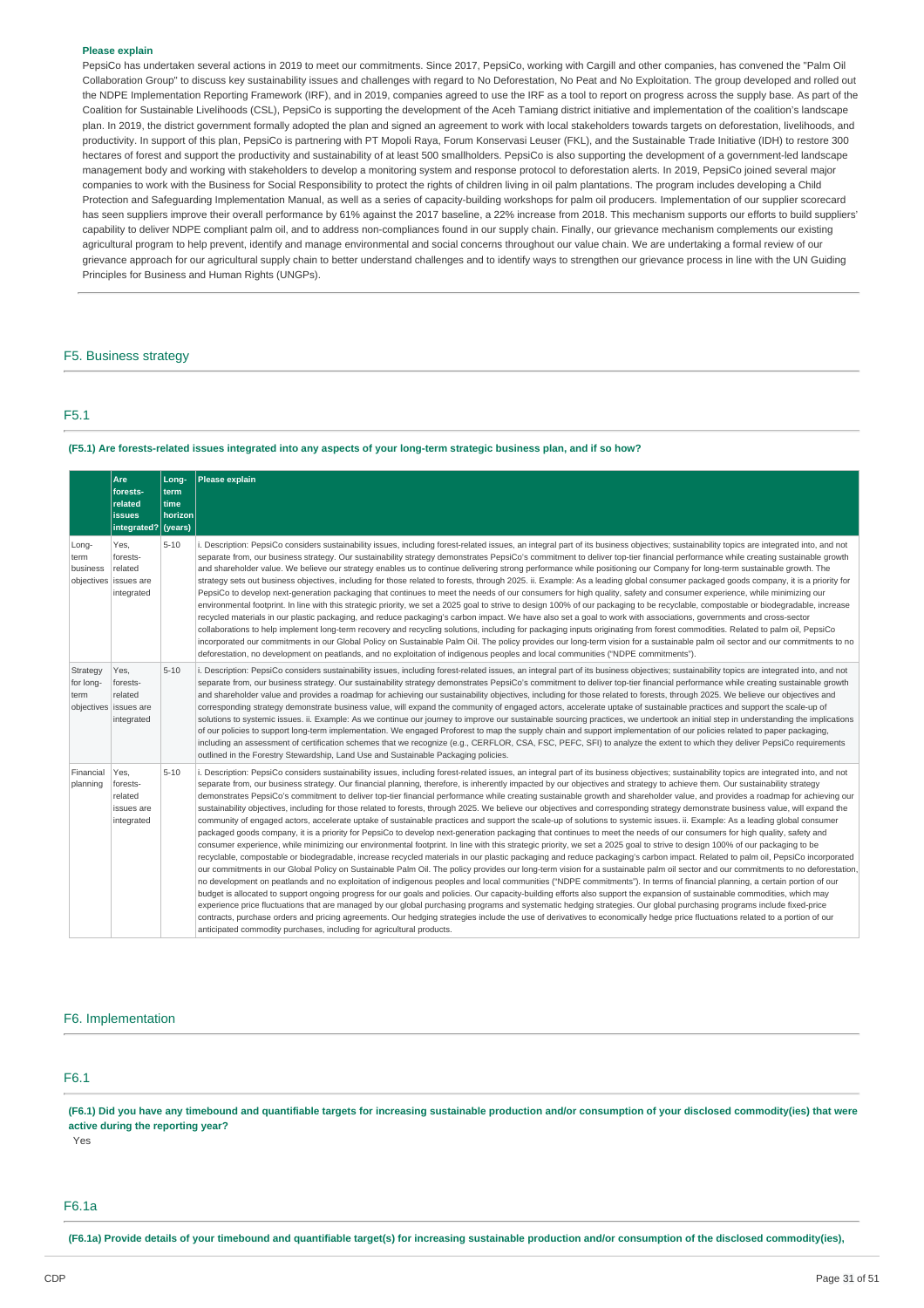#### **and progress made.**

**Target reference number** Target 1

**Forest risk commodity** Timber products

**Type of target** Third-party certification

**Description of target** Sustainable procurement standard

**Linked commitment** Other environmental commitments

#### **Traceability point** <Not Applicable>

### **Third-party certification scheme**

FSC (any type) FSC Chain of Custody PEFC Chain of Custody SFI Forest Management standard SFI Chain of Custody SFI Fiber Sourcing certification Other, please specify (CSA, CERFLOR)

**Start year**

2015

**Target year** 2020

**Quantitative metric** <Not Applicable>

**Target (number)** <Not Applicable>

**Target (%)**  $100$ 

**% of target achieved** 88

#### **Please explain**

i. Why and how target was chosen: PepsiCo seeks to purchase only responsibly sourced wood fiber products and will not knowingly accept from its supply chain paperbased packaging that may contain wood fiber harvested illegally or sourced from protected forest areas. PepsiCo is focused on developing and maintaining a deeper understanding of our paper-based packaging supply chain and our supply base sourcing as close to the forest of origin as possible. This is an extremely complex undertaking since PepsiCo does not purchase direct raw material from the forest. However, such action is important to achieving our ultimate goal of only purchasing responsibly sourced wood fiber products. PepsiCo works with suppliers to help them become environmentally sustainable in their practices by following credible forestry standards and purchasing their wood fiber only from sources that support responsible forest management, as outlined in our policies. PepsiCo recognizes the forestry standards below as credible within their scope and requires our suppliers to commit to utilizing the appropriate standard: CERFLOR, CSA, FSC, PEFC and SFI, ii. Strategy to meet target: To enable a greater understanding of, and visibility into, our supply chain, in 2016, PepsiCo began working with Proforest to trace the supply chain and support implementation of our policies related to paper packaging. For example, Proforest conducted an assessment of certification schemes that we recognize to analyze the extent to which they deliver PepsiCo requirements, as outlined in the Forestry Stewardship, Land Use and Sustainable Packaging policies. In addition, Proforest conducted a rapid assessment of our current performance and overview of risks involved in main regions/countries of our current paper packaging supply base. The supply chain mapping project commenced in 2016 and is ongoing. In 2017, PepsiCo worked with a Tier-1 supplier to develop new contract language for sustainably-sourced materials, further promoting compliance with our policy criteria. As we renew expiring contracts starting in 2018, PepsiCo has been negotiating by region to determine our suppliers' capabilities to source certified materials. We have seen our percent certified material increase in several high-risk priority regions, including Russia, China, and Thailand. Metrics reflect FSC, PEFC, and SFI certification for 2019.

**Target reference number** Target 2

### **Forest risk commodity**

Palm oil

**Type of target** Third-party certification

### **Description of target**

Our target is to have a palm oil supply chain with no deforestation, no peatland development and no exploitation (NDPE). Our aspiration is to deliver this by the end of 2020. Our goal is to reach 100% RSPO physically certified palm oil by the end of 2020 (currently 82% in 2019). This target falls under the "Risk Management" pillar of our strategy to achieve our long-term vision on palm; as we seek to expand the benefits of sustainable palm oil while working to eliminate the harm that may be done, it is important to address standards in our own supply chain while addressing systemic issues in partnership with others, including suppliers, peer companies, civil society, governments and certification bodies, so that high environmental standards become the norm and human rights are respected. Achieving this target will help us meet our NDPE commitments, which address both environmental and social commitments.

#### **Linked commitment**

Other environmental commitments

**Traceability point** <Not Applicable>

**Third-party certification scheme**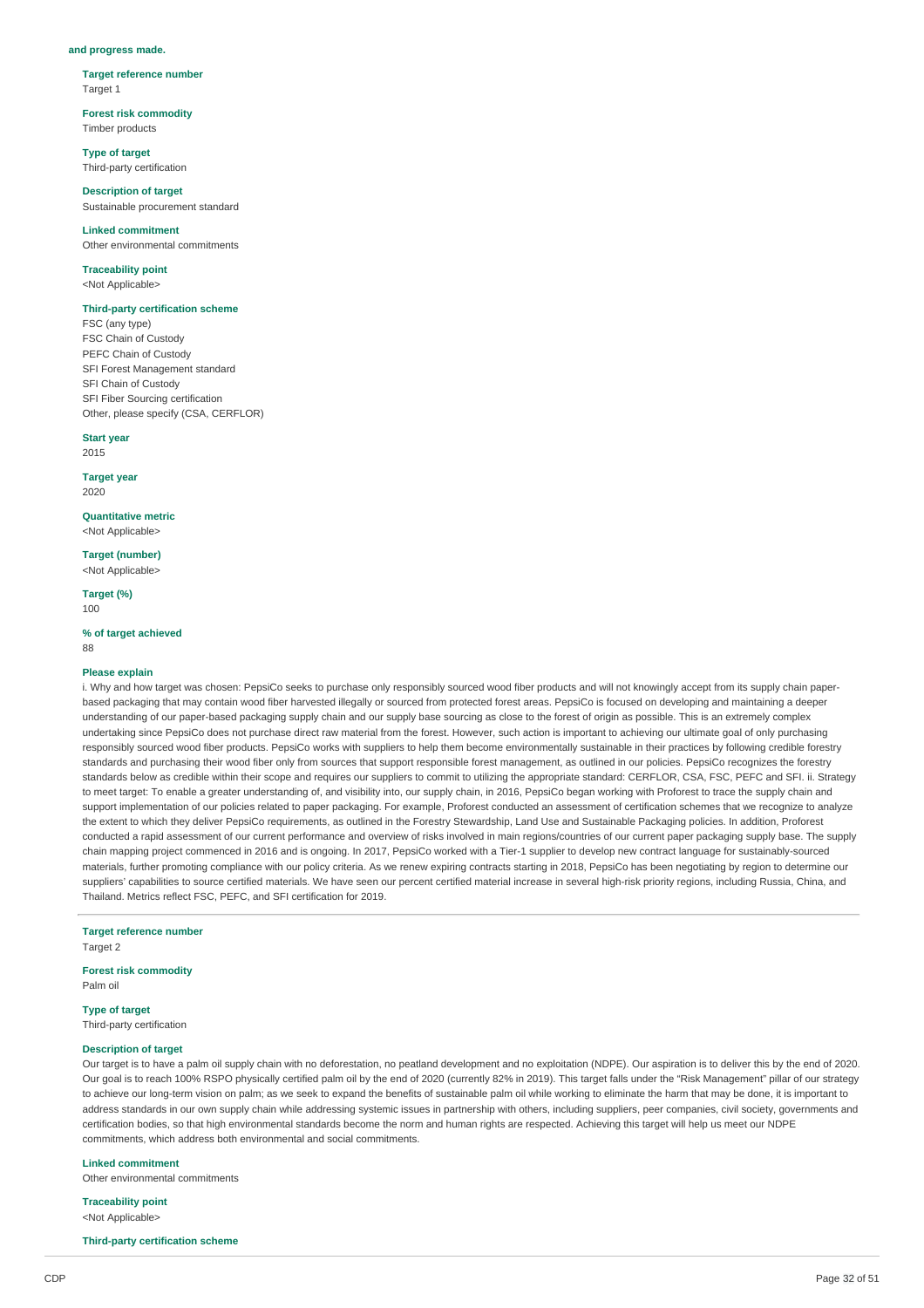RSPO Mass Balance RSPO Book and Claim Other, please specify (RSPO Independent Smallholder Credits)

**Start year**

2015

**Target year** 2020

**Quantitative metric** <Not Applicable>

**Target (number)** <Not Applicable>

**Target (%)**

100

**% of target achieved** 100

### **Please explain**

i. Why and how target was chosen: In 2010, PepsiCo committed to source exclusively 100% RSPO-certified sustainable palm oil by 2015. In 2013, PepsiCo further strengthened this commitment to purchasing 100% physically RSPO-certified palm oil by the end of 2020, providing additional visibility into our palm oil supply chain. The RSPO has played a leading role in mobilizing commercial activity to encourage sustainable supply and setting baseline standards for sustainable palm oil, informing our choice to set this target. While we are committed to the RSPO and its process and standards, we are also looking to go beyond current RSPO standards in order to see further protection of forests, peatlands and human rights. Through our policies and actions, PepsiCo seeks to support the growth of sustainable palm oil, first by addressing standards in our own supply chain and then by working with others to drive improvement more widely. We believe that fulfilment of these policies and commitments will make our supply chain more secure and support stable social, economic and environmental conditions for producers, mills and the communities they support. ii. Strategy to meet target: As more mass balance physically-certified sustainable palm oil (CSPO) becomes available, we plan to strategically increase our use as we move toward our goal to source 100% physically-certified sustainable palm oil by the end of 2020. As we build our use of physically sourced palm oil, we plan to continue to purchase 100% RSPO-certified palm oil by leveraging RSPO credits. In 2019, we achieved 82% physically-certified sustainable palm oil, exceeding our interim target of 80% for 2019, 15% RSPO credits and in addition 3% independent smallholder credits to reach 100%. Contrary to reports of a surplus of RSPO-certified palm oil, physically-certified supply is limited or non-existent in some regions including, for example, some markets in the Americas. To address this problem, PepsiCo seeks to build certification capacity on our journey to 100%, which is why we are implementing a holistic program for sustainable palm oil in Mexico based on the RSPO Principles & Criteria framework. This capacitybuilding program involves the entire supply chain and provides training and technical assistance toward RSPO certification.

**Target reference number** Target 3

**Forest risk commodity**

Palm oil

**Type of target Traceability** 

#### **Description of target**

Our target is to trace 100% of our palm oil to mills and plantations by the end of 2020. To ensure that our policies are being met, improve standards and drive positive impact on the ground, we must know where our palm oil comes from. Building better information systems is therefore a critical step to achieving our goals, informing our choice to set this target. This target falls under the "Risk Management" pillar of our strategy to achieve our long-term vision on palm. Achieving this target will help us meet our NDPE commitments, which address both environmental and social commitments.

**Linked commitment**

Zero net/gross deforestation

**Traceability point** Mill

**Third-party certification scheme** <Not Applicable>

**Start year** 2015

**Target year**

2020

**Quantitative metric** <Not Applicable>

**Target (number)**

<Not Applicable>

**Target (%)** 100

**% of target achieved** 07

#### **Please explain**

i. Why and how target was chosen: Palm oil is the most widely used edible oil in the world and an ingredient in several PepsiCo food products. Like many of our stakeholders, though, PepsiCo has ongoing concerns about how some palm oil is produced. Rainforest conversion, biodiversity loss and human rights abuses persist in various producing regions. Through our policies and actions, PepsiCo seeks to support the growth of sustainable palm oil, first by addressing standards in our own supply chain and then by working with others to drive improvement more widely. We believe that fulfilment of these policies and commitments will make our supply chain more secure and support stable social, economic and environmental conditions for producers, mills and the communities they support. Our traceability targets were chosen to provide more visibility into our supply chain to achieve our sustainable palm oil goals. ii. Strategy to meet target: PepsiCo worked with external experts including Peterson to develop and implement PepsiCo's Palm Oil Traceability Protocol, launched in 2017. The protocol was distributed to all direct suppliers along with a required quarterly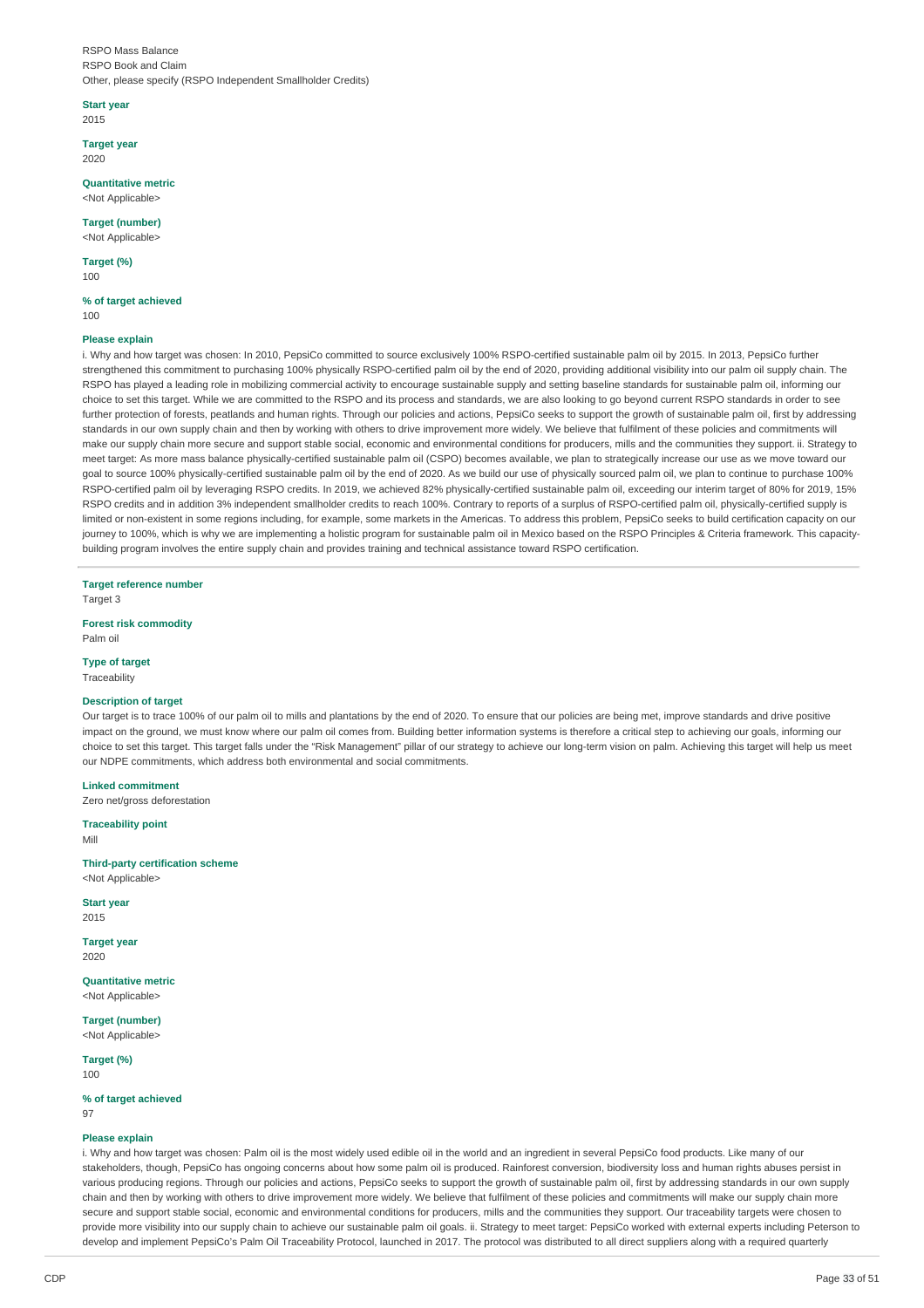reporting template, which requires the names of all palm oil and palm kernel oil mills, their geo coordinates and the percentage of PepsiCo's volume that is traceable to the mills. We also implemented a training program in both English and Spanish and maintain a helpdesk. The protocol is also the basis for independent verification undertaken by suppliers to verify the quality of the management systems used to collect their supply chain data. We continue to make progress toward our goal of 100% traceability to the mill and, at the end of 2018 and 2019, we estimated that approximately 97% of the palm oil we used was traced to specific mills, up from 94% in 2017, 89% in 2016 and 65% in 2015. We will continue working with our suppliers to increase visibility of the mills in our palm oil supply chain through various engagement efforts, including our mill traceability data verification protocol.

**Target reference number**

Target 4

#### **Forest risk commodity** Palm oil

## **Type of target**

Traceability

#### **Description of target**

Our target is to trace 100% of our palm oil to mills and plantations by the end of 2020. To ensure that our policies are being met, improve standards and drive positive impact on the ground, we must know where our palm oil comes from. Building better information systems is therefore a critical step to achieving our goals, informing our choice to set this target. This target falls under the "Risk Management" pillar of our strategy to achieve our long-term vision on palm. Achieving this target will help us meet our NDPE commitments, which address both environmental and social commitments.

#### **Linked commitment**

Zero net/gross deforestation

### **Traceability point**

Plantation

#### **Third-party certification scheme** <Not Applicable>

**Start year**

2015

**Target year** 2020

**Quantitative metric** <Not Applicable>

**Target (number)** <Not Applicable>

**Target (%)** 100

#### **% of target achieved**

41

#### **Please explain**

i. Why and how target was chosen: Palm oil is the most widely used edible oil in the world and an ingredient in several PepsiCo food products. Like many of our stakeholders, though, PepsiCo has ongoing concerns about how some palm oil is produced. Rainforest conversion, biodiversity loss and human rights abuses persist in various producing regions. Through our policies and actions, PepsiCo seeks to support the growth of sustainable palm oil, first by addressing standards in our own supply chain and then by working with others to drive improvement more widely. We believe that fulfilment of these policies and commitments will make our supply chain more secure and support stable social, economic and environmental conditions for producers, mills and the communities they support. Our traceability targets were chosen to provide more visibility into our supply chain to achieve our sustainable palm oil goals. ii. Strategy to meet target: PepsiCo worked with external experts including Peterson to develop and implement PepsiCo's Palm Oil Traceability Protocol, launched in 2017. The protocol was distributed to all direct suppliers along with a required quarterly reporting template, which requires the names of all palm oil and palm kernel oil mills, their geo coordinates and the percentage of PepsiCo's volume that is traceable to the mills. We also implemented a training program in both English and Spanish and maintain a helpdesk. The protocol is also the basis for independent verification undertaken by suppliers to verify the quality of the management systems used to collect their supply chain data. PepsiCo is also committed to driving traceability to plantation (TTP) in our supply chain by working together with our direct suppliers to further understand the production base. In 2017, we established an interim definition for farm/plantation traceability. Based on our Traceability to Plantation Protocol, 31 suppliers representing 41% of our volume reported traceability to plantation. In 2019, through our engagement with suppliers and sector initiatives such as the NDPE IRF, PepsiCo will continue to support TTP in our supply base.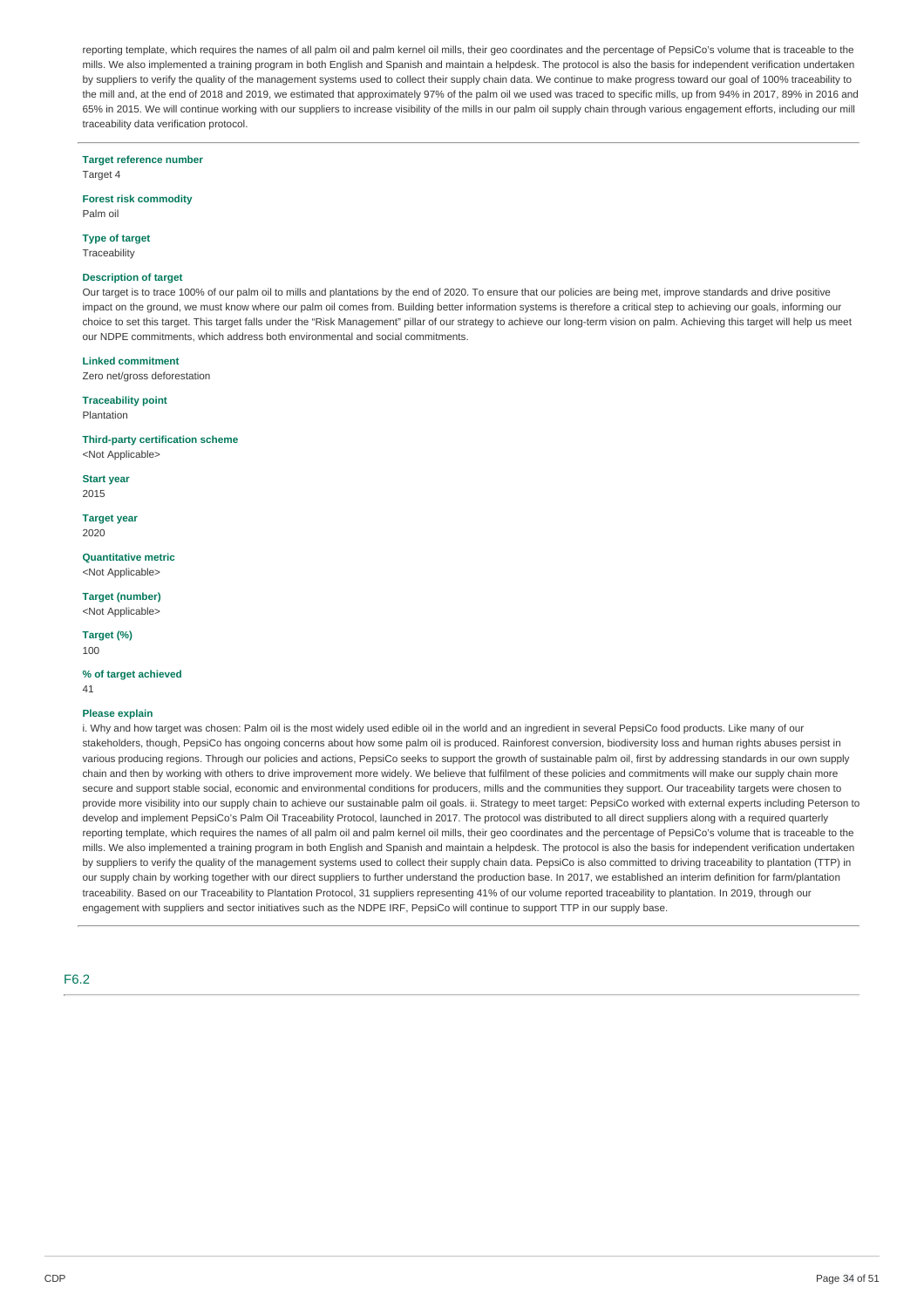### (F6.2) Do you have traceability system(s) in place to track and monitor the origin of your disclosed commodity(ies)?

|                    | Do you<br>have<br>system(s)<br>in place? | <b>Description of traceability system</b>                                                                                                                                                                                                                                                                                                                                                                                                                                                                                                                                                                                                                                                                                                                                                                                                                                                                                                                                                                                                                                                                                                                                                                                                                                                                                                                                                                                                                                                                                                                                                                                                                                                                                                                                                                                                                                                                                                                                                                                                                                                                                                                                                                      |                        | <b>Exclusions Description</b><br>of<br>exclusion |
|--------------------|------------------------------------------|----------------------------------------------------------------------------------------------------------------------------------------------------------------------------------------------------------------------------------------------------------------------------------------------------------------------------------------------------------------------------------------------------------------------------------------------------------------------------------------------------------------------------------------------------------------------------------------------------------------------------------------------------------------------------------------------------------------------------------------------------------------------------------------------------------------------------------------------------------------------------------------------------------------------------------------------------------------------------------------------------------------------------------------------------------------------------------------------------------------------------------------------------------------------------------------------------------------------------------------------------------------------------------------------------------------------------------------------------------------------------------------------------------------------------------------------------------------------------------------------------------------------------------------------------------------------------------------------------------------------------------------------------------------------------------------------------------------------------------------------------------------------------------------------------------------------------------------------------------------------------------------------------------------------------------------------------------------------------------------------------------------------------------------------------------------------------------------------------------------------------------------------------------------------------------------------------------------|------------------------|--------------------------------------------------|
| Timber<br>products | Yes                                      | i. Methods: PepsiCo is focused on developing and maintaining a deeper understanding of our paper-based packaging supply chain and our supply base sourcing as Not<br>close to the forest of origin as possible. This is an extremely complex undertaking since PepsiCo does not purchase direct raw material from the forest. For this<br>reason, PepsiCo relies on third-party certifications such as FSC to determine traceability, based on mills where production occurs. We also perform an annual<br>analysis of our contracted volumes through targeted outreach to global procurement contacts to understand the attributes of the fiber packaging products we<br>purchase, including the source country, whether the volumes are certified to a specific sustainability standard, and if suppliers are considered high risk. ii. Examples:<br>PepsiCo engaged Proforest to map the supply chain and support implementation of its policies related to paper packaging, including an assessment of certification<br>schemes that PepsiCo recognizes (e.g., CERFLOR, CSA, FSC, PEFC, SFI) to analyze the extent to which they deliver PepsiCo requirements, as outlined in the<br>Forestry Stewardship, Land and Sustainable Packaging policies. In addition, Proforest conducted a rapid assessment of PepsiCo's current performance and<br>overview of risks involved in main regions/countries of our current paper packaging supply base. The supply chain mapping project commenced in 2016 and is<br>ongoing.                                                                                                                                                                                                                                                                                                                                                                                                                                                                                                                                                                                                                                                                                     | applicable             | $<$ Not<br>Applicable>                           |
| Palm oil Yes       |                                          | i. Methods: PepsiCo is implementing data systems and processes that allow us to identify the mills in our supply chain. We worked with Peterson and Proforest to<br>develop a Palm Oil Traceability Protocol that describes the traceability reporting requirements for suppliers and verification of this data. As required by the<br>Traceability Protocol, suppliers must report quarterly on the name of all palm oil mills from which palm oil is sourced, geo coordinates of the mills and traceability<br>percentage. Using a risk-based approach, the palm oil data submitted by suppliers are subject to verification by a third party to assess accuracy and completeness.<br>ii. Examples: In 2019 we approved four independent third-party providers and delivered virtual training to 27 auditors from various certification bodies around the<br>globe, including Control Union, SGS, Bureau Veritas and TUV Nord. We also implemented a training program and maintain a traceability help desk in both English<br>and Spanish to provide suppliers with on-going assistance. In 2019 we also provided suppliers with a tool through which they can uniformly measure and<br>communicate external traceability commitments, as well as the quality and accuracy of the data received and passed further in the chain. With this significant level of<br>effort, we have established mill-level traceability accounting for over 97% of our source volume as of 2018; since the start of the program, mill traceability has<br>increased by nearly 30%. In addition, 100% of our Tier 1 suppliers' mill traceability data has been independently verified. PepsiCo is also committed to achieving<br>traceability to plantation (TTP) in our supply chain. In 2017, we established an interim definition for farm/plantation traceability, and in 2018, we engaged with our<br>partners to understand how PepsiCo can work with the industry to achieve this. Since launching our Traceability to Plantation Protocol, 31 suppliers representing<br>41% of our volume reported traceability to plantation in 2019; our goal is to achieve traceability to the farm/plantation by the end of 2020. | Not<br>applicable      | $<$ Not<br>Applicable>                           |
| Cattle             | $<$ Not<br>products Applicable           | <not applicable=""></not>                                                                                                                                                                                                                                                                                                                                                                                                                                                                                                                                                                                                                                                                                                                                                                                                                                                                                                                                                                                                                                                                                                                                                                                                                                                                                                                                                                                                                                                                                                                                                                                                                                                                                                                                                                                                                                                                                                                                                                                                                                                                                                                                                                                      | $<$ Not<br>Applicable> | <not<br>Applicable&gt;</not<br>                  |
| Soy                | $<$ Not<br>Applicable                    | <not applicable=""></not>                                                                                                                                                                                                                                                                                                                                                                                                                                                                                                                                                                                                                                                                                                                                                                                                                                                                                                                                                                                                                                                                                                                                                                                                                                                                                                                                                                                                                                                                                                                                                                                                                                                                                                                                                                                                                                                                                                                                                                                                                                                                                                                                                                                      | $<$ Not<br>Applicable> | <not<br>Applicable&gt;</not<br>                  |
| Other -<br>Rubber  | $<$ Not<br>Applicable                    | <not applicable=""></not>                                                                                                                                                                                                                                                                                                                                                                                                                                                                                                                                                                                                                                                                                                                                                                                                                                                                                                                                                                                                                                                                                                                                                                                                                                                                                                                                                                                                                                                                                                                                                                                                                                                                                                                                                                                                                                                                                                                                                                                                                                                                                                                                                                                      | $<$ Not<br>Applicable> | <not<br>Applicable&gt;</not<br>                  |
| Other -<br>Cocoa   | $<$ Not<br>Applicable<br>$\geq$          | <not applicable=""></not>                                                                                                                                                                                                                                                                                                                                                                                                                                                                                                                                                                                                                                                                                                                                                                                                                                                                                                                                                                                                                                                                                                                                                                                                                                                                                                                                                                                                                                                                                                                                                                                                                                                                                                                                                                                                                                                                                                                                                                                                                                                                                                                                                                                      | $<$ Not<br>Applicable> | <not<br>Applicable&gt;</not<br>                  |
| Other -<br>Coffee  | $<$ Not<br>Applicable<br>5               | <not applicable=""></not>                                                                                                                                                                                                                                                                                                                                                                                                                                                                                                                                                                                                                                                                                                                                                                                                                                                                                                                                                                                                                                                                                                                                                                                                                                                                                                                                                                                                                                                                                                                                                                                                                                                                                                                                                                                                                                                                                                                                                                                                                                                                                                                                                                                      | $<$ Not<br>Applicable> | <not<br>Applicable&gt;</not<br>                  |

### F6.2a

### **(F6.2a) Provide details on the level of traceability your organization has for its disclosed commodity(ies).**

| <b>Forest risk commodity</b> | <b>Point to which commodity is traceable</b> | \% of total production/consumption volume traceable |
|------------------------------|----------------------------------------------|-----------------------------------------------------|
| Timber products              | Country                                      | 100                                                 |
| Palm oil                     | Mill                                         |                                                     |

### F6.3

(F6.3) Have you adopted any third-party certification scheme(s) for your disclosed commodity(ies)? Indicate the volume and percentage of your certified **production and/or consumption.**

### **Forest risk commodity**

Timber products

**Third-party certification scheme** FSC (any type)

#### **Certification coverage** Consumption volume

## **% of total production/consumption volume certified**

85

### **Form of commodity**

Paper Primary packaging Secondary packaging Tertiary packaging

**Volume of production/ consumption certified** 1087961739

### **Metric**

Other, please specify (kg)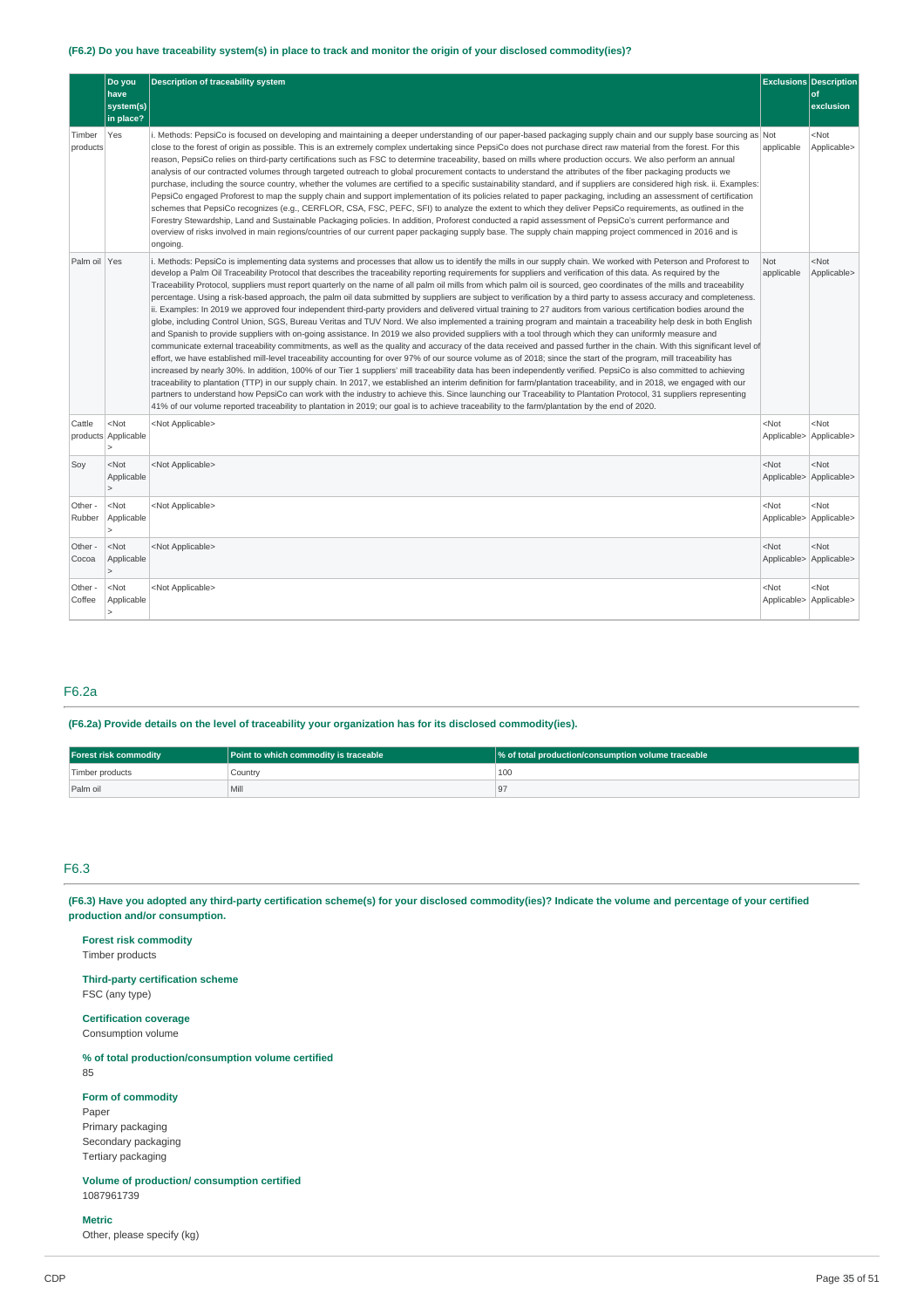#### **Please explain**

i. Actions: PepsiCo engaged Proforest to map the supply chain and support implementation of its policies related to paper packaging, including an assessment of certification schemes that PepsiCo recognizes (e.g., CERFLOR, CSA, FSC, PEFC, SFI) to analyze the extent to which they deliver PepsiCo requirements, as outlined in the Forestry Stewardship, Land and Sustainable Packaging policies. ii. Example: In 2017, PepsiCo worked with a Tier-1 supplier to develop new contract language for our sourced materials to be FSC- and SFI-certified, further promoting compliance with our policy criteria. As we renewed expiring contracts starting in 2018, PepsiCo has been utilizing this language negotiating by region to determine our suppliers' capabilities to source certified materials. We have identified Russia, China and parts of South/Southeast Asia as our primary focus to mitigate risks, and have seen our percent certified material increase in all of these areas as we renew contracts between 2015 and 2019: from 5% to 82% in Russia, 19% to 33% in China, 0% to 100% in Thailand, as well as 10% to 100% in Brazil. We also added 11% certified material from Pakistan and 3% certified material in India. Note: Data reflects all volumes certified as FSC, even if covered by another certification.

#### **Forest risk commodity**

Timber products

### **Third-party certification scheme**

PEFC Chain of Custody

### **Certification coverage**

Consumption volume

**% of total production/consumption volume certified**  $0.2$ 

#### **Form of commodity**

Paper Primary packaging Secondary packaging Tertiary packaging

**Volume of production/ consumption certified** 2629491

### **Metric**

Other, please specify (kg)

#### **Please explain**

i. Actions: PepsiCo engaged Proforest to map the supply chain and support implementation of its policies related to paper packaging, including an assessment of certification schemes that PepsiCo recognizes (e.g., CERFLOR, CSA, FSC, PEFC, SFI) to analyze the extent to which they deliver PepsiCo requirements, as outlined in the Forestry Stewardship, Land and Sustainable Packaging policies. ii. Example: In 2017, PepsiCo worked with a Tier-1 supplier to develop new contract language for our sourced materials to be FSC- and SFI-certified, further promoting compliance with our policy criteria. As we renew expiring contracts starting in 2018, PepsiCo has been utilizing this language negotiating by region to determine our suppliers' capabilities to source certified materials. We have identified Russia, China and parts of South/Southeast Asia as our primary focus to mitigate risks, and have seen our percent certified material increase in all of these areas as we renew contracts between 2015 and 2019: from 5% to 82% in Russia, 19% to 33% in China, 0% to 100% in Thailand, as well as 10% to 100% in Brazil. We also added 11% certified material from Pakistan and 3% certified material in India. Note: Data reflects all volumes certified as PEFC, exclusive of other certifications to eliminate doublecounting.

**Forest risk commodity**

Timber products

**Third-party certification scheme** SFI Chain of Custody

**Certification coverage** Consumption volume

**% of total production/consumption volume certified**

3

#### **Form of commodity**

Paper Primary packaging Secondary packaging Tertiary packaging

**Volume of production/ consumption certified** 37197967

### **Metric**

Other, please specify (kg)

### **Please explain**

i. Actions: PepsiCo engaged Proforest to map the supply chain and support implementation of its policies related to paper packaging, including an assessment of certification schemes that PepsiCo recognizes (e.g., CERFLOR, CSA, FSC, PEFC, SFI) to analyze the extent to which they deliver PepsiCo requirements, as outlined in the Forestry Stewardship, Land and Sustainable Packaging policies. ii. Example: In 2017, PepsiCo worked with a Tier-1 supplier to develop new contract language for our sourced materials to be FSC- and SFI-certified, further promoting compliance with our policy criteria. As we renew expiring contracts starting in 2018, PepsiCo has been utilizing this language negotiating by region to determine our suppliers' capabilities to source certified materials. We have identified Russia, China and parts of South/Southeast Asia as our primary focus to mitigate risks, and have seen our percent certified material increase in all of these areas as we renew contracts between 2015 and 2019: from 5% to 82% in Russia, 19% to 33% in China, 0% to 100% in Thailand, as well as 10% to 100% in Brazil. We also added 11% certified material from Pakistan and 3% certified material in India. Note: Data reflects all volumes solely certified as SFI, exclusive of other certifications.

**Forest risk commodity** Palm oil

**Third-party certification scheme** RSPO Mass Balance

**Certification coverage**

Consumption volume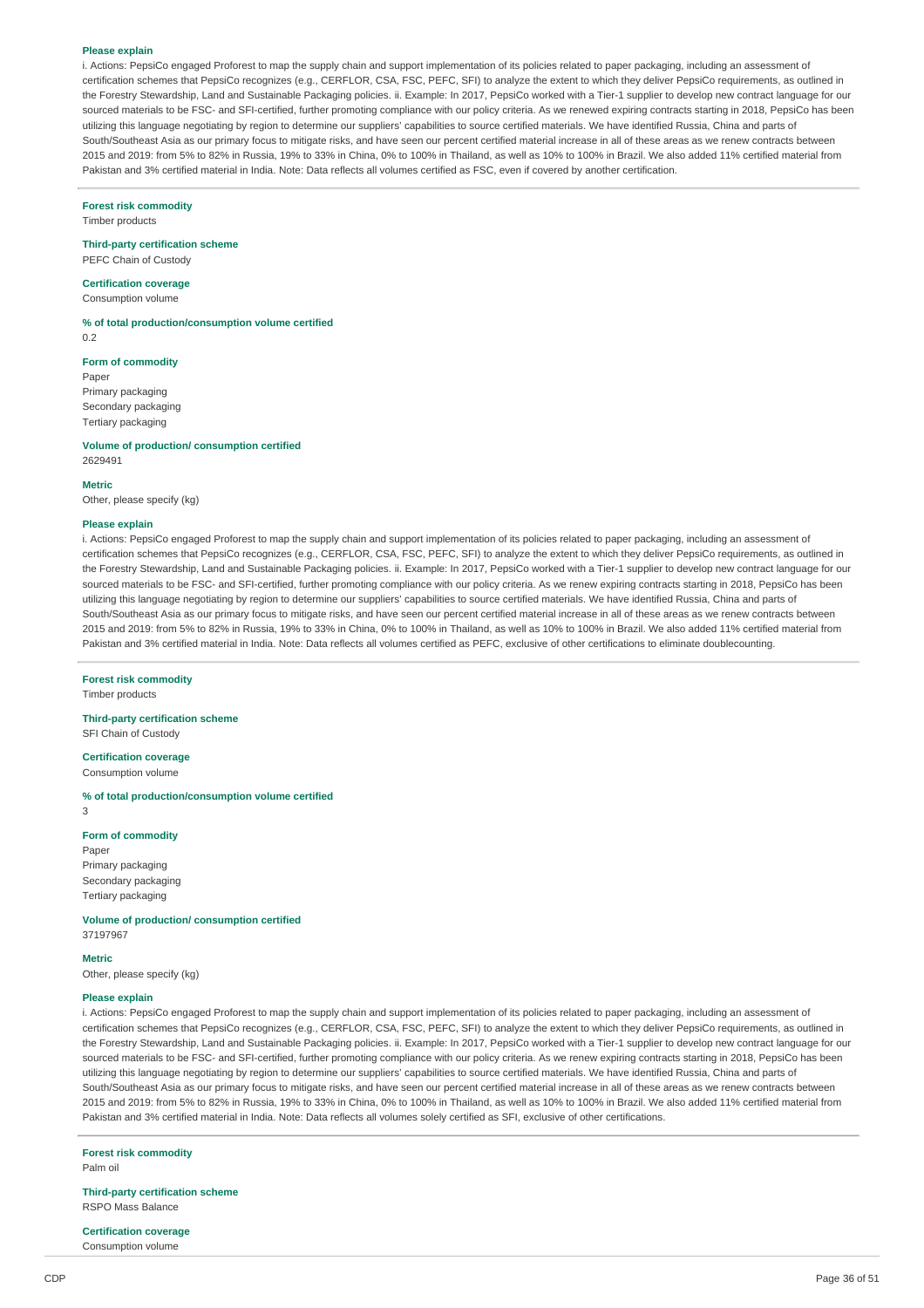#### **% of total production/consumption volume certified** 82

## **Form of commodity** Refined palm oil

Palm oil derivatives

#### **Volume of production/ consumption certified** 398547

#### **Metric**

Metric tons

### **Please explain**

i. Actions: As more mass balance physically-certified sustainable palm oil (CSPO) becomes available, we plan to strategically increase our use as we move toward our goal to source 100% physically-certified sustainable palm oil by the end of 2020. As we build our use of physically certified palm oil, we plan to continue to purchase 100% RSPO-certified palm oil by leveraging RSPO credits. In 2019, we achieved 82%, an improvement over our 2017 and 2018 figures of 32% and 52%, respectively, and exceeding our interim target of 80% for 2019. In addition, we also obtained 15% RSPO credits and in addition 3% (12,177 MT) independent smallholder credits to reach 100%. To address the problem of limited physically-certified palm oil, PepsiCo also seeks to build certification capacity on our journey to 100%, supported by our supplier scorecard mechanism. ii. Examples: Since joining RSPO in 2009, PepsiCo has supported the organization and worked with our suppliers to promote the benefits of membership, including benefits to the environment, workers, local communities and business overall. We also support RSPO NEXT, an advanced certification scheme that incorporates additional protections for forests, peatlands and human rights, and participated in the revision of the 2013 principles and criteria (P&C's) which strengthened the RSPO Standards including on smallholder inclusion. Since 2017, 100% of our direct suppliers have been RSPO members. Additionally, our supplier scorecards engage suppliers on traceability and verification, certification, policy and implementation, grievance management, and transparency. The tool enables us to engage directly with suppliers, gauge their status on key performance measures and guide a process of continuous improvement to enable them to meet all of PepsiCo's policy commitments, including our commitment to 100% physical RSPO-certified palm oil. To increase capability in applicable policies and transparency of sustainable palm initiatives, we made available a variety of engagement methods including one-on-one sessions with subject matter experts and live webinars in English and Spanish that were recorded for easy access. Implementation of our supplier scorecard has seen our suppliers improve overall performance by 61% in 2019, against the 2017 baseline.

**Forest risk commodity**

Palm oil

#### **Third-party certification scheme** RSPO Book and Claim

**Certification coverage** Consumption volume

**% of total production/consumption volume certified** 15

**Form of commodity** Refined palm oil Palm oil derivatives

## **Volume of production/ consumption certified**

75032

#### **Metric** Metric tons

#### **Please explain**

i. Actions: As more mass balance physically-certified sustainable palm oil (CSPO) becomes available, we plan to strategically increase our use as we move toward our goal to source 100% physically-certified sustainable palm oil by the end of 2020. As we build our use of physically certified palm oil, we continued to purchase 100% RSPOcertified palm oil by leveraging RSPO credits. In 2019, we achieved 82%, an improvement over our 2017 and 2018 figures of 32% and 52%, respectively, and exceeding our interim target of 80% for 2019. In addition, we also obtained 15% RSPO credits and in addition 3% (12,177 MT) independent smallholder credits to reach 100%. To address the problem of limited physically-certified palm oil, PepsiCo also seeks to build certification capacity on our journey to 100%, supported by our supplier scorecard mechanism. ii. Examples: Since joining RSPO in 2009, PepsiCo has supported the organization and worked with our suppliers to promote the benefits of membership, including benefits to the environment, workers, local communities and business overall. We also support RSPO NEXT, an advanced certification scheme that incorporates additional protections for forests, peatlands and human rights, and participated in the revision of the 2013 principles and criteria (P&C's) which strengthened the RSPO Standards including on smallholder inclusion. Since 2017, 100% of our direct suppliers have been RSPO members. Additionally, our supplier scorecards engage suppliers on traceability and verification, certification, policy and implementation, grievance management, and transparency. The tool enables us to engage directly with suppliers, gauge their status on key performance measures and guide a process of continuous improvement to enable them to meet all of PepsiCo's policy commitments, including our commitment to 100% physical RSPO-certified palm oil. To increase capability in applicable policies and transparency of sustainable palm initiatives, we made available a variety of engagement methods including one-on-one sessions with subject matter experts and live webinars in English and Spanish that were recorded for easy access. Implementation of our supplier scorecard has seen our suppliers improve overall performance by 61% in 2019, against the 2017 baseline.

#### **Forest risk commodity**

Palm oil

#### **Third-party certification scheme**

Other, please specify (RSPO Independent Smallholder Credits)

#### **Certification coverage**

Consumption volume

#### **% of total production/consumption volume certified**

 $\overline{3}$ 

#### **Form of commodity**

Refined palm oil Palm oil derivatives

**Volume of production/ consumption certified** 12177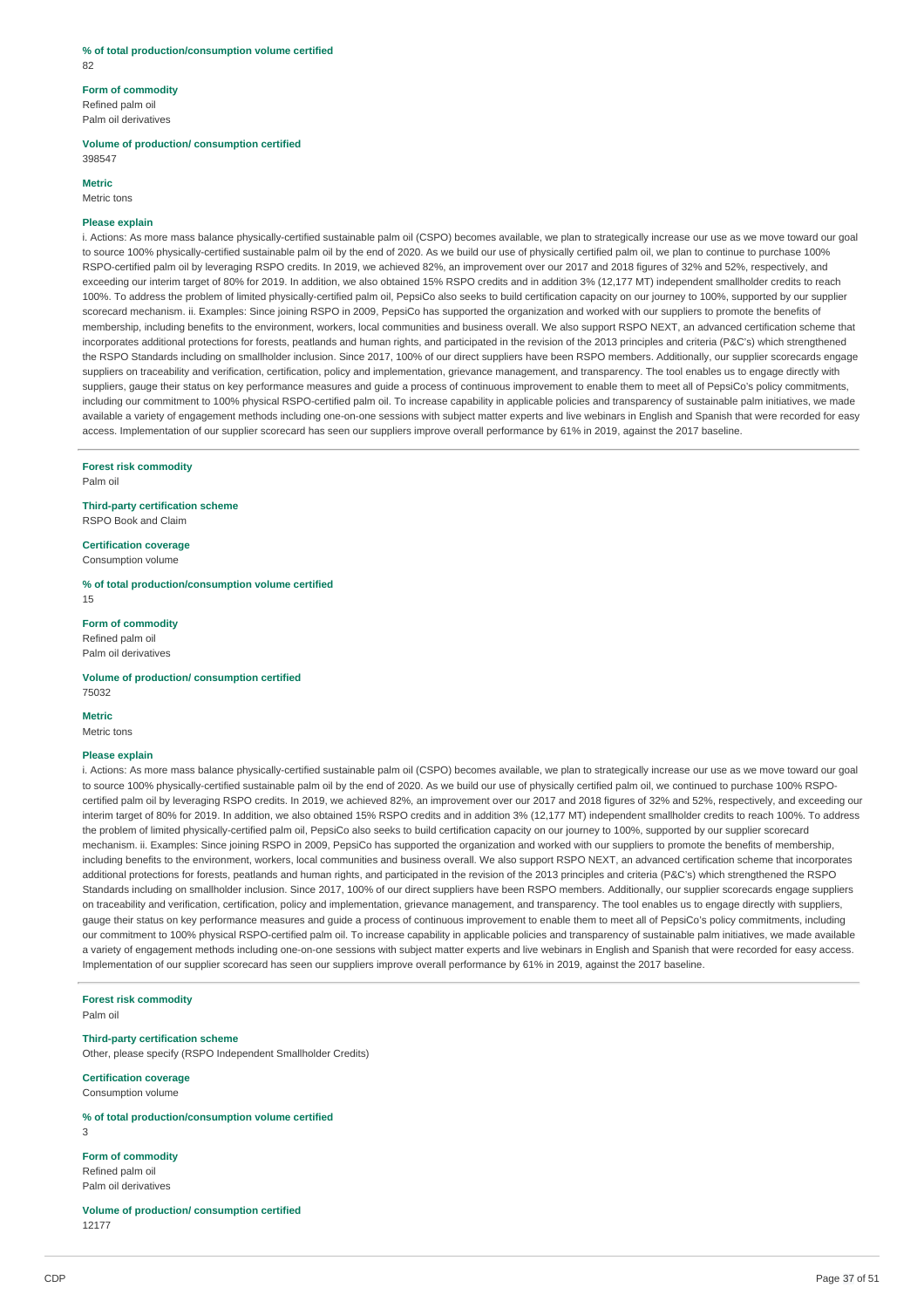#### **Please explain**

i. Actions: As more mass balance physically-certified sustainable palm oil (CSPO) becomes available, we plan to strategically increase our use as we move toward our goal to source 100% physically-certified sustainable palm oil by the end of 2020. As we build our use of physically certified palm oil, we continued to purchase 100% RSPOcertified palm oil by leveraging RSPO credits. In 2019, we achieved 82%, an improvement over our 2017 and 2018 figures of 32% and 52%, respectively, and exceeding our interim target of 80% for 2019. In addition, we also obtained 15% RSPO credits and in addition 3% (12,177 MT) independent smallholder credits to reach 100%. To address the problem of limited physically-certified palm oil, PepsiCo also seeks to build certification capacity on our journey to 100%, supported by our supplier scorecard mechanism. ii. Examples: Since joining RSPO in 2009, PepsiCo has supported the organization and worked with our suppliers to promote the benefits of membership, including benefits to the environment, workers, local communities and business overall. We also support RSPO NEXT, an advanced certification scheme that incorporates additional protections for forests, peatlands and human rights, and participated in the revision of the 2013 principles and criteria (P&C's) which strengthened the RSPO Standards including on smallholder inclusion. Since 2017, 100% of our direct suppliers have been RSPO members. Additionally, our supplier scorecards engage suppliers on traceability and verification, certification, policy and implementation, grievance management, and transparency. The tool enables us to engage directly with suppliers, gauge their status on key performance measures and guide a process of continuous improvement to enable them to meet all of PepsiCo's policy commitments, including our commitment to 100% physical RSPO-certified palm oil. To increase capability in applicable policies and transparency of sustainable palm initiatives, we made available a variety of engagement methods including one-on-one sessions with subject matter experts and live webinars in English and Spanish that were recorded for easy access. Implementation of our supplier scorecard has seen our suppliers improve overall performance by 61% in 2019, against the 2017 baseline.

### F6.4

(F6.4) For your disclosed commodity(ies), do you have a system to control, monitor, or verify compliance with no conversion and/or no deforestation **commitments?**

|                 | A system to control, monitor or verify compliance                                     | <b>Comment</b>            |
|-----------------|---------------------------------------------------------------------------------------|---------------------------|
| Timber products | Yes, we have a system in place for our no conversion and/or deforestation commitments | <not applicable=""></not> |
| Palm oil        | Yes, we have a system in place for our no conversion and/or deforestation commitments | <not applicable=""></not> |
| Cattle products | <not applicable=""></not>                                                             | <not applicable=""></not> |
| Soy             | <not applicable=""></not>                                                             | <not applicable=""></not> |
| Other - Rubber  | <not applicable=""></not>                                                             | <not applicable=""></not> |
| Other - Cocoa   | <not applicable=""></not>                                                             | <not applicable=""></not> |
| Other - Coffee  | <not applicable=""></not>                                                             | <not applicable=""></not> |

#### F6.4a

(F6.4a) Provide details on the system, the approaches used to monitor compliance, the quantitative progress, and the non-compliance protocols, to implement **your no conversion and/or deforestation commitment(s).**

#### **Forest risk commodity**

Timber products

#### **Operational coverage**

Direct operations Supply chain

### **Description of control systems**

In July 2017, we formalized a grievance mechanism for our agricultural supply chain to complement our existing programs and processes to prevent, identify, and manage environmental and social concerns throughout our value chain. The mechanism allows third parties to raise concerns that our environmental and social goals and policies may not be upheld within our agricultural supply chain. Our Speak Up Hotline provides a means to report suspected violations of our policies or applicable law. PepsiCo's publicly available grievance mechanism for our agricultural supply chain complements our existing program to help prevent, identify and manage environmental and social concerns throughout our value chain, including those associated with timber. This allows third parties to raise concerns that our environmental and social goals and policies may not be upheld within our agricultural supply chain.

#### **Monitoring and verification approach**

Other, please specify (Supplier scorecards; Grievance mechanisms)

**% of total volume in compliance**

81-90%

#### **% of total suppliers in compliance** 61-70%

#### **Response to supplier non-compliance** Retain & engage

### **Procedures to address and resolve non-compliance with suppliers**

Developing time-bound targets and milestones to bring suppliers back into compliance Providing information on appropriate actions that can be taken to address non-compliance Assessing the efficacy and efforts of non-compliant supplier actions through consistent and quantified metrics Re-integrating suppliers back into supply chain based on the successful and verifiable completion of activities

#### **Please explain**

The grievance mechanism provides continuous monitoring for our agricultural supply chain and complements our Speak Up! process. We are guided by Section 31 of the United Nations Guiding Principles on Business and Human Rights, which sets out the principles for good business-led grievance mechanisms. We engage direct suppliers who source from the companies at the center of the complaint to: Validate the allegations; Demonstrate the importance we attach to addressing the concerns raised; Understand corrective action steps already taken and planned in the future; and Influence those actions and monitor progress to ultimately address the complaint. In every case, we look to engage suppliers first and promote corrective actions that solve problems and build capability for sustainable palm oil and other agricultural commodities.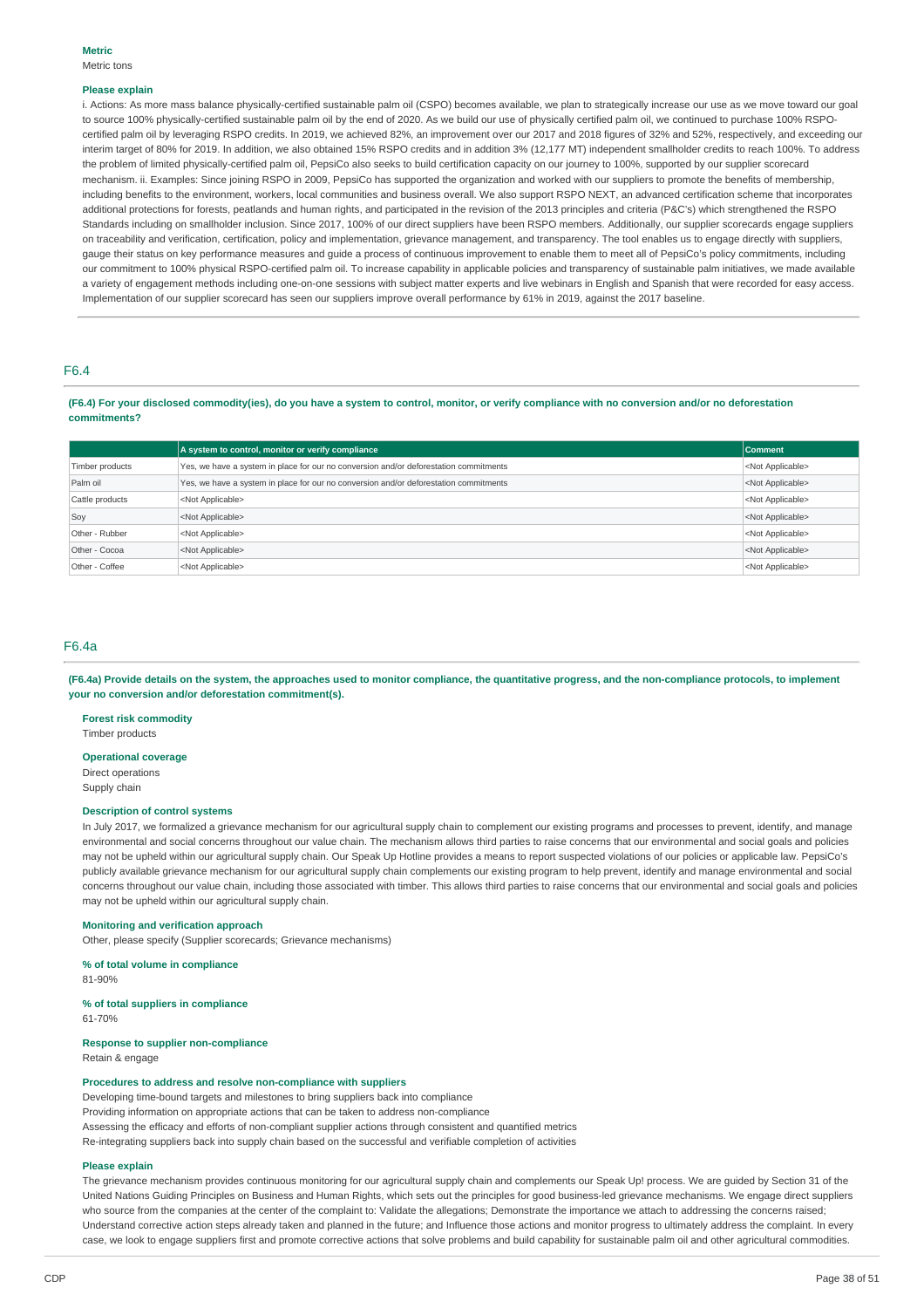In cases where engagement does not lead to progress, we will consider all appropriate steps including significant action where deemed necessary. At the end of 2019, a total of 18 grievances were registered in our system, including legacy grievances. Most have a combination of environmental and social concerns, primarily deforestation and labor rights issues. A total of three of the grievances have been closed, while we continue to monitor eight other grievances in implementing measures to address the issues raised. The other seven remain open and we continue to engage with suppliers, peers who share these grievances, and others to make progress.

#### **Forest risk commodity**

Palm oil

#### **Operational coverage**

Direct operations Supply chain

#### **Description of control systems**

PepsiCo believes that RSPO certified volumes is an important aspect of sourcing palm oil that is grown in a way that complies with our NDPE commitments. To facilitate pre-competitive collaboration and drive sustainable production, we have spearheaded through the 'Palm Oil Collaboration Group' the development and roll out of the NDPE IRF, an industry-wide tool that allows companies to report on the oil that delivers on commitments, or is on its way to delivery. We are undertaking a global roll out of the IRF to suppliers in 2020. We also work with our direct suppliers through our supplier scorecard mechanism to build their capability to deliver NDPE compliant palm oil, and to address non-compliances found in our supply chain. Finally, our publicly available grievance mechanism allows third parties to raise concerns that our environmental and social goals and policies may not be upheld within our agricultural supply chain, including our NDPE commitments.

#### **Monitoring and verification approach**

Other, please specify (RSPO certification; Supplier scorecards; Grievance mechanisms)

#### **% of total volume in compliance**

81-90%

**% of total suppliers in compliance** 91-99%

#### **Response to supplier non-compliance**

Retain & engage

#### **Procedures to address and resolve non-compliance with suppliers**

Developing time-bound targets and milestones to bring suppliers back into compliance Providing information on appropriate actions that can be taken to address non-compliance Assessing the efficacy and efforts of non-compliant supplier actions through consistent and quantified metrics Re-integrating suppliers back into supply chain based on the successful and verifiable completion of activities

#### **Please explain**

Our Supplier Scorecards are conducted annually to engage suppliers on traceability and verification, certification, policy and implementation, grievance management and transparency. The scorecards allow us to identify more capable partners who are poised to help drive industry leading actions, as well as suppliers at the other end of the spectrum where we can focus capability building efforts to improve their foundational programs. In 2019, we continued to share the assessments with suppliers and are working with them to develop time-bound action plans unique to each situation. Through our Supplier Scorecard, we have seen the average supplier performance score improve by 61% since the 2017 baseline. The grievance mechanism provides continuous monitoring for our agricultural supply chain. We engage our direct suppliers who source from the companies at the center of the complaint to: Validate the allegations; Demonstrate the importance we attach to addressing the concerns raised; Understand corrective action steps already taken and planned in the future; and Influence those actions and monitor progress towards completion and ultimately address the complaint. At the end of 2019, a total of 18 grievances were registered in our system, including legacy grievances. Three of the grievances are closed, we continue to monitor eight other grievances. The other seven remain open and we continue to engage with suppliers, peers who share these grievances, and others to make progress.

#### F6.6

(F6.6) For your disclosed commodity(ies), indicate if you assess your own compliance and/or the compliance of your suppliers with forest regulations and/or **mandatory standards.**

|                 | Assess legal compliance with forest regulations | Please explain            |
|-----------------|-------------------------------------------------|---------------------------|
| Timber products | Yes, from suppliers                             | <not applicable=""></not> |
| Palm oil        | Yes, from suppliers                             | <not applicable=""></not> |
| Cattle products | <not applicable=""></not>                       | <not applicable=""></not> |
| Soy             | <not applicable=""></not>                       | <not applicable=""></not> |
| Other - Rubber  | <not applicable=""></not>                       | <not applicable=""></not> |
| Other - Cocoa   | <not applicable=""></not>                       | <not applicable=""></not> |
| Other - Coffee  | <not applicable=""></not>                       | <not applicable=""></not> |

### F6.6a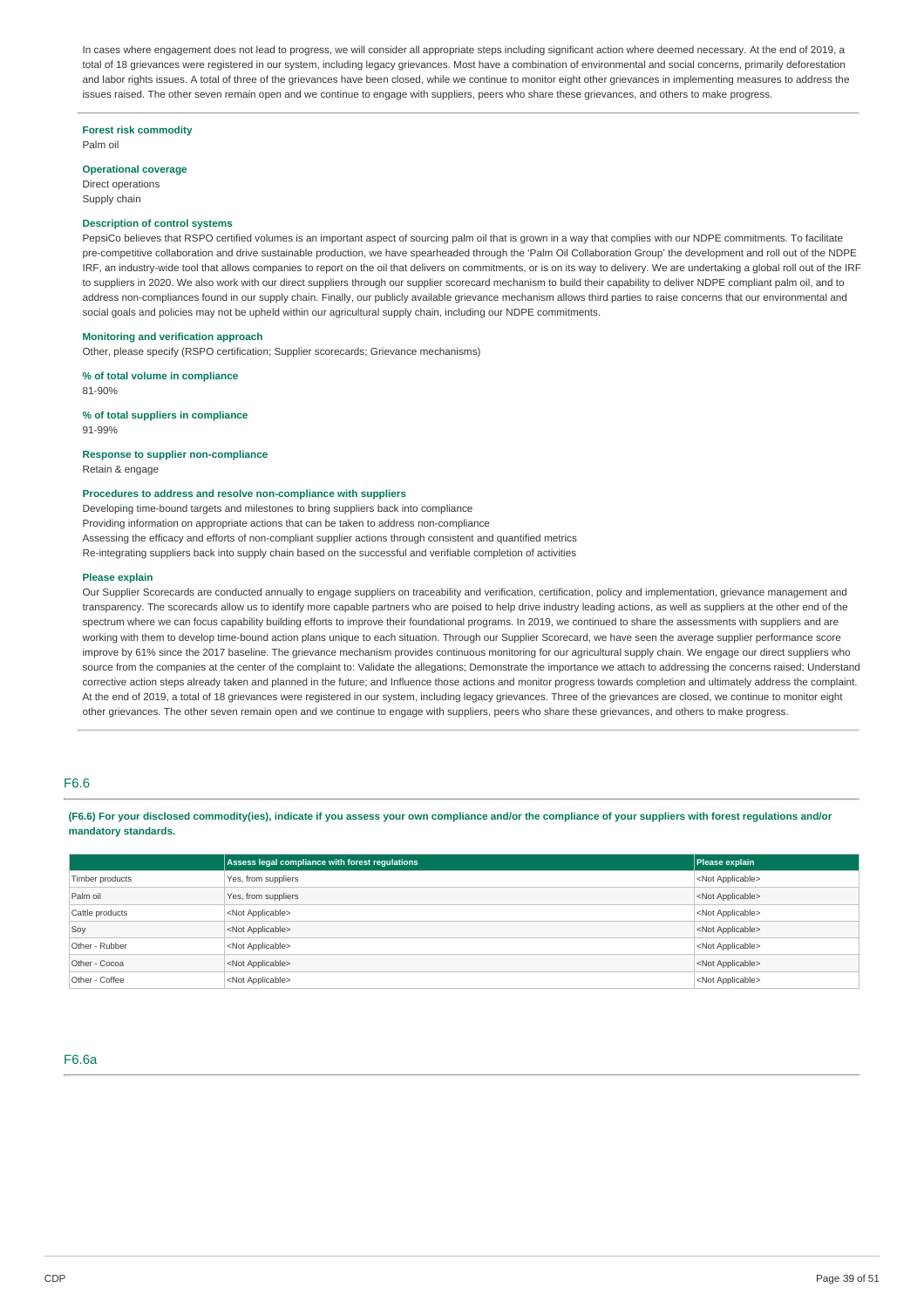(F6.6a) For you disclosed commodity(ies), indicate how you ensure legal compliance with forest regulations and/or mandatory standards.

#### **Timber products**

#### **Procedure to ensure legal compliance**

In order to source from Brazil, PepsiCo must comply with the Brazilian Forest Code. In addition to being articulated within our Supplier Code of Conduct (compliance with all applicable environmental laws and regulations), suppliers complete a self-assessment that assesses compliance with all applicable environmental laws in the country. In the case of suppliers in Brazil, this would then be further verified by an independent auditor, as part of the Sedex Members Ethical Trade Audit (SMETA) on-site audits conducted with these suppliers, as part of the Sustainable Sourcing Program. Legal environmental compliance is reviewed as part of the SMETA 4-Pillar methodology, section 10B4.1, stating: 10B4.1 Businesses as a minimum must meet the requirements of local and national laws related to environmental standards. The independent audit provides an additional layer of confidence in findings to ensure legal compliance.

### **Country/Area of origin**

Brazil

#### **Law and/or mandatory standard(s)**

Brazilian Forest Code

**Comment**

### **Palm oil**

#### **Procedure to ensure legal compliance**

In order to source from Brazil, PepsiCo must comply with the Brazilian Forest Code. In addition to being articulated within our Supplier Code of Conduct (compliance with all applicable environmental laws and regulations), suppliers complete a self-assessment that assesses compliance with all applicable environmental laws in the country. In the case of suppliers in Brazil, this would then be further verified by an independent auditor as part of the SMETA on-site audits conducted with these suppliers as part of the Sustainable Sourcing Program. Legal environmental compliance is reviewed as part of the SMETA 4-Pillar methodology, section 10B4.1, stating: 10B4.1 Businesses as a minimum must meet the requirements of local and national laws related to environmental standards. The independent audit provides an additional layer of confidence in findings to ensure legal compliance.

### **Country/Area of origin**

Brazil

### **Law and/or mandatory standard(s)**

Brazilian Forest Code

#### **Comment**

### F6.7

(F6.7) Are you working with smallholders to support good agricultural practices and reduce deforestation and/or conversion of natural ecosystems?

|                   | Are you<br>working with<br>smallholders?         | <b>Type of</b><br>smallholder<br>engagement approach<br>approach                                | <b>Smallholder</b><br>engagement                                                                                                                                                                                                                                                                      | <b>Number of</b><br>smallholders<br>engaged | Please explain                                                                                                                                                                                                                                                                                                                                                                                                                                                                                                                                                                                                                                                                                                                                                                                                                                                                                                                                                                                                                                                                                                                                                                                                                                                                                                                                                                                                                                                                                                                                                                                                                                                                              |
|-------------------|--------------------------------------------------|-------------------------------------------------------------------------------------------------|-------------------------------------------------------------------------------------------------------------------------------------------------------------------------------------------------------------------------------------------------------------------------------------------------------|---------------------------------------------|---------------------------------------------------------------------------------------------------------------------------------------------------------------------------------------------------------------------------------------------------------------------------------------------------------------------------------------------------------------------------------------------------------------------------------------------------------------------------------------------------------------------------------------------------------------------------------------------------------------------------------------------------------------------------------------------------------------------------------------------------------------------------------------------------------------------------------------------------------------------------------------------------------------------------------------------------------------------------------------------------------------------------------------------------------------------------------------------------------------------------------------------------------------------------------------------------------------------------------------------------------------------------------------------------------------------------------------------------------------------------------------------------------------------------------------------------------------------------------------------------------------------------------------------------------------------------------------------------------------------------------------------------------------------------------------------|
| Timber            | No, not<br>products working with<br>smallholders | $<$ Not<br>Applicable>                                                                          | <not<br>Applicable&gt;</not<br>                                                                                                                                                                                                                                                                       | $<$ Not<br>Applicable>                      |                                                                                                                                                                                                                                                                                                                                                                                                                                                                                                                                                                                                                                                                                                                                                                                                                                                                                                                                                                                                                                                                                                                                                                                                                                                                                                                                                                                                                                                                                                                                                                                                                                                                                             |
|                   | Palm oil Yes, working<br>with<br>smallholders    | Supply chain<br>mapping<br>Capacity<br>building<br>Financial<br>and<br>commercial<br>incentives | Offering on-<br>site technical<br>assistance<br>and extension<br>services<br>Providing<br>agricultural<br>inputs<br>Disseminating<br>technical<br>materials<br>Organizing<br>capacity<br>building<br>events<br>Investing in<br>pilot projects<br>Financial<br>incentives for<br>certified<br>products | 700                                         | i. Description of main strategy: We are committed to supporting the inclusion of smallholders in our supply chain and work with our suppliers<br>to ensure that our palm oil policies are implemented in a way that supports them. As part of this commitment, PepsiCo is investing in<br>landscape initiatives that support conservation, community development, smallholder inclusion and responsible production practices. ii.<br>Engagement activities: In 2019, we continued to coordinate our efforts in this area with other companies as well as through working with civil<br>society organizations and government. PepsiCo is supporting landscape programs in Indonesia and continuing its support for the Mexico<br>Holistic Palm Program. In Indonesia, our landscape programs specifically include efforts to support smallholder livelihoods and production.<br>For example, in Aceh PepsiCo has developed a project with local plantation and mill companies, NGOs and others to support at least 500<br>smallholders in Aceh Tamiang district with better production and sustainability practices and restoration of 300 hectares. In Siak and<br>Pelalawan districts in Riau, in partnership with other supply chain companies PepsiCo will support up to 10 villages in a similar manner. With<br>regards to market support, in 2019 PepsiCo purchased 12,177 independent smallholder credits and received an award from FORTASBI<br>(Forum of Sustainable Oil Palm Smallholders in Indonesia) in recognition of the support that PepsiCo's sourcing of RSPO independent<br>smallholder credits had made to the livelihoods of farmers in cooperatives in South Sumatra. |
| Cattle            | $<$ Not<br>products Applicable>                  | $<$ Not<br>Applicable>                                                                          | $<$ Not<br>Applicable>                                                                                                                                                                                                                                                                                | $<$ Not<br>Applicable>                      | <not applicable=""></not>                                                                                                                                                                                                                                                                                                                                                                                                                                                                                                                                                                                                                                                                                                                                                                                                                                                                                                                                                                                                                                                                                                                                                                                                                                                                                                                                                                                                                                                                                                                                                                                                                                                                   |
| Soy               | $<$ Not<br>Applicable>                           | $<$ Not<br>Applicable>                                                                          | $<$ Not<br>Applicable>                                                                                                                                                                                                                                                                                | $<$ Not<br>Applicable>                      | <not applicable=""></not>                                                                                                                                                                                                                                                                                                                                                                                                                                                                                                                                                                                                                                                                                                                                                                                                                                                                                                                                                                                                                                                                                                                                                                                                                                                                                                                                                                                                                                                                                                                                                                                                                                                                   |
| Other -<br>Rubber | $<$ Not<br>Applicable>                           | $<$ Not<br>Applicable>                                                                          | $<$ Not<br>Applicable>                                                                                                                                                                                                                                                                                | $<$ Not<br>Applicable>                      | <not applicable=""></not>                                                                                                                                                                                                                                                                                                                                                                                                                                                                                                                                                                                                                                                                                                                                                                                                                                                                                                                                                                                                                                                                                                                                                                                                                                                                                                                                                                                                                                                                                                                                                                                                                                                                   |
| Other -<br>Cocoa  | $<$ Not<br>Applicable>                           | $<$ Not<br>Applicable>                                                                          | $<$ Not<br>Applicable>                                                                                                                                                                                                                                                                                | $<$ Not<br>Applicable>                      | <not applicable=""></not>                                                                                                                                                                                                                                                                                                                                                                                                                                                                                                                                                                                                                                                                                                                                                                                                                                                                                                                                                                                                                                                                                                                                                                                                                                                                                                                                                                                                                                                                                                                                                                                                                                                                   |
| Other -<br>Coffee | $<$ Not<br>Applicable>                           | $<$ Not<br>Applicable>                                                                          | <not<br>Applicable&gt;</not<br>                                                                                                                                                                                                                                                                       | $<$ Not<br>Applicable>                      | <not applicable=""></not>                                                                                                                                                                                                                                                                                                                                                                                                                                                                                                                                                                                                                                                                                                                                                                                                                                                                                                                                                                                                                                                                                                                                                                                                                                                                                                                                                                                                                                                                                                                                                                                                                                                                   |

### F6.8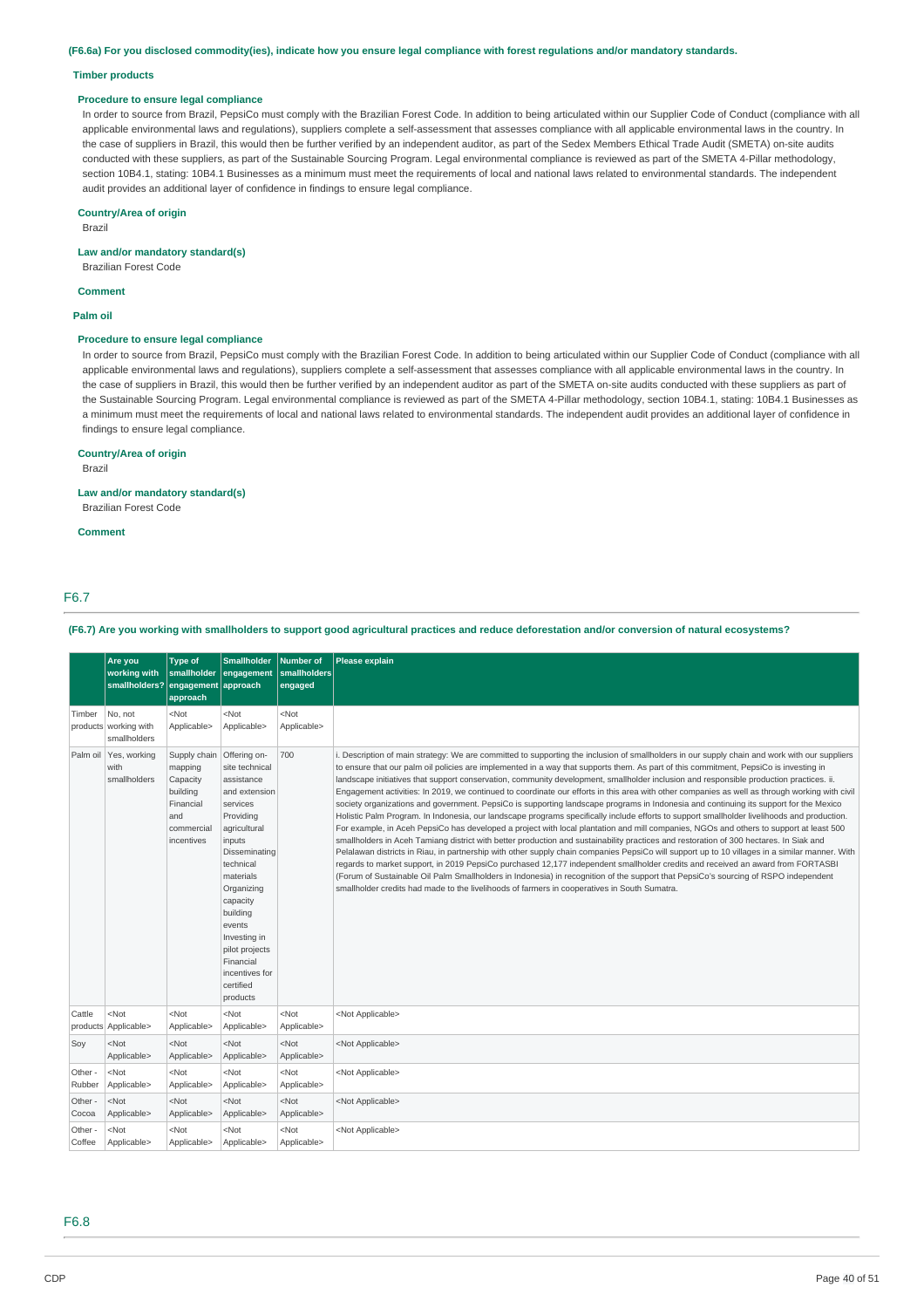### (F6.8) Are you working with your direct suppliers to support and improve their capacity to comply with your forests-related policies, commitments, and other **requirements?**

|                            | Are you<br>working<br>with direct supplier | <b>Type of</b><br>direct<br>suppliers? engagement approach<br>approach                          | <b>Direct</b><br>supplier<br>engagement                                                                                                                                                                                                                                                                                                                           | % of<br>suppliers<br>engaged     | Please explain                                                                                                                                                                                                                                                                                                                                                                                                                                                                                                                                                                                                                                                                                                                                                                                                                                                                                                                                                                                                                                                                                                                                                                                                                                                                                                                                                                                                                                                                                                                                                                                                                                                                                                                                                                                                                                                                                                                                                                                                                                                                                                                                                                                                                                                                                                                                                                                                                                                                                                          |
|----------------------------|--------------------------------------------|-------------------------------------------------------------------------------------------------|-------------------------------------------------------------------------------------------------------------------------------------------------------------------------------------------------------------------------------------------------------------------------------------------------------------------------------------------------------------------|----------------------------------|-------------------------------------------------------------------------------------------------------------------------------------------------------------------------------------------------------------------------------------------------------------------------------------------------------------------------------------------------------------------------------------------------------------------------------------------------------------------------------------------------------------------------------------------------------------------------------------------------------------------------------------------------------------------------------------------------------------------------------------------------------------------------------------------------------------------------------------------------------------------------------------------------------------------------------------------------------------------------------------------------------------------------------------------------------------------------------------------------------------------------------------------------------------------------------------------------------------------------------------------------------------------------------------------------------------------------------------------------------------------------------------------------------------------------------------------------------------------------------------------------------------------------------------------------------------------------------------------------------------------------------------------------------------------------------------------------------------------------------------------------------------------------------------------------------------------------------------------------------------------------------------------------------------------------------------------------------------------------------------------------------------------------------------------------------------------------------------------------------------------------------------------------------------------------------------------------------------------------------------------------------------------------------------------------------------------------------------------------------------------------------------------------------------------------------------------------------------------------------------------------------------------------|
| Timber<br>products working | Yes,<br>with direct<br>suppliers           | Supply chain<br>mapping<br>Capacity<br>building<br>Financial<br>and<br>commercial<br>incentives | Supplier<br>questionnaires<br>on<br>environmental<br>and social<br>indicators<br>Disseminating<br>technical<br>materials                                                                                                                                                                                                                                          | 100%                             | i. Strategy: PepsiCo works with our suppliers to help them become environmentally sustainable in their practices by following credible forestry<br>standards and purchasing their wood fiber only from sources that support responsible forest management, as outlined in our policies. PepsiCo<br>recognizes the forestry standards below as credible within their scope and requires 100% of our suppliers commit to utilizing an appropriate<br>standard: CERFLOR, CSA, FSC, PEFC and SFI. We are also working with Proforest to trace our supply chain and understand the level of paper<br>packaging certification and risk of paper used. ii. Examples and number of direct suppliers: In 2017, PepsiCo developed new contract language for<br>our sourced materials to be FSC- and SFI-certified, further promoting compliance with our policy criteria. This contract language has since been<br>implemented in 2018. As we undertake new contracts, PepsiCo has been negotiating by region to determine the capabilities to source certified<br>materials. We have identified Russia, China and parts of South/Southeast Asia as our primary focus to mitigate risks, and have seen our percent<br>certified material increase in all of these areas as we renew contracts between 2015 and 2019: from 5% to 82% in Russia, 19% to 33% in China, 0%<br>to 100% in Thailand, as well as 10% to 100% in Brazil. We also added 11% certified material from Pakistan and 3% certified material in India. As all<br>suppliers must engage with PepsiCo during contract negotiations, we consider our engagement to be 100%.                                                                                                                                                                                                                                                                                                                                                                                                                                                                                                                                                                                                                                                                                                                                                                                                                                                                                         |
| Palm oil Yes,              | working<br>with direct<br>suppliers        | Supply chain<br>mapping<br>Capacity<br>building                                                 | Supplier<br>questionnaires<br>on<br>environmental<br>and social<br>indicators<br>Developing or<br>distributing<br>supply chain<br>mapping tool<br>Supplier<br>audits<br>Offering on-<br>site training<br>and technical<br>assistance<br>Disseminating<br>technical<br>materials<br>Organizing<br>capacity<br>building<br>events<br>Investing in<br>pilot projects | 100%                             | i. Strategy: PepsiCo is working to realize our goal of zero deforestation in our company-owned and -operated facilities and global supply chain from<br>direct supplier to source by the end of 2020. We encouraged our direct suppliers to be RSPO members; since 2017, 100% of our direct suppliers<br>have been RSPO members. Supplier Scorecards track and encourage our suppliers' progress towards sustainable palm. Our palm traceability<br>protocol supports development of better information systems to help achieve our goals and prioritize opportunities for improvement. Finally, our<br>impact programs prioritize capacity building. ii. Examples and number of direct suppliers: PepsiCo works with suppliers to help ensure compliance<br>with our Policy and support their sustainability efforts. Through our Supplier Scorecard methodology implemented among 53 direct suppliers, marked<br>improvements have been made. The average supplier performance score in 2019 improved by an 22% since 2018 and a total of 61% since the<br>2017 baseline. Informed by results from the scorecards, we supported capability building to help improve practices. In 2019, we delivered this<br>through several engagement methods including one-on-one sessions with subject matter experts and live webinars. 34 suppliers participated in<br>these engagements, which were delivered in multiple formats with webinar trainings recorded for future access. Suppliers scoring in the top 25%<br>were approached to partner with us on industry leading protocols and practices, such as traceability to mill verification and No Deforestation, No<br>Peat and No Exploitation (NDPE) policy compliance through participation in the NDPE Implementation Reporting Framework (NDPE IRF). Our palm<br>traceability protocol requires direct suppliers provide a full list of mills supplying them on a quarterly basis, including geo coordinates, parent<br>company of the mills and certification/verification status, and undergo an independent third-party review of the reported data. We also: 1) attained<br>approximately 97% traceability to mill by the end of 2019, 2) implemented our Palm Traceability to Mill Verification Protocol, with 100% of our direct<br>suppliers' self-reported mill data independently verified, and 3) increased the number of suppliers reporting traceability to plantation based on our<br>Traceability to Plantation Protocol to 31 (41% of our volume). |
| Cattle<br>products         | $<$ Not<br>Applicable                      | <not<br>Applicable&gt;</not<br>                                                                 | $<$ Not<br>Applicable>                                                                                                                                                                                                                                                                                                                                            | <not<br>Applicabl<br/>e</not<br> | <not applicable=""></not>                                                                                                                                                                                                                                                                                                                                                                                                                                                                                                                                                                                                                                                                                                                                                                                                                                                                                                                                                                                                                                                                                                                                                                                                                                                                                                                                                                                                                                                                                                                                                                                                                                                                                                                                                                                                                                                                                                                                                                                                                                                                                                                                                                                                                                                                                                                                                                                                                                                                                               |
| Soy                        | $<$ Not<br>Applicable                      | $<$ Not<br>Applicable>                                                                          | $<$ Not<br>Applicable>                                                                                                                                                                                                                                                                                                                                            | <not<br>Applicabl<br/>e</not<br> | <not applicable=""></not>                                                                                                                                                                                                                                                                                                                                                                                                                                                                                                                                                                                                                                                                                                                                                                                                                                                                                                                                                                                                                                                                                                                                                                                                                                                                                                                                                                                                                                                                                                                                                                                                                                                                                                                                                                                                                                                                                                                                                                                                                                                                                                                                                                                                                                                                                                                                                                                                                                                                                               |
| Other -<br>Rubber          | $<$ Not<br>Applicable                      | $<$ Not<br>Applicable>                                                                          | $<$ Not<br>Applicable>                                                                                                                                                                                                                                                                                                                                            | <not<br>Applicabl<br/>e</not<br> | <not applicable=""></not>                                                                                                                                                                                                                                                                                                                                                                                                                                                                                                                                                                                                                                                                                                                                                                                                                                                                                                                                                                                                                                                                                                                                                                                                                                                                                                                                                                                                                                                                                                                                                                                                                                                                                                                                                                                                                                                                                                                                                                                                                                                                                                                                                                                                                                                                                                                                                                                                                                                                                               |
| Other -<br>Cocoa           | $<$ Not<br>Applicable                      | $<$ Not<br>Applicable>                                                                          | $<$ Not<br>Applicable>                                                                                                                                                                                                                                                                                                                                            | <not<br>Applicabl<br/>e</not<br> | <not applicable=""></not>                                                                                                                                                                                                                                                                                                                                                                                                                                                                                                                                                                                                                                                                                                                                                                                                                                                                                                                                                                                                                                                                                                                                                                                                                                                                                                                                                                                                                                                                                                                                                                                                                                                                                                                                                                                                                                                                                                                                                                                                                                                                                                                                                                                                                                                                                                                                                                                                                                                                                               |
| Other -<br>Coffee          | $<$ Not<br>Applicable                      | $<$ Not<br>Applicable>                                                                          | $<$ Not<br>Applicable>                                                                                                                                                                                                                                                                                                                                            | <not<br>Applicabl<br/>e</not<br> | <not applicable=""></not>                                                                                                                                                                                                                                                                                                                                                                                                                                                                                                                                                                                                                                                                                                                                                                                                                                                                                                                                                                                                                                                                                                                                                                                                                                                                                                                                                                                                                                                                                                                                                                                                                                                                                                                                                                                                                                                                                                                                                                                                                                                                                                                                                                                                                                                                                                                                                                                                                                                                                               |

F6.9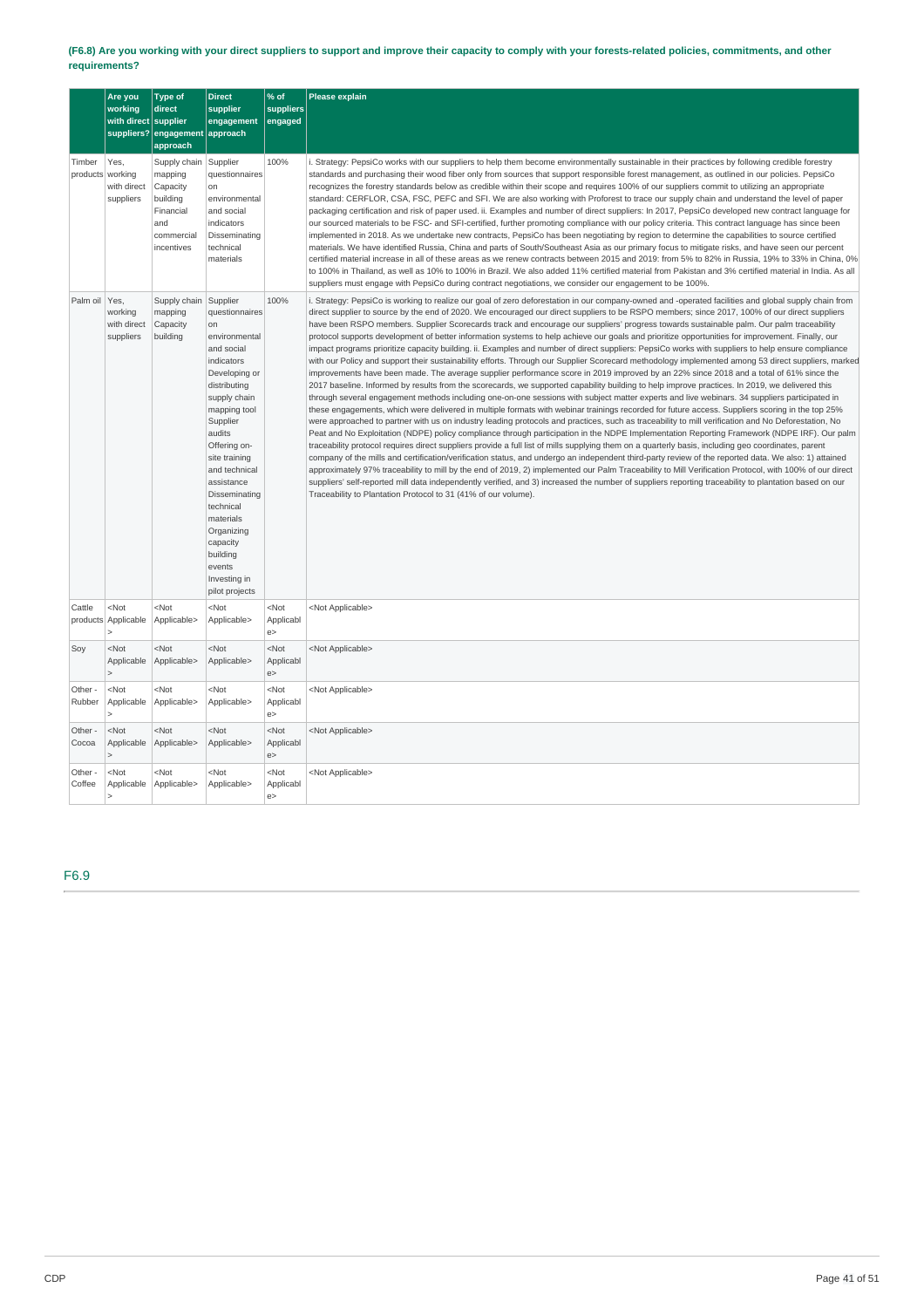#### **(F6.9) Are you working beyond your first-tier supplier(s) to manage and mitigate deforestation risks?**

|                            | Are you<br>beyond<br>first<br>tier? | <b>Type of</b><br>working engagement<br>approach<br>with indirect approach<br>suppliers | <b>Indirect</b><br>supplier<br>engagement                                                                                                                                    | Please explain                                                                                                                                                                                                                                                                                                                                                                                                                                                                                                                                                                                                                                                                                                                                                                                                                                                                                                                                                                                                                                                                                                                                                                                                                                                                                                                                                                                                                                                                                                                                                                                                                                                                                                                                                                                                                                                                                                                                                                                                                                                                                                                                                                                                                                                                                                                                                                                                                     |
|----------------------------|-------------------------------------|-----------------------------------------------------------------------------------------|------------------------------------------------------------------------------------------------------------------------------------------------------------------------------|------------------------------------------------------------------------------------------------------------------------------------------------------------------------------------------------------------------------------------------------------------------------------------------------------------------------------------------------------------------------------------------------------------------------------------------------------------------------------------------------------------------------------------------------------------------------------------------------------------------------------------------------------------------------------------------------------------------------------------------------------------------------------------------------------------------------------------------------------------------------------------------------------------------------------------------------------------------------------------------------------------------------------------------------------------------------------------------------------------------------------------------------------------------------------------------------------------------------------------------------------------------------------------------------------------------------------------------------------------------------------------------------------------------------------------------------------------------------------------------------------------------------------------------------------------------------------------------------------------------------------------------------------------------------------------------------------------------------------------------------------------------------------------------------------------------------------------------------------------------------------------------------------------------------------------------------------------------------------------------------------------------------------------------------------------------------------------------------------------------------------------------------------------------------------------------------------------------------------------------------------------------------------------------------------------------------------------------------------------------------------------------------------------------------------------|
| Timber<br>products working | Yes.<br>beyond<br>first tier        | Other                                                                                   | Other, please<br>specify                                                                                                                                                     | PepsiCo is focused on developing and maintaining a deeper understanding of our paper-based packaging supply chain and its supply-base sourcing as close to<br>the forest of origin as possible. This is an extremely complex undertaking since PepsiCo does not purchase direct raw material from the forest. However, such<br>action is important to achieving our ultimate goal of purchasing only responsibly-sourced wood fiber products. PepsiCo works with our suppliers to help them<br>become environmentally sustainable in their practices by following credible forestry standards and purchasing their wood fiber only from sources that support<br>responsible forest management, as outlined in our policies. To this end, PepsiCo engaged Proforest to represent us in evaluating beyond our first-tier suppliers;<br>Proforest engages directly with the mills to better understand sustainable sourcing in high-risk regions. This monitoring combination provides visibility on the ground<br>as well as ongoing engagement beyond standardized auditing. For example, Proforest conducted a specific risk assessment for Russia, having previously<br>identified the country as high-risk based on environmental, social and legal criteria. Data assessed included supplied volumes, certified volumes, type of material<br>and certification schemes, and included direct engagement with 11 high-risk suppliers to map supply chains back to forest origin. Applying these learnings into our<br>procurement strategy has seen our percent certified material increase from 5% in 2015 to 82% in 2019 as we renew contracts in Russia.                                                                                                                                                                                                                                                                                                                                                                                                                                                                                                                                                                                                                                                                                                                                                                       |
| Palm oil Yes.              | working<br>beyond<br>first tier     | Supply chain<br>mapping<br>Capacity<br>building                                         | Developing or<br>distributing<br>supply chain<br>mapping tools<br>Disseminating<br>technical<br>materials<br>Participating<br>in workshops<br>Investing in<br>pilot projects | i. Strategy: We work with suppliers to see that PepsiCo's palm oil policies are implemented in a way that supports the inclusion of smallholders and addresses our<br>full supply chain. We do this through multiple avenues: traceability to mill, traceability to plantation (TTP), on the ground initiatives, and industry level engagement<br>As we have unlocked our supply chain through our mill-level traceability effort, we disclosed a complete list of our direct suppliers and mills in 2019. Self-reported<br>traceability to mill data was approximately 97%, which was 100% independently verified for 2019. The number of suppliers reporting traceability to plantation based<br>on our TTP Protocol increased to 31 (41% of our volume) Since 2017, PepsiCo has taken the lead in convening the 'Palm Oil Collaboration Group' to discuss key<br>sustainability issues and challenges in the palm oil space with companies and other stakeholders in a pre-competitive manner. The group is roll out the NDPE IRF,<br>an industry-wide reporting tool for companies to comprehensively report on NDPE progress across the supply base. The development phase included pilot studies<br>carried out by companies throughout the supply chain. As we move to the next phase, refineries and mills will be requested and supported to allocate fresh fruit<br>bunches (FFB) to progress categories based on production practices in the concession or smallholder plot where the FFB is produced, which will become more<br>feasible with increasing TTP information. We also created the Mexico Holistic Palm Program, a 3-year inclusive and collaborative palm oil sustainability program<br>that engages the supply chain at three different levels: at the sector level (with national palm oil federation Femexpalma), in the PepsiCo Supply Base (with our<br>supplier Oleofinos) and with smallholders (with Oleopalma and the smallholders in their supply base). At the smallholder farm level, PepsiCo engages with<br>Oleopalma to identify areas of improvement for farmers through conducting surveys, and with these results help to implement sustainable practices. Through the<br>initiative, smallholders will be supported to achieve the RSPO independent group certification. Our policy and commitments apply to all our products and suppliers,<br>regardless of the source of production. |
| Cattle                     | $<$ Not<br>le                       | $<$ Not<br>products Applicab Applicable>                                                | $<$ Not<br>Applicable>                                                                                                                                                       | <not applicable=""></not>                                                                                                                                                                                                                                                                                                                                                                                                                                                                                                                                                                                                                                                                                                                                                                                                                                                                                                                                                                                                                                                                                                                                                                                                                                                                                                                                                                                                                                                                                                                                                                                                                                                                                                                                                                                                                                                                                                                                                                                                                                                                                                                                                                                                                                                                                                                                                                                                          |
| Soy                        | $<$ Not<br> e>                      | $<$ Not<br>Applicab Applicable>                                                         | <not<br>Applicable&gt;</not<br>                                                                                                                                              | <not applicable=""></not>                                                                                                                                                                                                                                                                                                                                                                                                                                                                                                                                                                                                                                                                                                                                                                                                                                                                                                                                                                                                                                                                                                                                                                                                                                                                                                                                                                                                                                                                                                                                                                                                                                                                                                                                                                                                                                                                                                                                                                                                                                                                                                                                                                                                                                                                                                                                                                                                          |
| Other -<br>Rubber          | $<$ Not<br>le>                      | $<$ Not<br>Applicab Applicable>                                                         | $<$ Not<br>Applicable>                                                                                                                                                       | <not applicable=""></not>                                                                                                                                                                                                                                                                                                                                                                                                                                                                                                                                                                                                                                                                                                                                                                                                                                                                                                                                                                                                                                                                                                                                                                                                                                                                                                                                                                                                                                                                                                                                                                                                                                                                                                                                                                                                                                                                                                                                                                                                                                                                                                                                                                                                                                                                                                                                                                                                          |
| Other -<br>Cocoa           | $<$ Not<br> e>                      | <not<br>Applicab Applicable&gt;</not<br>                                                | <not<br>Applicable&gt;</not<br>                                                                                                                                              | <not applicable=""></not>                                                                                                                                                                                                                                                                                                                                                                                                                                                                                                                                                                                                                                                                                                                                                                                                                                                                                                                                                                                                                                                                                                                                                                                                                                                                                                                                                                                                                                                                                                                                                                                                                                                                                                                                                                                                                                                                                                                                                                                                                                                                                                                                                                                                                                                                                                                                                                                                          |
| Other -<br>Coffee          | $<$ Not<br>le>                      | <not<br>Applicab Applicable&gt;</not<br>                                                | <not<br>Applicable&gt;</not<br>                                                                                                                                              | <not applicable=""></not>                                                                                                                                                                                                                                                                                                                                                                                                                                                                                                                                                                                                                                                                                                                                                                                                                                                                                                                                                                                                                                                                                                                                                                                                                                                                                                                                                                                                                                                                                                                                                                                                                                                                                                                                                                                                                                                                                                                                                                                                                                                                                                                                                                                                                                                                                                                                                                                                          |

### F6.10

(F6.10) Do you participate in external activities and/or initiatives to promote the implementation of your forests-related policies and commitments?

#### **Forest risk commodity**

Timber products

#### **Do you participate in activities/initiatives?**

Yes

## **Activities**

Involved in multi-partnership or stakeholder initiatives

### **Initiatives**

UN Global Compact Tropical Forest Alliance 2020 (TFA) Other, please specify (Sustainable Packaging Coalition, EUROPEN, CGF Forest Positive Coalition)

### **Jurisdictional approaches**

<Not Applicable>

### **Please explain**

i. PepsiCo role and fit within environmental strategy: PepsiCo is an active member of The European Organization for Packaging and the Environment, known as EUROPEN, serving on the Executive Committee and Scientific & Regulatory Affairs Committee, to drive forward our Global Sustainable Packaging Policy (see: https://www.pepsico.com/docs/album/esg-topics-policies/pepsico-sustainable-packaging-policy.pdf?sfvrsn=d808643c\_4) As a member of the Tropical Forest Alliance 2020 (TFA), PepsiCo supports the TFA's mission to foster public-private partnerships in which partners take voluntary actions, individually and collaboratively, to reduce tropical deforestation. The TFA is a multi-stakeholder partnership platform, initiated to support the implementation of private-sector commitments to remove their deforestation from their palm oil, beef, soy, and pulp and paper supply chains. Hosted by the World Economic Forum, PepsiCo is a partner of the TFA and supports its mission, goals and objectives, including through active involvement in programs and initiatives to end commodity-driven tropical deforestation. PepsiCo is an original signatory to the CGF Forest Positive Coalition of Action (the Coalition), comprised of ambitious member companies committed to moving efficiently and quickly towards a forest positive future and who understand the need to work collaboratively with multiple stakeholders. The Coalition is focusing on systemic change underpinned by two pillars of action – supply chain management and integrated land use approach – developed with significant input from both supply chain companies and other stakeholders. Realizing the connection between deforestation and climate change, PepsiCo established an ambitious science-based goal to reduce absolute greenhouse gas (GHG) emissions by at least 20% across our value chain by 2030. To achieve this goal, we must reduce emissions in our agricultural supply chain, including palm oil, by implementing our NDPE policy commitments (specifically no deforestation and no development on peatlands). Our involvement in these initiatives directly ties to PepsiCo's efforts to realize our goal of zero deforestation in our company-owned and -operated facilities and global supply chains from direct supplier to source by the end of 2020.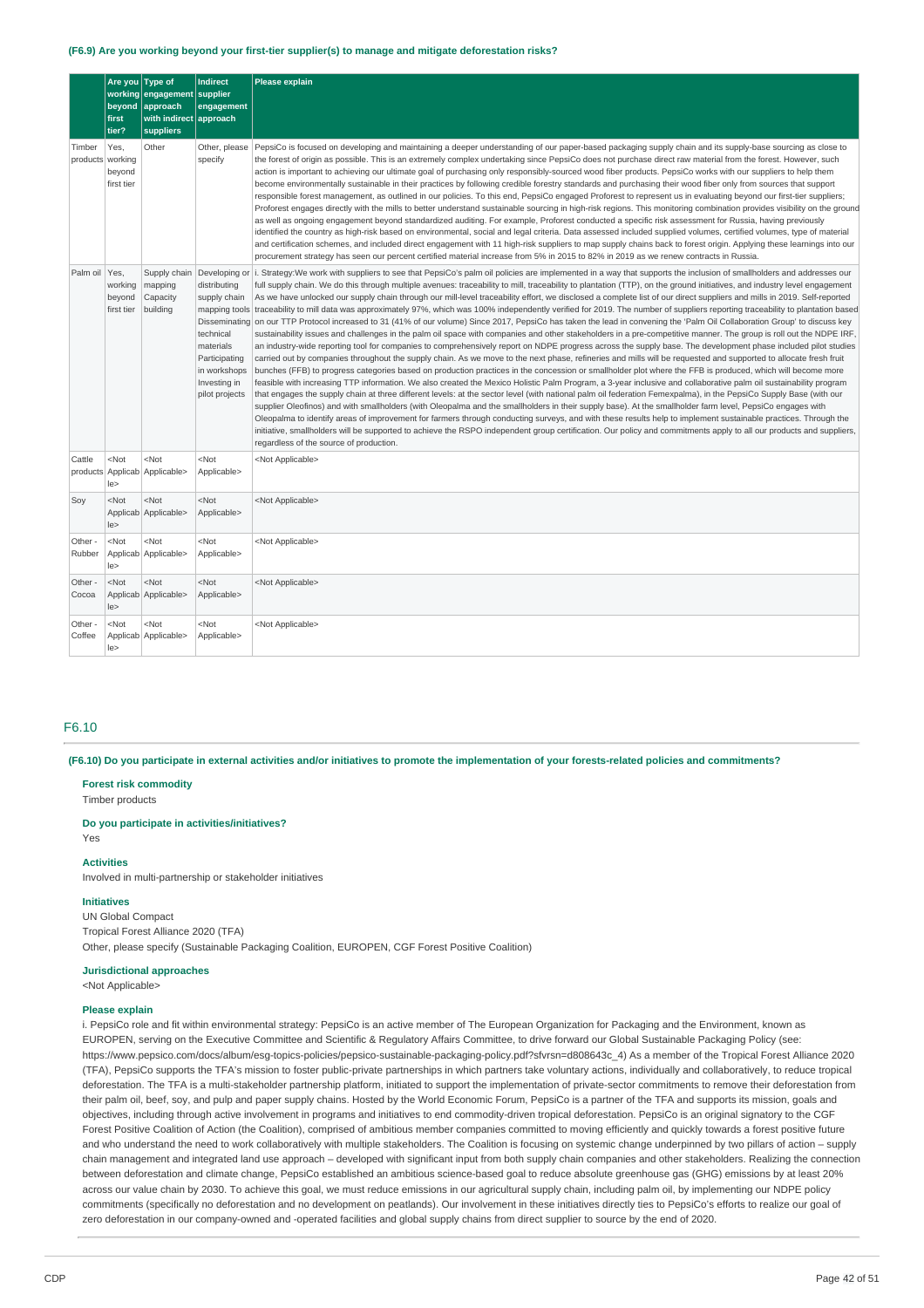### **Forest risk commodity**

Timber products

#### **Do you participate in activities/initiatives?** Yes

**Activities**

Involved in industry platforms

**Initiatives**

## <Not Applicable>

**Jurisdictional approaches**

<Not Applicable>

#### **Please explain**

i. PepsiCo role and fit within environmental strategy: PepsiCo adopted the Consumer Goods Forum (CGF) Deforestation Resolution, which commits a wide range of food and beverage manufacturers and retailers to achieve zero net deforestation by 2020. While good progress has been made since it was issued in 2010, our industry has not fully realized the ambition set out in the resolution. To accelerate progress, PepsiCo became an original signatory to the CGF Forest Positive Coalition of Action (the Coalition), comprised of ambitious member companies committed to moving efficiently and quickly towards a forest positive future and who understand the need to work collaboratively with multiple stakeholders. The previous strategy was rooted in remediating individual company supply chains often through certification. Going forward, the Coalition will focus on systemic change underpinned by two pillars of action – supply chain management and integrated land use approach – developed with significant input from both supply chain companies and other stakeholders. PepsiCo's Chairman and CEO serves on the CGF Board of Directors. Realizing the connection between deforestation and climate change, PepsiCo established an ambitious science-based goal to reduce absolute greenhouse gas (GHG) emissions by at least 20% across our value chain by 2030. To achieve this goal, we must reduce emissions in our agricultural supply chain, including palm oil, by implementing our NDPE policy commitments (specifically no deforestation and no development on peatlands). Our involvement in these initiatives directly ties to PepsiCo's efforts to realize our goal of zero deforestation in our company-owned and -operated facilities and global supply chains from direct supplier to source by the end of 2020.

### **Forest risk commodity**

Palm oil

Yes

#### **Do you participate in activities/initiatives?**

**Activities**

Involved in jurisdictional approaches

**Initiatives** <Not Applicable>

#### **Jurisdictional approaches**

Production, Protection and Inclusion (PPI) Verified Sourcing Areas

#### **Please explain**

i. PepsiCo role and fit within environmental strategy: PepsiCo is a founding member of the CSL. Within CSL, PepsiCo is a supporter of the Aceh Tamiang Verified Sourcing Area initiative and implementation of the landscape plan that the coalition has formulated. In late 2019, the district government formally adopted the plan and signed an agreement to work together towards specific targets on deforestation, livelihoods, and productivity in partnership with local stakeholders (a production-protection-inclusion model). In support of this, PepsiCo is investing in partnership with PT Mopoli Raya, Forum Konservasi Leuser (FKL), and IDH in the restoration of 300 hectares of forest and supporting at least 500 smallholders to become more productive and sustainable. PepsiCo is currently implementing this partnership work on the ground, while also supporting the development of a government-led landscape management body and working with other stakeholders to develop an effective monitoring system and response protocol to deforestation alerts. In Riau, PepsiCo is one of seven companies working together on a landscape program for sustainable palm oil in the districts of Siak and Pelalawan. The goal of the program is to create sustainable landscapes across both districts that will produce deforestation-free and exploitation-free palm oil and maintain or enhance key conservation areas. This will build upon existing local efforts and multi-stakeholder platforms to advance sustainable, inclusive palm oil production models. The program was developed throughout 2018 and 2019 and implementation begins in 2020, in support of the District Government's Green Siak Plan and support to the Indonesian National Action Plan on Palm Oil in Pelalawan. This work supports our commitment to implementing our sustainable palm oil policy globally, including in and around the Leuser Ecosystem. Specifically, this is aligned with our goal to partner with government agencies, nongovernmental organizations and other critical stakeholders to help bring about positive change and improvements in the operation, regulation and governance of the palm oil industry, which is in alignment with our overall environmental strategy. Delivering NDPE policy commitments supports our science-based target to reduce emissions by at least 20% across our value chain by 2030.

#### **Forest risk commodity**

Palm oil

#### **Do you participate in activities/initiatives?**

Yes

### **Activities**

Involved in multi-partnership or stakeholder initiatives

#### **Initiatives**

Tropical Forest Alliance 2020 (TFA) Roundtable on Sustainable Palm Oil (RSPO) Other, please specify (Palm Oil Collaboration Group, CGF Forest Positive Coalition of Action)

#### **Jurisdictional approaches**

<Not Applicable>

### **Please explain**

i. PepsiCo role and fit within environmental strategy: PepsiCo is an active member of the Shared Responsibility Task Force, and on October 31, 2019, the RSPO's Board of Governors approved landmark rules calling for "Shared Responsibility," and for all members of the organization to do their part to "Mobilize, Act and Transform" to fulfil the RSPO's mission. PepsiCo will continue to represent consumer goods manufacturers on the working group as a substantial member in 2020. PepsiCo is also a founding member of the North American Sustainable Palm Oil Network, whose mission is to educate, build momentum and assist North American companies in making and delivering on commitments to source sustainable palm oil. The TFA is a multi-stakeholder partnership platform supporting the implementation of private-sector commitments to remove their deforestation from their palm oil, beef, soy, and pulp and paper supply chains. Hosted by the World Economic Forum, PepsiCo is a partner of the TFA and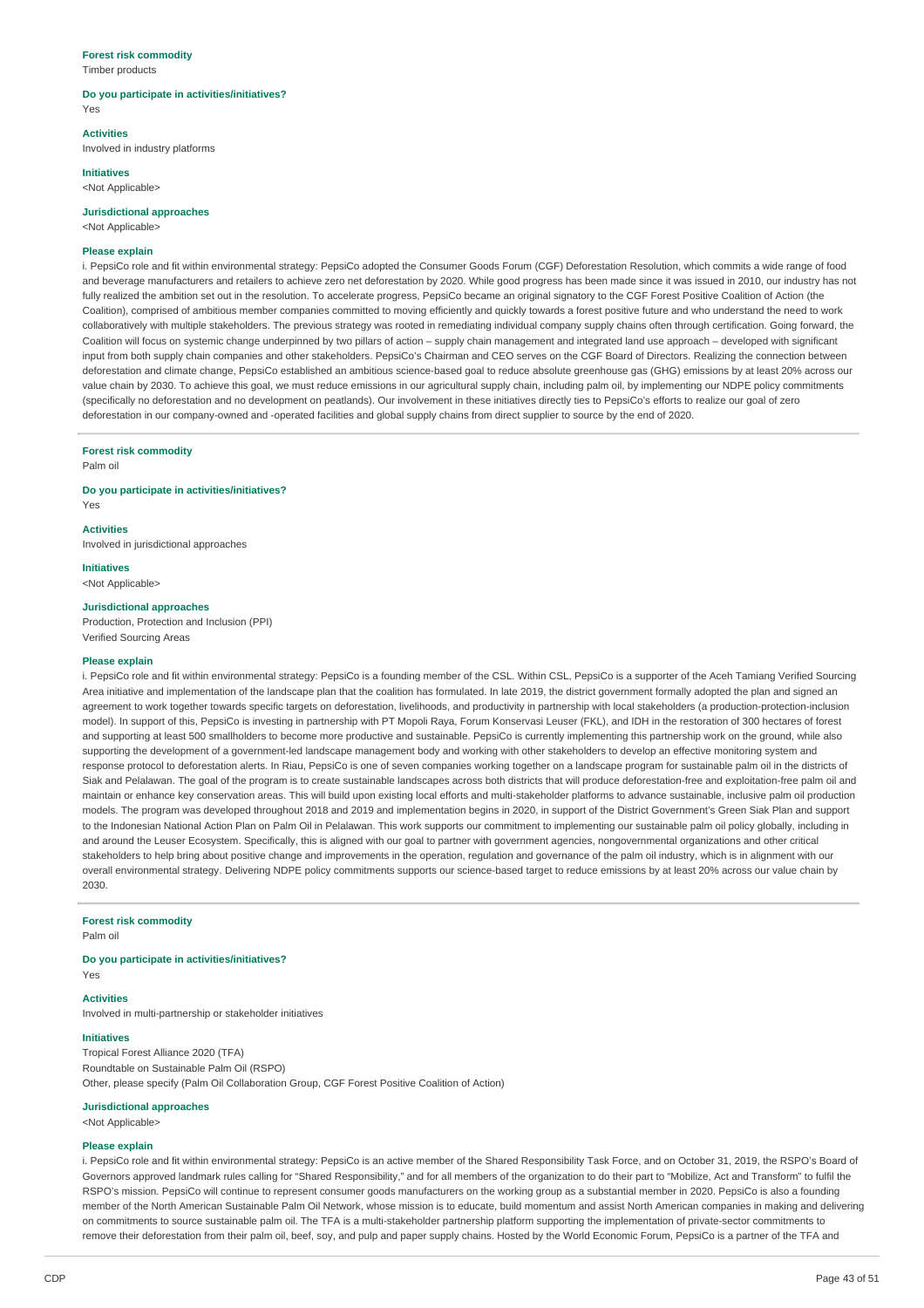supports its mission, goals and objectives through active involvement in programs and initiatives to end commodity-driven tropical deforestation. Since 2017, PepsiCo has taken the lead in convening the 'Palm Oil Collaboration Group' to discuss key sustainability issues and challenges in the palm oil space with companies and other stakeholders in a pre-competitive manner. The group has been able to develop and roll out the No Deforestation, No Peat and No Exploitation Implementation Reporting Framework (NDPE IRF), an industry-wide reporting tool for companies. This work tackles human rights and social issues, independent verification of progress, addressing deforestation outside concessions, and monitoring and reporting on progress. PepsiCo is an original signatory to the CGF Forest Positive Coalition of Action, comprised of ambitious member companies committed to moving efficiently and quickly towards a forest positive future and who understand the need to work collaboratively with multiple stakeholders. The Coalition is focusing on systemic change underpinned by two pillars of action - supply chain management and integrated land use approach - developed with significant input from both supply chain companies and other stakeholders. Delivering NDPE policy commitments supports our science-based target to reduce emissions by at least 20% across our value chain by 2030.

#### **Forest risk commodity**

Palm oil

#### **Do you participate in activities/initiatives?**

Yes

### **Activities**

Engaging with non-governmental organizations

**Initiatives** <Not Applicable>

**Jurisdictional approaches** <Not Applicable>

#### **Please explain**

i. PepsiCo engages with non-governmental organizations such as Landesa, Proforest, Oxfam, and Shift to make progress on our palm oil policies and commitments. For example, PepsiCo sponsored a week-long workshop, in collaboration with Proforest and Femexpalma, for mills, associations and producers to learn about how to implement the RSPO Smallholder certification. This course was part of a larger initiative to strengthen the technical capacity of the Mexican palm oil sector by hosting a series of 5 training events on RSPO licensed and endorsed courses on sustainability topics. During the RSPO Roundtable ("RT17") conference in Bangkok, PepsiCo and Cargill hosted a series of discussions with a wide range of civil society organizations dedicated to preserving forests and biodiversity, and protecting human rights associated with palm oil production in South East Asia. The meeting covered issues including measuring progress on delivering on NDPE commitments; independent verification; and human rights within palm oil production. These discussions are part of a broader series of workshops which have become central in guiding our approach to developing and implementing actions. We have been working with Proforest and other stakeholders to provide more structure to the ongoing discussions through the Palm Oil Collaboration Group and its associated working groups. In 2019, we joined other companies to work with Business for Social Responsibility on a program to protect the rights of children living in oil palm plantations, which includes developing a Child Protection and Safeguarding Implementation Manual, as well as a series of capacity-building workshops for palm oil producers. The NGOs we engage with have missions ranging from environmental conservation to protection of human rights. In response to issues raised in 2019 we: updated our palm oil policy to apply to companies at the company-wide level; co-led a workshop with industry and civil society at RT17 to discuss the role of independent verification, and committed to convene and participate in follow-up meetings; accommodated requests for greater clarity and visibility into the review of our agricultural grievance process, led by an expert external organization. Delivering NDPE policy commitments supports our science-based target to reduce emissions by at least 20% across our value chain by 2030.

**Forest risk commodity** Palm oil

**Do you participate in activities/initiatives?** Yes

**Activities**

Involved in industry platforms

**Initiatives**

<Not Applicable>

### **Jurisdictional approaches** <Not Applicable>

#### **Please explain**

i. PepsiCo role and fit within environmental strategy: We are an active member of the Consumer Goods Forum, including work streams on deforestation and palm oil. We are an original signatory to the CGF Forest Positive Coalition of Action, launched in 2019, which focuses on systemic change underpinned by supply chain management and integrated land use approach. The Forest Positive Coalition of Action will: accelerate efforts to remove commodity-driven deforestation from our individual supply chains; set higher expectations for traders to act across their entire supply base; drive more transformational change in these key commodity landscapes; and transparently report on progress to ensure accountability. Since 2017, PepsiCo has taken the lead in convening the 'Palm Oil Collaboration Group' to discuss key sustainability issues and challenges in the palm oil space with companies and other stakeholders in a pre-competitive manner. The group has been able to develop and roll out the No Deforestation, No Peat and No Exploitation Implementation Reporting Framework (NDPE IRF), an industry-wide reporting tool for companies. This work tackles human rights and social issues, independent verification of progress, addressing deforestation outside concessions, and monitoring and reporting on progress. PepsiCo is also a member of AIM – Progress, a forum of leading Fast Moving Consumer Goods (FMCG) manufacturers and common suppliers, assembled to enable and promote responsible sourcing practices and sustainable supply chains. The key objective is to build capability so that member organizations and their suppliers have the knowledge, confidence, and ability to develop and execute robust responsible sourcing programs. PepsiCo also continues to support Femexpalma (Federation of Mexican palm oil producers and processors) to implement sustainability across the palm growing regions in Mexico and further promote RSPO by providing technical support and capacity building and continue to champion the cause where RSPO certified palm oil is not yet available. Delivering NDPE policy commitments supports our science-based target to reduce emissions by at least 20% across our value chain by 2030.

## **Forest risk commodity**

Palm oil

#### **Do you participate in activities/initiatives?** Yes

**Activities** Engaging with policymakers or governments

**Initiatives**

<Not Applicable>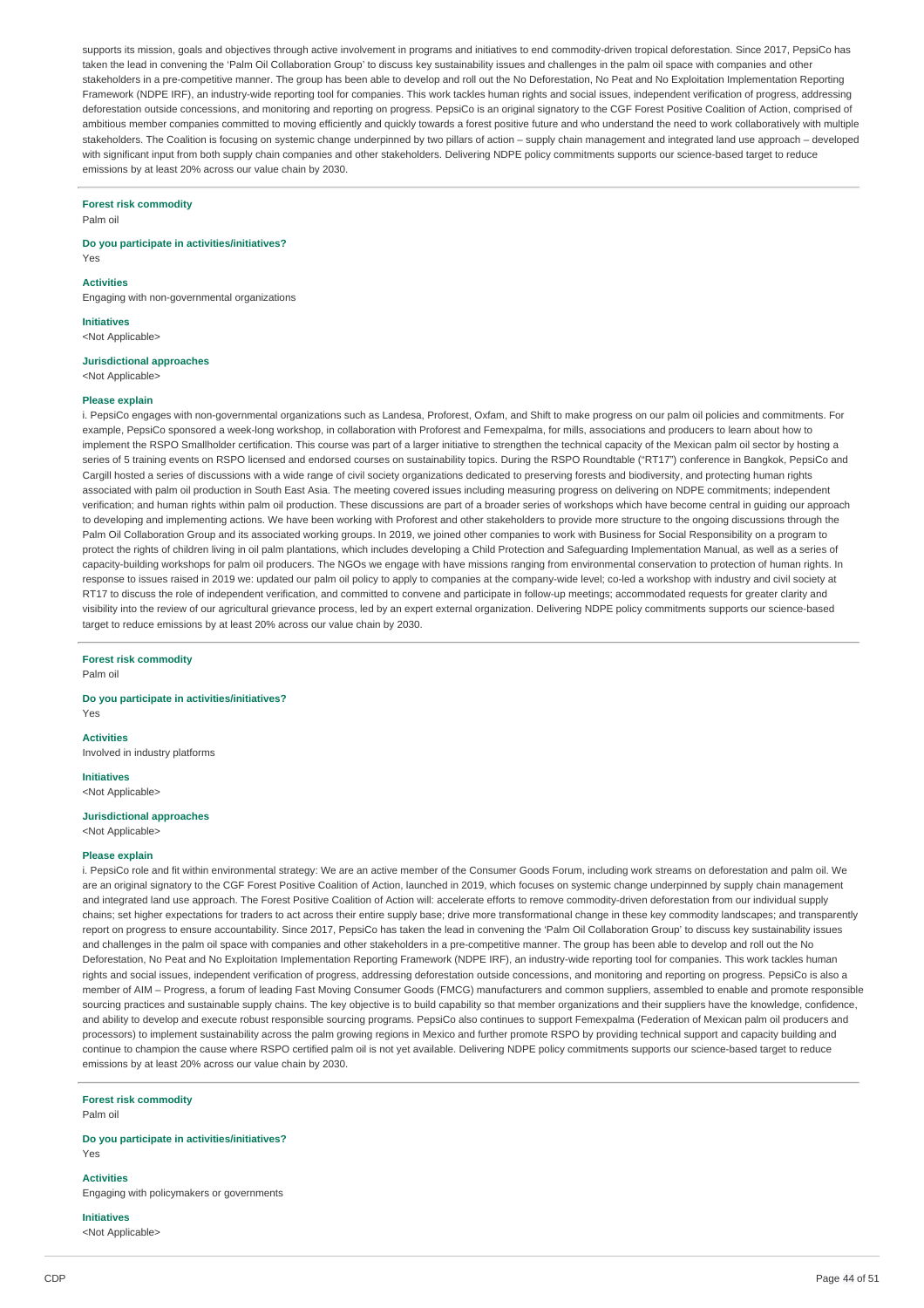#### **Jurisdictional approaches**

<Not Applicable>

#### **Please explain**

i. PepsiCo role and fit within environmental strategy: As part of our role in the CSL, PepsiCo has been supporting the development of the Aceh Tamiang district initiative and implementation of the landscape plan that the coalition has formulated. In late 2019, the district government formally adopted the plan and signed an agreement to work together towards specific targets on deforestation, livelihoods, and productivity in partnership with local stakeholders (a production-protection-inclusion model). In support of this plan, PepsiCo is investing in partnership with PT Mopoli Raya, Forum Konservasi Leuser (FKL), and IDH in the restoration of 300 hectares of forest and supporting at least 500 smallholders to become more productive and sustainable. PepsiCo is currently implementing this partnership work on the ground, while also supporting the development of a government-led landscape management body and working with other stakeholders to develop an effective monitoring system and response protocol to deforestation alerts. Additionally, realizing the connection between deforestation and climate change, PepsiCo established a goal to reduce absolute GHG emissions by at least 20% across our value chain by 2030. To achieve this goal, we must reduce emissions in our agricultural supply chain, including palm oil, by implementing our NDPE policy commitments. Our involvement in this work ties to our efforts to realize our goal of zero deforestation in our company-owned and -operated facilities and global supply chains from direct supplier to source by the end of 2020.

**Forest risk commodity**

Palm oil

**Do you participate in activities/initiatives?** Yes

**Activities**

Engaging with communities

**Initiatives** <Not Applicable>

### **Jurisdictional approaches**

<Not Applicable>

#### **Please explain**

i. PepsiCo role and fit within environmental strategy: In February 2018, PepsiCo committed to participate in Oxfam's FAIR Company-Community Partnerships project in Indonesia. The project promotes a model for sustainable palm oil that benefits women, smallholder farmers, local communities, the environment, and participating companies. FAIR Company-Community Partnerships offer an alternative vision and business model for palm oil production. At the core of the project is the promotion of rights and development aspirations among women, small-holder farmers, and host communities. PepsiCo is the first palm oil buyer to publicly commit its participation and will be joined by others as the project progresses. We are contributing funds for projects and providing relevant business perspectives to the initiative, as well as sharing the lessons in our own supply chains and with our sector peers. PepsiCo is supporting landscape programs in Indonesia and continuing its support for the Mexico Smallholders Program. In Indonesia, our landscape programs include efforts to support smallholder livelihoods and production. For example, in Aceh PepsiCo has developed a project with local plantation and mill companies. NGOs and others to support at least 500 smallholders in Aceh Tamiang district with better production and sustainability practices and restoration of 300 hectares. In Siak and Pelalawan districts in Riau, in partnership with other supply chain companies PepsiCo will support up to 10 villages in a similar manner. In 2019 PepsiCo received an award from FORTASBI (Forum of Sustainable Oil Palm Smallholders in Indonesia) in recognition of the support that PepsiCo's sourcing of 12,177 RSPO independent smallholder credits had made to the livelihoods of farmers in cooperatives in South Sumatra. Realizing the connection between deforestation and climate change, PepsiCo established a goal to reduce absolute GHG emissions by at least 20% across our value chain by 2030. To achieve this goal, we must reduce emissions in our agricultural supply chain, including palm oil, by implementing our NDPE policy commitments. Our involvement in this work ties to our efforts to realize our goal of zero deforestation in our company-owned and -operated facilities and global supply chains from direct supplier to source by the end of 2020.

#### F6.11

**(F6.11) Is your organization supporting or implementing project(s) focused on ecosystem restoration and protection?** Yes

### F6.11a

(F6.11a) Provide details on your project(s), including the extent, duration, and monitoring frequency. Please specify any measured outcome(s).

#### **Project reference**

Project 1

#### **Project type**

Other, please specify (Landscape program including forest protection; peatland protection and best management; sustainable agricultural production)

### **Primary motivation**

Voluntary

#### **Description of project**

In Indonesia, PepsiCo is one of seven companies that are working together on a landscape program for sustainable palm oil in the districts of Siak and Pelalawan. The goal of the program is to create sustainable landscapes across both districts, which will produce deforestation-free and exploitation-free palm oil and maintain or enhance key conservation areas. This will build upon existing local efforts and multi-stakeholder platforms to advance a shared vision of sustainable, inclusive palm oil production models. The program has three phases which are: 1) design the intervention, 2) define the partnership and 3) implement the intervention. In 2019, the partners worked to complete phase 1. In 2020, the Coalition will focus on final definition of the partnership as well as implementing activities within the workplan including support to local communities, engagement of Mills, improving traceability and coordination of deforestation monitoring. PepsiCo is voluntarily pursuing this program in recognition that smallholder engagement and participation in the shift to sustainable palm oil is critically important and requires industry-wide initiatives and collaboration, especially in the largest and most fragmented production markets. Therefore we are investing in landscape initiatives that support conservation, community development, smallholder inclusion and responsible production practices.

### **Start year**

2019

**Target year**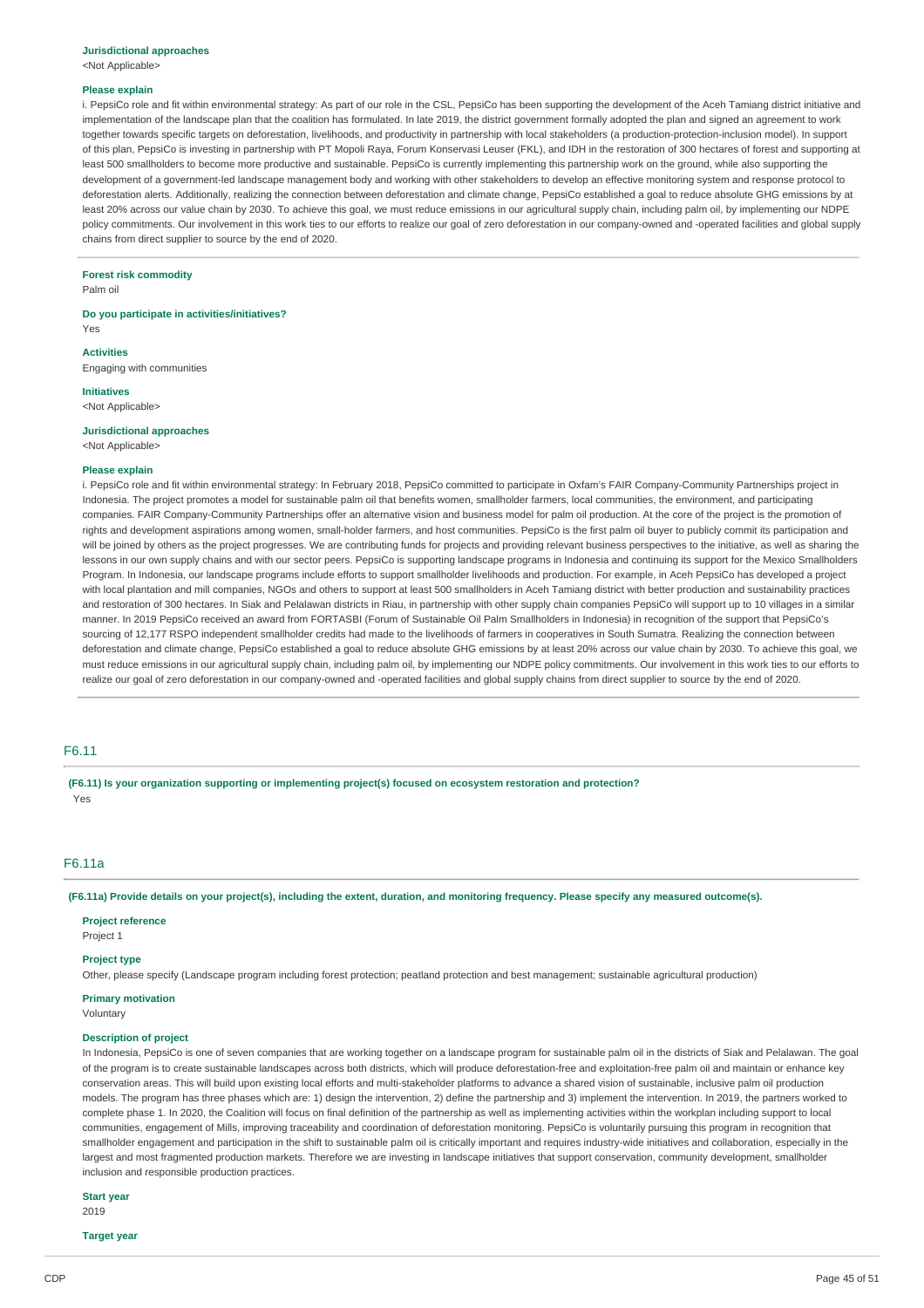#### Indefinitely

#### **Project area to date (Hectares)** 2248109

**Project area in the target year (Hectares)** 2248109

**Country/Area**

Indonesia

**Latitude** 1.275

**Longitude** 100.905833

**Monitoring frequency** Annually

**Measured outcomes to date**

No measured outcomes

### **Please explain**

Primary motivation: The goal of the program is to create sustainable landscapes across both districts which will produce deforestation and exploitation-free palm oil and maintain or enhance key conservation areas. Expected outcomes: The goal of the program is to create sustainable landscapes across both districts which will produce deforestation and exploitation-free palm oil and maintain or enhance key conservation areas. This will build upon existing local efforts and multi-stakeholder platforms to advance a shared vision of sustainable and inclusive palm oil production models. In 2020, the Coalition will focus on implementing activities within the workplan, including providing support to local communities, engaging mills, improving traceability, and coordinating on deforestation monitoring. Project coverage refers to the total ha in the Siak and Pelalawan districts; PepsiCo currently engages with 7 villages in these districts, where we now have village facilitators on the ground.

#### **Project reference**

Project 2

#### **Project type**

Other, please specify (Landscape program including sustainable agricultural production, forest restoration, agroforestry, reforestation, smallholder engagement and support)

### **Primary motivation**

Voluntary

#### **Description of project**

As part of its role in the CSL, PepsiCo has been supporting the development of the Aceh Tamiang district initiative and implementation of the landscape plan that the coalition has formulated. In late 2019, the district government formally adopted the plan and signed an agreement to work together towards specific targets on deforestation, livelihoods, and productivity in partnership with local stakeholders (a production-protection-inclusion model). In support of this plan, PepsiCo is investing in partnership with PT Mopoli Raya, Forum Konservasi Leuser (FKL), and IDH in the restoration of 300 hectares of forest and supporting at least 500 smallholders to become more productive and sustainable. PepsiCo is currently implementing this partnership work on the ground, while also supporting the development of a government-led landscape management body and working with other stakeholders to develop an effective monitoring system and response protocol to deforestation alerts.

### **Start year**

2019

**Target year** Indefinitely

**Project area to date (Hectares)** 11000

**Project area in the target year (Hectares)** 43000

**Country/Area** Indonesia

**Latitude** 4.274905

**Longitude** 97.87216

**Monitoring frequency** Annually

**Measured outcomes to date** No measured outcomes

#### **Please explain**

Primary motivation: Support the implementation of the PPI Compact signed by Local Government and private sector in 2019

(https://www.idhsustainabletrade.com/news/aceh-tamiang-to-become-sustainable-producing-region-as-1st-step-towards-vsa/ ) Expected outcomes: This project serves as a pilot project contributing to the targets of Aceh Tamiang Compact. Focusing in a sub-district of Tenggulun, the project will contribute to the reduction of deforestation, improvement of sustainable palm oil production and land legality/conflict resolution in Aceh Tamiang through following interventions: Protection: Developing forest monitoring and improving traceability in the direct surroundings of two PT Mopoli Raya's concessions. Establishing forest-friendly livelihood models to reduce forest encroachment Production: Increasing capacity of independent smallholders and growers via good agricultural practices to increase production. Inclusion: Increasing smallholders' access to finance, inputs and sustainability practices. At jurisdiction level, this project is one of the building blocks of PPI Compact in Aceh Tamiang which focuses on three pillars: Production, Protection and Inclusion. The establishment of a compact governance body – Centre of Excellence – is an essential part of the compact work. Project coverage includes: 300 ha restoration;1000 ha smallholder plots; 4,000 ha corporate plantation; estimated 10,000 ha forest

#### **Project reference**

Project 3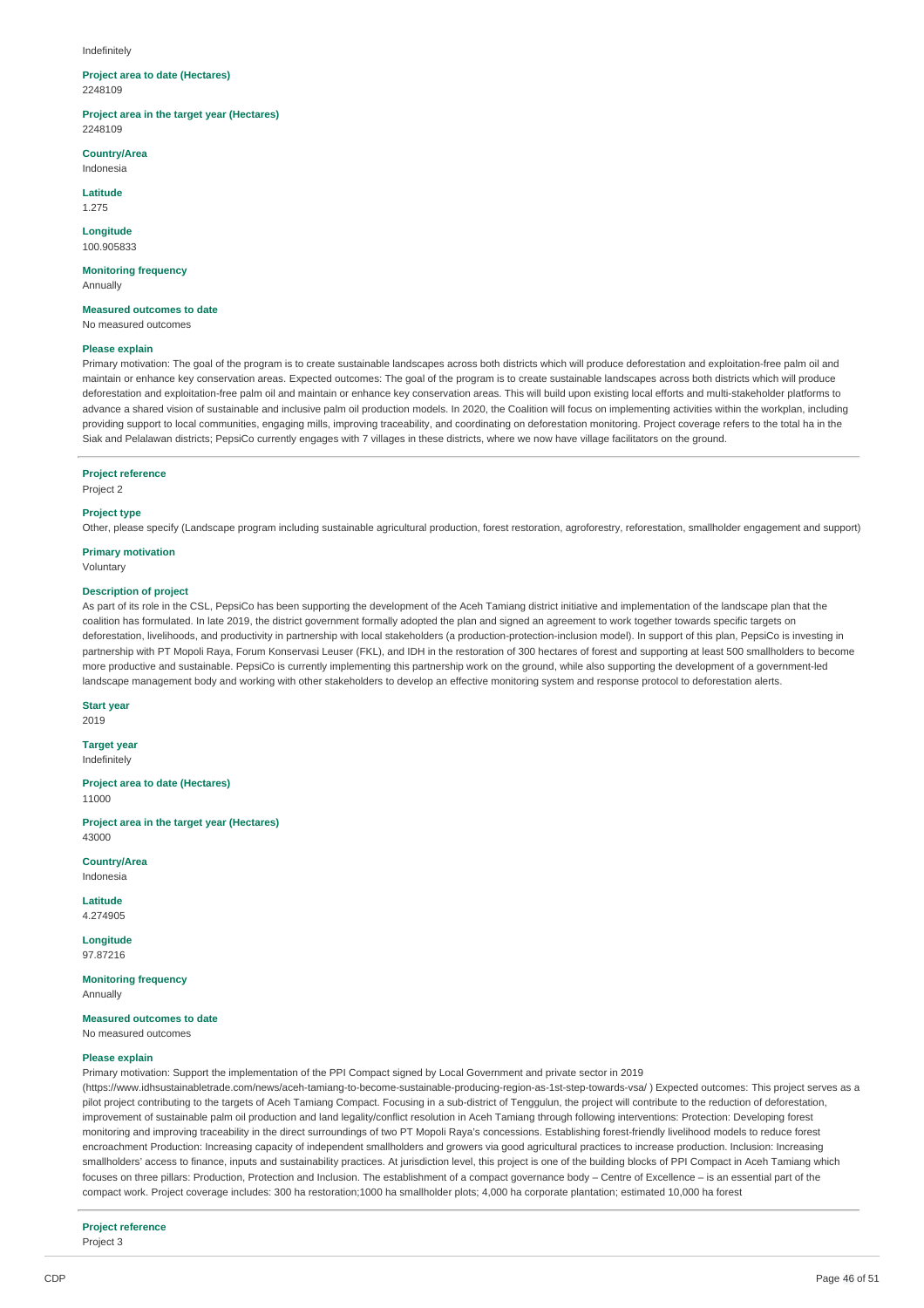#### **Project type**

Other, please specify (Sustainable agricultural production and conservation )

## **Primary motivation**

Voluntary

#### **Description of project**

We launched a holistic program for sustainable palm oil in Mexico that engages the entire supply chain: from the national palm oil federation Femexpalma to our main supplier Oleofinos, to Oleopalma and the smallholders in their supply base. We are working with Femexpalma to consolidate its role in supporting the sustainability of the palm oil sector, strengthening the expertise of the team to support to its members through capacity building and applied research. PepsiCo engages with Oleofinos to improve transparency and traceability. In 2018-2019, PepsiCo supported development and implementation of Oleopalma's roadmap for certification of their Jalapa and Palenque mills. In March 2020, Oleopalma became the first RSPO certified mill in Mexico. PepsiCo is also working with RSPO and Oleopalma to support smallholder farmers in Mexico to achieve RSPO independent group certification. These trainings and developments help to increase sustainable palm practices and can positively impact livelihoods. PepsiCo is also investing in piloting studies and adapting global approaches to the Mexico context, specifically in Environmental and Social Impact Assessments and High Conservation Value (HCV). Over 70,000 hectares of Oleopalma's supply base in Mexico were assessed through the HCV approach, which includes smallholders, medium, and large palm-producers.

### **Start year**

2016

**Target year** 2021

**Project area to date (Hectares)** 70000

**Project area in the target year (Hectares)** 70000

**Country/Area** Mexico

**Latitude**

17.9895

**Longitude** 92.9475

**Monitoring frequency**

Annually

**Measured outcomes to date** Biodiversity

### **Please explain**

Primary motivation: Contrary to reports of a surplus of RSPO-certified palm oil, physically-certified supply is limited or non-existent in some regions including, for example, some markets in the Americas. To address this problem, PepsiCo seeks to build certification capacity on our journey to 100%, which is why we are implementing a holistic program for sustainable palm oil in Mexico based on the RSPO Principles & Criteria framework. This capacity-building program involves the entire supply chain and provides training and technical assistance toward RSPO certification. Stakeholder engagement began in late 2016, and program rollout began in 2017. Measured outcomes: To date, we have assessed the following: • Surface (Ha) assessed under the HCV regional assessment: 70,000 ha • Surface (ha) of smallholdings under Land Use Change Analysis (LUCA): 7,604 ha Note that latitude/longitude refers to an identified location within the region for which the program applies.

### F7. Verification

## F7.1

**(F7.1) Do you verify any forests information reported in your CDP disclosure?** No, but we are actively considering verifying in the next two years

### F8. Barriers and challenges

### F8.1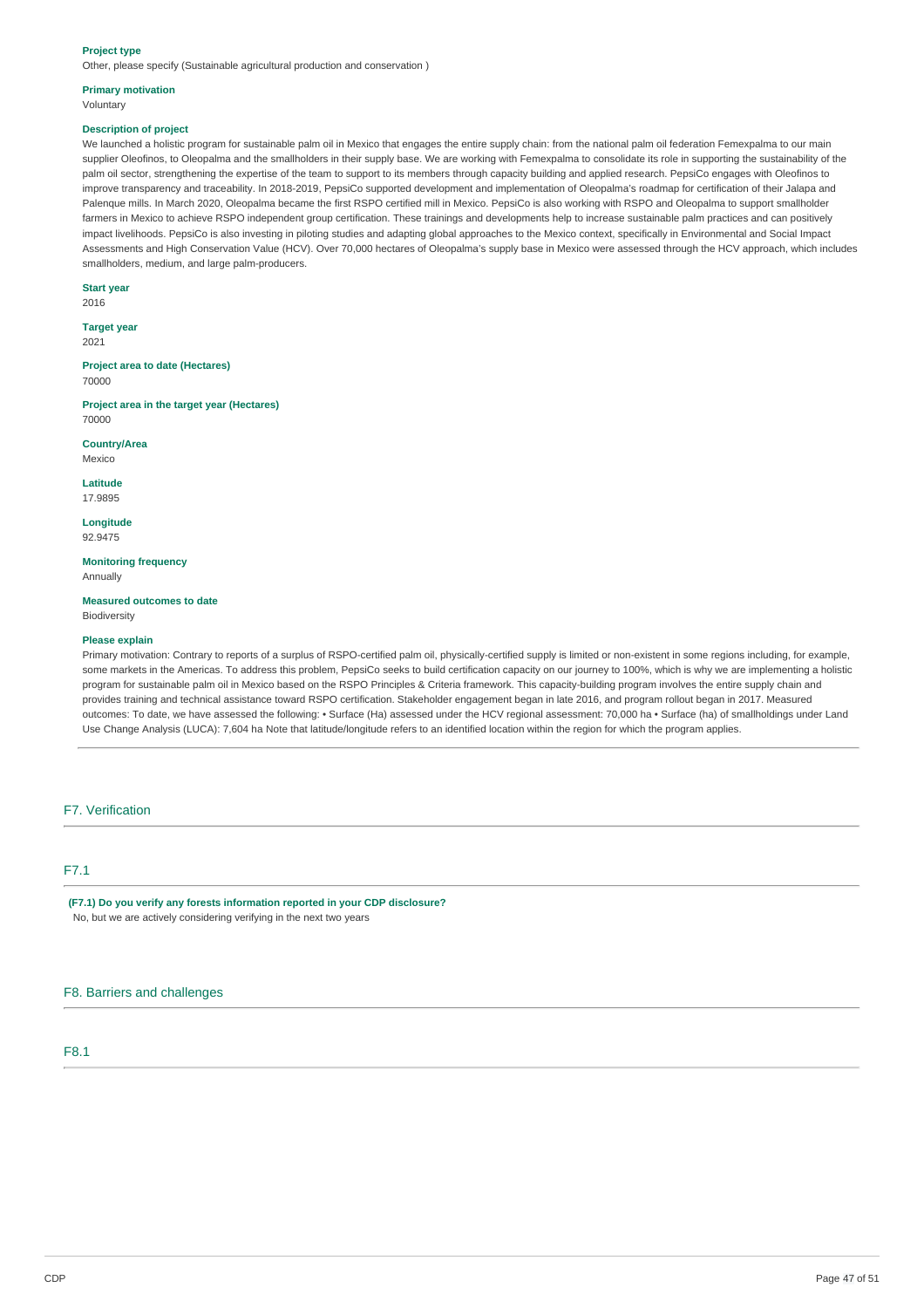#### (F8.1) Describe the key barriers or challenges to eliminating deforestation and/or conversion of other natural ecosystems from your direct operations or from **other parts of your value chain.**

### **Forest risk commodity** Timber products

**Coverage** Supply chain

### **Primary barrier/challenge type**

Supply chain complexity

#### **Comment**

With respect to deforestation-free supply chains, barriers and challenges include: . Our ability to trace supply, meaning the ability of a buyer or end user to have accurate data on the specific sources of its purchased commodities, working back through direct suppliers all the way to individual plantations • Availability of public sector initiatives whereby government legislators, regulators and other officials work in concert with the private sector to incentivize forest conservation, protect forests through effective enforcement of laws and anti-corruption measures, improve transparency and achieve synergy between laws/regulations and certification schemes • Ability to identify areas at high-risk of deforestation in order to prioritize action • Root causes of deforestation such as poverty and the inability of small holders to produce commodities sustainably • Lack of availability of credibly-certified volumes for certain commodities in some markets • Lack of universally-accepted definitions and protocols, leading to varying certifications and related claims • Our ability to collaborate with key public and private actors to achieve meaningful results.

#### **Forest risk commodity**

Palm oil

**Coverage**

## Supply chain

**Primary barrier/challenge type** Supply chain complexity

### **Comment**

With respect to deforestation-free supply chains, barriers and challenges include: • Our ability to trace supply, meaning the ability of a buyer or end user to have accurate data on the specific sources of its purchased commodities, working back through direct suppliers all the way to individual plantations • Availability of public sector initiatives whereby government legislators, regulators and other officials work in concert with the private sector to incentivize forest conservation, protect forests through effective enforcement of laws and anti-corruption measures, improve transparency and achieve synergy between laws/regulations and certification schemes • Ability to identify areas at high-risk of deforestation in order to prioritize action • Root causes of deforestation such as poverty and the inability of small holders to produce commodities sustainably • Lack of availability of credibly-certified volumes for certain commodities in some markets • Lack of universally-accepted definitions and protocols, leading to varying certifications and related claims • Our ability to collaborate with key public and private actors to achieve meaningful results

F8.2

(F8.2) Describe the main measures that would improve your organization's ability to manage its exposure to deforestation and/or conversion of other natural **ecosystems.**

**Forest risk commodity** Timber products

#### **Coverage**

Supply chain

**Main measure**

Improved data collection and quality

#### **Comment**

**Forest risk commodity** Palm oil

**Coverage**

Supply chain **Main measure**

Improved data collection and quality

**Comment**

## F17 Signoff

### F-FI

(F-FI) Use this field to provide any additional information or context that you feel is relevant to your organization's response. Please note that this field is optional **and is not scored.**

N/A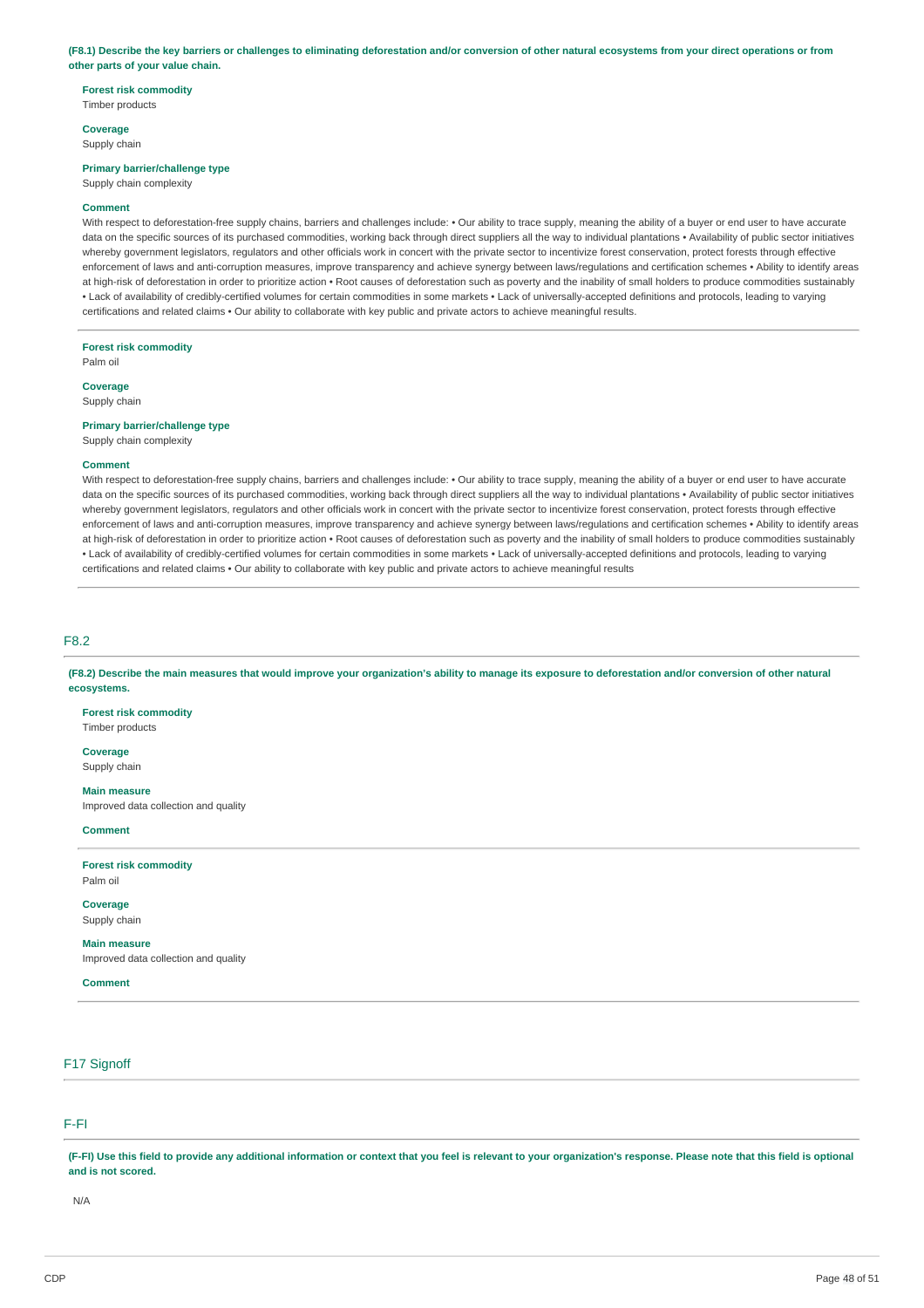(F17.1) Provide the following information for the person that has signed off (approved) your CDP forests response.

|         | <b>Job Title</b>             | Corresponding job category         |
|---------|------------------------------|------------------------------------|
| $Row_1$ | Chief Sustainability Officer | Sustainability Officer (CSO)<br>◡᠁ |

## SF. Supply chain module

### SF0.1

**(SF0.1) What is your organization's annual revenue for the reporting period?**

|       | Annual revenue |
|-------|----------------|
| Row 1 | 0000C<br>.     |
|       |                |

## SF0.2

**(SF0.2) Do you have an ISIN for your organization that you are willing to share with CDP?** No

### SF1.1

(SF1.1) In F6.3 you were asked "Have you adopted any third-party certification scheme(s) for your disclosed commodity(ies)? Indicate the volume and percentage of your certified production and/or consumption". Can you also indicate, for each of your disclosed commodity(ies), the percentage of certified volume sold to **each requesting CDP supply chain member?** No

# SF1.1b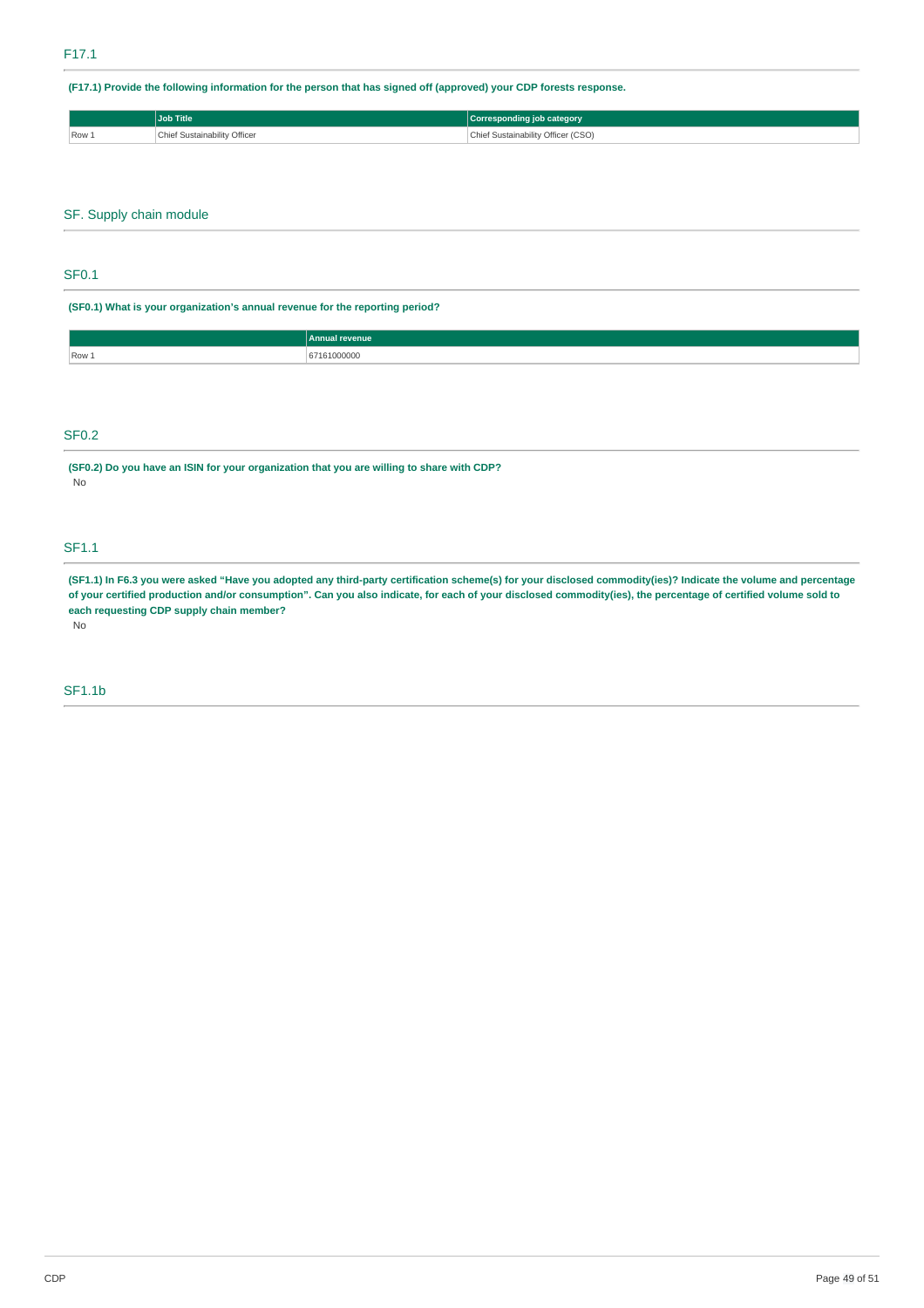#### (SF1.1b) Why can you not indicate the percentage of certified volume sold to each of your requesting CDP supply chain members? Describe any future plans for **adopting and communicating levels of certification to requesting members.**

#### **Requesting member**

Restaurant Brands International

#### **Forest risk commodity**

Timber products

### **Primary reason**

Insufficient data on what is sold to requesting member

#### **Please explain**

PepsiCo does not currently have the capability to allocate certified volumes in the many thousands of product types currently sold to our customers, or to allocate those certified volumes to the many individual customers we have.

#### **Requesting member**

Restaurant Brands International

## **Forest risk commodity**

Palm oil

#### **Primary reason**

Insufficient data on what is sold to requesting member

#### **Please explain**

PepsiCo does not currently have the capability to allocate certified volumes in the many thousands of product types currently sold to our customers, or to allocate those certified volumes to the many individual customers we have.

#### **Requesting member**

Grupo Big

#### **Forest risk commodity**

Timber products

#### **Primary reason**

Insufficient data on what is sold to requesting member

#### **Please explain**

PepsiCo does not currently have the capability to allocate certified volumes in the many thousands of product types currently sold to our customers, or to allocate those certified volumes to the many individual customers we have.

#### **Requesting member**

## Grupo Big

**Forest risk commodity** Palm oil

**Primary reason** Insufficient data on what is sold to requesting member

## **Please explain**

PepsiCo does not currently have the capability to allocate certified volumes in the many thousands of product types currently sold to our customers, or to allocate those certified volumes to the many individual customers we have.

### SF2.1

(SF2.1) Please propose any mutually beneficial forests-related projects you could collaborate on with specific CDP supply chain members.

### SF2.2

(SF2.2) Have requests or initiatives by CDP supply chain members prompted your organization to take organizational-level action to reduce or remove **deforestation/forest degradation from your operations or your supply chain?**

No

## SF3.1